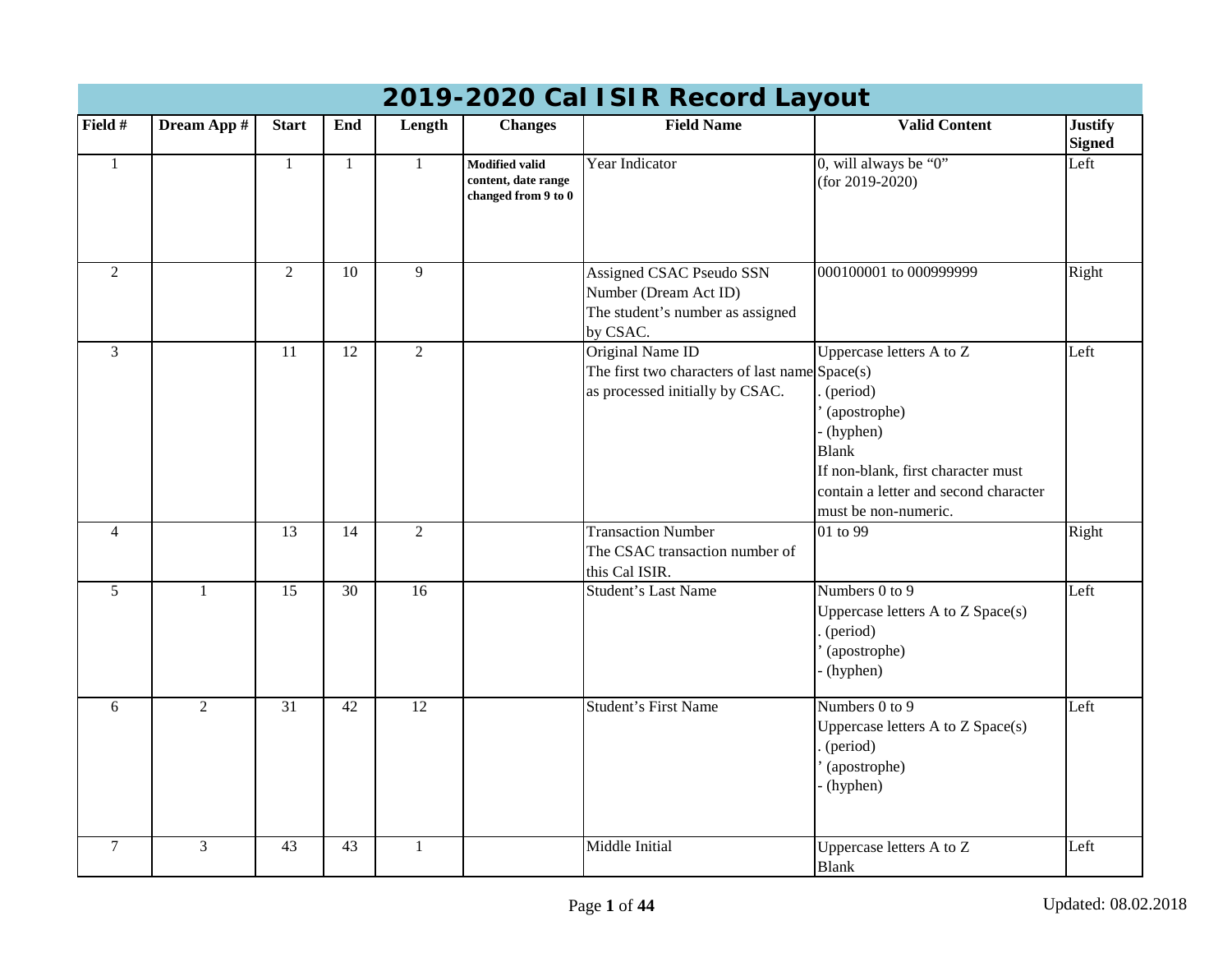|                 | 2019-2020 Cal ISIR Record Layout |                 |                 |                 |                                                                                                |                                            |                                                                                                                                                                                             |                                 |  |  |  |  |
|-----------------|----------------------------------|-----------------|-----------------|-----------------|------------------------------------------------------------------------------------------------|--------------------------------------------|---------------------------------------------------------------------------------------------------------------------------------------------------------------------------------------------|---------------------------------|--|--|--|--|
| Field #         | Dream App #                      | <b>Start</b>    | End             | Length          | <b>Changes</b>                                                                                 | <b>Field Name</b>                          | <b>Valid Content</b>                                                                                                                                                                        | <b>Justify</b><br><b>Signed</b> |  |  |  |  |
| $8\,$           | $\overline{4}$                   | 44              | 78              | 35              |                                                                                                | <b>Permanent Mailing</b><br>Address        | Numbers 0 to 9<br>Uppercase letters A to Z<br>(period)<br>(apostrophe)<br>(hyphen)<br>(comma)<br># (number)<br>$@$ (at)<br>% (percent or care of)<br>& (ampersand)<br>(slash) Space(s)      | Left                            |  |  |  |  |
| $\overline{9}$  | $\overline{5}$                   | 79              | $\overline{94}$ | $\overline{16}$ |                                                                                                | Student's Permanent<br>City                | Numbers 0 to 9<br>Uppercase letters A to Z<br>(period)<br>(apostrophe)<br>(hyphen)<br>(comma)<br># (number)<br>$\omega$ (at)<br>% (percent or care of)<br>& (ampersand)<br>(slash) Space(s) | Left                            |  |  |  |  |
| $\overline{10}$ | 6                                | 95              | $\overline{96}$ | $\overline{2}$  |                                                                                                | Student's Permanent<br><b>State</b>        | Uppercase letters A to Z<br>Valid two-letter postal code from<br>dropdown list                                                                                                              | Left                            |  |  |  |  |
| 11              | $\overline{7}$                   | $\overline{97}$ | 101             | $\overline{5}$  |                                                                                                | <b>Student's Permanent</b><br>Zip Code     | 00000 to 99999                                                                                                                                                                              | Right                           |  |  |  |  |
| $\overline{12}$ | 9                                | 102             | 109             | 8               | <b>Modified valid</b><br>content, ending date<br>range changed from<br>20040930 to<br>20050930 | <b>Student's Date of Birth</b>             | Format is CCYYMMDD<br>19000101 to 20050930<br><b>Blank</b>                                                                                                                                  | Left                            |  |  |  |  |
| 13              | 10                               | 110             | 119             | $\overline{10}$ |                                                                                                | <b>Student's Permanent</b><br>Phone Number | 0000000000<br>9999999999<br><b>Blank</b>                                                                                                                                                    | Right                           |  |  |  |  |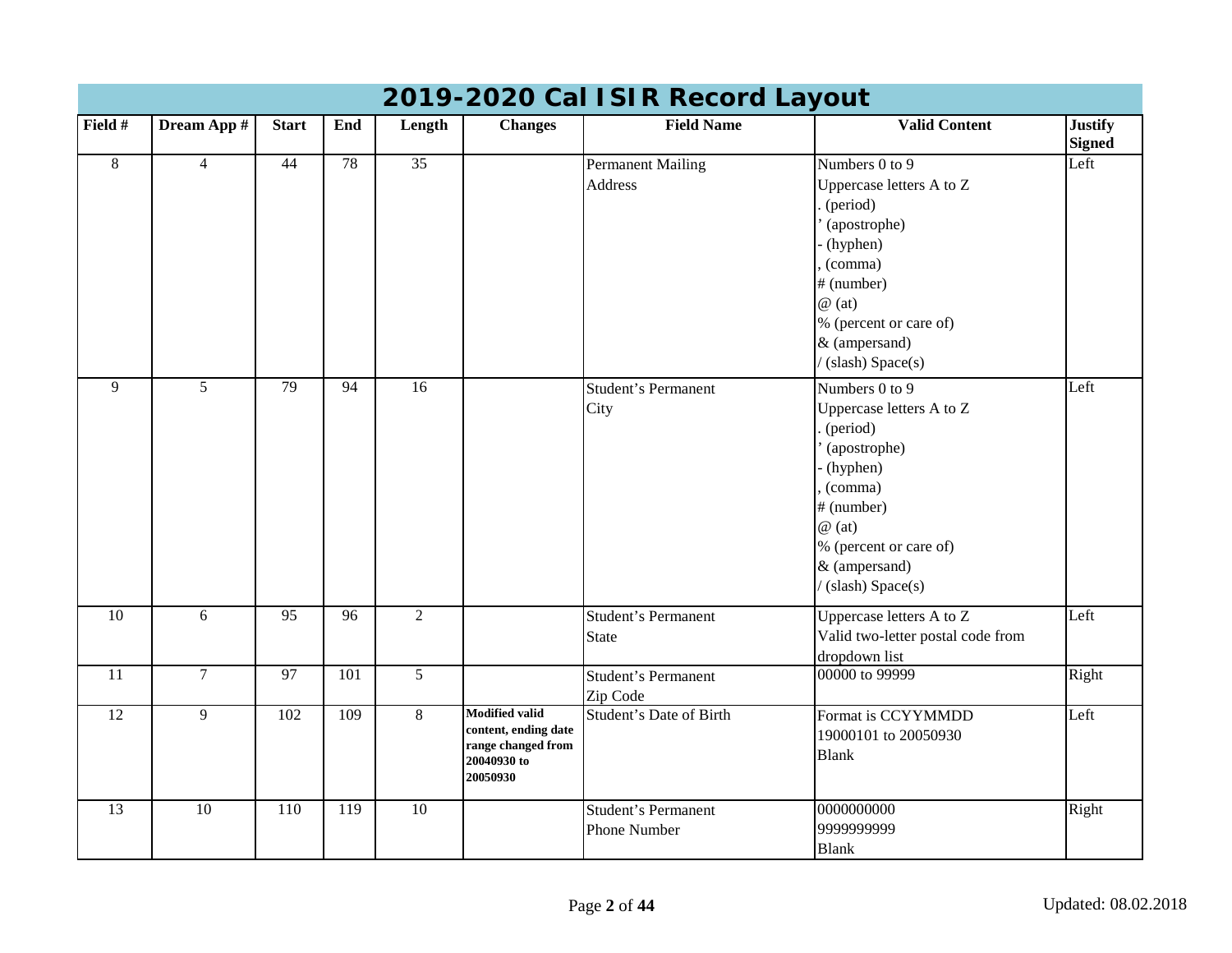|                 | 2019-2020 Cal ISIR Record Layout |              |     |                 |                |                                                    |                                                                   |                                 |  |  |  |  |
|-----------------|----------------------------------|--------------|-----|-----------------|----------------|----------------------------------------------------|-------------------------------------------------------------------|---------------------------------|--|--|--|--|
| Field #         | Dream App #                      | <b>Start</b> | End | Length          | <b>Changes</b> | <b>Field Name</b>                                  | <b>Valid Content</b>                                              | <b>Justify</b><br><b>Signed</b> |  |  |  |  |
| 14              | $\overline{13}$                  | 120          | 139 | $\overline{20}$ |                | Student's Driver's                                 | Numbers $0$ to $9$                                                | Left                            |  |  |  |  |
|                 |                                  |              |     |                 |                | <b>License Number</b>                              | Uppercase letters A to Z Space(s)                                 |                                 |  |  |  |  |
|                 |                                  |              |     |                 |                |                                                    | - (hyphen)                                                        |                                 |  |  |  |  |
|                 |                                  |              |     |                 |                |                                                    | * (asterisk) Blank                                                |                                 |  |  |  |  |
| 15              | 14                               | 140          | 141 | $\overline{2}$  |                | Student's Driver's                                 | Uppercase letters A to Z                                          | Left                            |  |  |  |  |
|                 |                                  |              |     |                 |                | License State Code                                 | Valid two-letter postal code                                      |                                 |  |  |  |  |
|                 |                                  |              |     |                 |                |                                                    | from dropdown list                                                |                                 |  |  |  |  |
|                 |                                  |              |     |                 |                |                                                    | <b>Blank</b>                                                      |                                 |  |  |  |  |
| 16              | $\overline{15}$                  | 142          | 191 | $\overline{50}$ |                | Student's E-mail                                   | <b>Blank</b>                                                      | Left                            |  |  |  |  |
|                 |                                  |              |     |                 |                | <b>Address</b>                                     | If non-blank:                                                     |                                 |  |  |  |  |
|                 |                                  |              |     |                 |                |                                                    | One and only one "@" (at-sign)                                    |                                 |  |  |  |  |
|                 |                                  |              |     |                 |                |                                                    | allowed. Before @:                                                |                                 |  |  |  |  |
|                 |                                  |              |     |                 |                |                                                    | • at least one valid character                                    |                                 |  |  |  |  |
|                 |                                  |              |     |                 |                |                                                    | • all characters in the range of ASCII                            |                                 |  |  |  |  |
|                 |                                  |              |     |                 |                |                                                    | $33 -$                                                            |                                 |  |  |  |  |
|                 |                                  |              |     |                 |                |                                                    | 126, except for the following 12                                  |                                 |  |  |  |  |
|                 |                                  |              |     |                 |                |                                                    | characters $\lt$ > () []<br>$\langle , ; : " \mathcal{Q} \rangle$ |                                 |  |  |  |  |
|                 |                                  |              |     |                 |                |                                                    | • period (.) cannot be first, last or                             |                                 |  |  |  |  |
|                 |                                  |              |     |                 |                |                                                    | adjacent to another period                                        |                                 |  |  |  |  |
|                 |                                  |              |     |                 |                |                                                    | After @:                                                          |                                 |  |  |  |  |
|                 |                                  |              |     |                 |                |                                                    | • at least one valid character                                    |                                 |  |  |  |  |
|                 |                                  |              |     |                 |                |                                                    | • only letters, digits, hyphen,                                   |                                 |  |  |  |  |
|                 |                                  |              |     |                 |                |                                                    | underscore, and period (A-Z, a- z, 0-9,-                          |                                 |  |  |  |  |
|                 |                                  |              |     |                 |                |                                                    | , _, .)                                                           |                                 |  |  |  |  |
|                 |                                  |              |     |                 |                |                                                    | • hyphen, underscore, and period                                  |                                 |  |  |  |  |
|                 |                                  |              |     |                 |                |                                                    | cannot be first, last, or                                         |                                 |  |  |  |  |
|                 |                                  |              |     |                 |                |                                                    | adjacent to a period                                              |                                 |  |  |  |  |
| $\overline{17}$ | $\overline{16}$                  | 192          | 192 | $\mathbf{1}$    |                | <b>Student's Citizenship Status</b>                | $1 = U.S.$ citizen (or U.S. National)                             | Left                            |  |  |  |  |
|                 |                                  |              |     |                 |                |                                                    | $2 =$ Eligible noncitizen                                         |                                 |  |  |  |  |
|                 |                                  |              |     |                 |                | The value the student reported for<br>citizenship. | $3$ = Neither 1 nor 2, not eligible                               |                                 |  |  |  |  |
|                 |                                  |              |     |                 |                |                                                    | <b>Blank</b>                                                      |                                 |  |  |  |  |
| 18              | 17                               | 193          | 201 | 9               |                | Student's Alien                                    | 000000001 to                                                      | Left                            |  |  |  |  |
|                 |                                  |              |     |                 |                | <b>Registration Number</b>                         | 999999999                                                         |                                 |  |  |  |  |
|                 |                                  |              |     |                 |                |                                                    | <b>Blank</b>                                                      |                                 |  |  |  |  |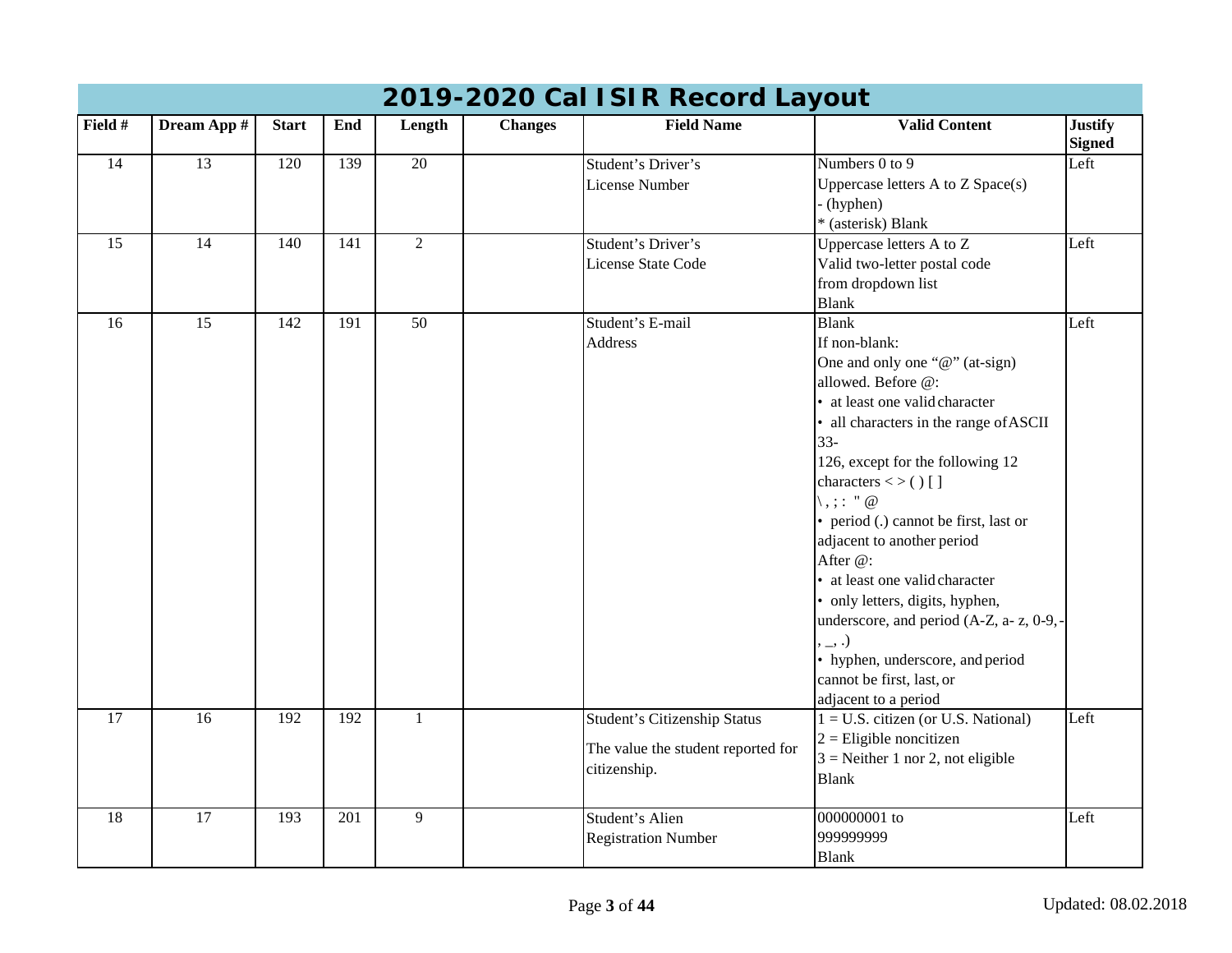|                 | 2019-2020 Cal ISIR Record Layout |                  |                  |                |                                                                                            |                                                     |                                                                                                                                           |                                 |  |  |  |  |
|-----------------|----------------------------------|------------------|------------------|----------------|--------------------------------------------------------------------------------------------|-----------------------------------------------------|-------------------------------------------------------------------------------------------------------------------------------------------|---------------------------------|--|--|--|--|
| Field #         | Dream App #                      | <b>Start</b>     | End              | Length         | <b>Changes</b>                                                                             | <b>Field Name</b>                                   | <b>Valid Content</b>                                                                                                                      | <b>Justify</b><br><b>Signed</b> |  |  |  |  |
| $\overline{19}$ | $\overline{18}$                  | $\overline{202}$ | $\overline{202}$ | $\mathbf{1}$   |                                                                                            | <b>Student's Marital Status</b>                     | $1 =$ Single<br>$2 =$ Married/remarried<br>$3 =$ Separated<br>$4 = Divored$ or widowed<br><b>Blank</b>                                    | Left                            |  |  |  |  |
| 20              | 19                               | 203              | 208              | 6              | <b>Modified valid</b><br>content, ending<br>date range changed<br>from 201909 to<br>202009 | <b>Student's Marital Status</b><br>Date             | Format is CCYYMM<br>190001 to 202009<br><b>Blank</b>                                                                                      | Left                            |  |  |  |  |
| 21              | 20                               | 209              | 210              | $\overline{2}$ |                                                                                            | Student's State of Legal Residence                  | Uppercase letters A to Z<br>Valid two-letter postal code<br>from dropdown list<br><b>Blank</b>                                            | Left                            |  |  |  |  |
| 22              | 21                               | 211              | 211              | $\mathbf{1}$   | Modified<br>field name, date<br>changed from<br>01-01-2013 to<br>01-01-2014                | <b>Student Legal Resident</b><br>Before 01-01-2014? | $1 = Yes$<br>$2 = No$<br><b>Blank</b>                                                                                                     | Left                            |  |  |  |  |
| 23              | $\overline{22}$                  | 212              | $\overline{217}$ | 6              | <b>Modified valid</b><br>content, ending<br>date range change<br>from 201912 to<br>202012  | Student's Legal Residence Date                      | Format is CCYYMM<br>190001 to 202012<br><b>Blank</b><br>CSAC will accept: CCYYMM CCYY<br>with blank MM Blank CCYY with<br>MM Blank CCYYMM | Left                            |  |  |  |  |
| 24              | 23                               | $\overline{218}$ | $\overline{218}$ | $\mathbf{1}$   |                                                                                            | Are you male or female?                             | $1 = Male$<br>$2$ = Female<br><b>Blank</b>                                                                                                | Left                            |  |  |  |  |
| 25              | 23a                              | 219              | 219              | $\mathbf{1}$   |                                                                                            | <to a="" become="" filler=""></to>                  | <for csac="" only="" use=""></for>                                                                                                        | Left                            |  |  |  |  |
| $\overline{26}$ |                                  | 220              | $\overline{220}$ | $\mathbf{1}$   |                                                                                            |                                                     | <b>Blank</b>                                                                                                                              | Left                            |  |  |  |  |
| 27              | 24                               | 221              | 221              | 1              |                                                                                            | Parent 1 Highest Grade<br>Level Completed           | $1 =$ Middle School/Jr. High<br>$2 = High School$<br>$3 =$ College or beyond<br>$4 = Other/unknown$<br><b>Blank</b>                       | Left                            |  |  |  |  |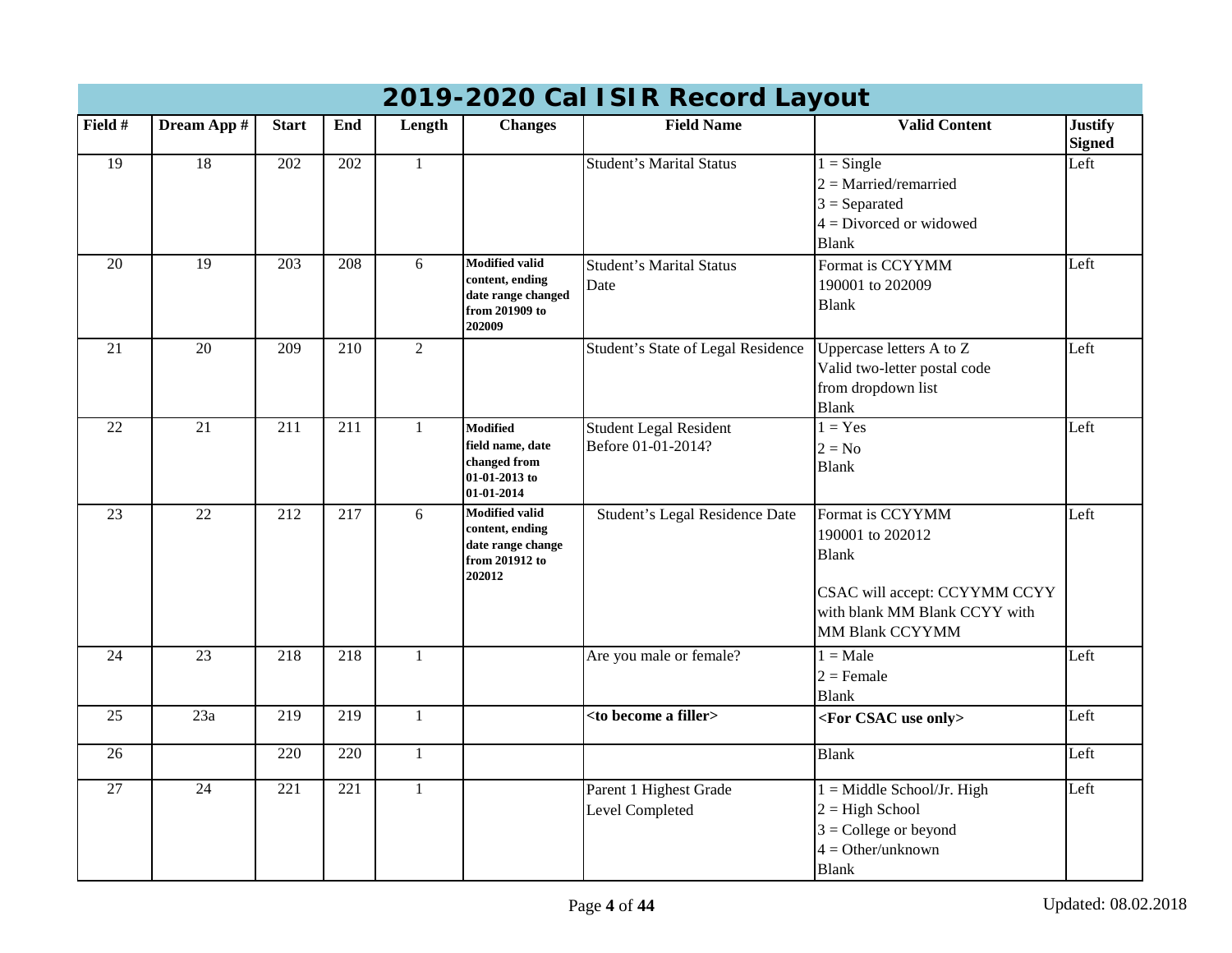|                 | 2019-2020 Cal ISIR Record Layout |              |                  |                 |                |                         |                                       |                                 |  |  |  |
|-----------------|----------------------------------|--------------|------------------|-----------------|----------------|-------------------------|---------------------------------------|---------------------------------|--|--|--|
| Field #         | Dream App #                      | <b>Start</b> | End              | Length          | <b>Changes</b> | <b>Field Name</b>       | <b>Valid Content</b>                  | <b>Justify</b><br><b>Signed</b> |  |  |  |
| $\overline{28}$ | 25                               | 222          | 222              | $\mathbf{1}$    |                | Parent 2 Highest Grade  | $1 =$ Middle School/Jr. High          | Left                            |  |  |  |
|                 |                                  |              |                  |                 |                | Level Completed         | $2 = High School$                     |                                 |  |  |  |
|                 |                                  |              |                  |                 |                |                         | $3 =$ College or beyond               |                                 |  |  |  |
|                 |                                  |              |                  |                 |                |                         | $4 = Other/unknown$                   |                                 |  |  |  |
|                 |                                  |              |                  |                 |                |                         | <b>Blank</b>                          |                                 |  |  |  |
| 29              | $\overline{26}$                  | 223          | $\overline{223}$ | $\mathbf{1}$    |                | HS Diploma or           | $1 =$ High school diploma             | Left                            |  |  |  |
|                 |                                  |              |                  |                 |                | Equivalent              | $2 =$ GED/State Equivalent Test       |                                 |  |  |  |
|                 |                                  |              |                  |                 |                |                         | $3 =$ Home schooled                   |                                 |  |  |  |
|                 |                                  |              |                  |                 |                |                         | $4 =$ None of the above               |                                 |  |  |  |
| 30              | 27                               | 224          | 273              | $\overline{50}$ |                | <b>High School Name</b> | Numbers 0 to 9                        | Left                            |  |  |  |
|                 |                                  |              |                  |                 |                |                         | Uppercase letters A to Z              |                                 |  |  |  |
|                 |                                  |              |                  |                 |                |                         | (period)                              |                                 |  |  |  |
|                 |                                  |              |                  |                 |                |                         | (apostrophe)                          |                                 |  |  |  |
|                 |                                  |              |                  |                 |                |                         | (hyphen)                              |                                 |  |  |  |
|                 |                                  |              |                  |                 |                |                         | # (number)                            |                                 |  |  |  |
|                 |                                  |              |                  |                 |                |                         | $\omega$ (at)                         |                                 |  |  |  |
|                 |                                  |              |                  |                 |                |                         | % (percent)                           |                                 |  |  |  |
|                 |                                  |              |                  |                 |                |                         | & (ampersand)                         |                                 |  |  |  |
|                 |                                  |              |                  |                 |                |                         | $\sqrt{\text{(slash)}}$               |                                 |  |  |  |
|                 |                                  |              |                  |                 |                |                         | (comma)                               |                                 |  |  |  |
|                 |                                  |              |                  |                 |                |                         | (colon)                               |                                 |  |  |  |
|                 |                                  |              |                  |                 |                |                         | $=$ (equal)                           |                                 |  |  |  |
|                 |                                  |              |                  |                 |                |                         | "" (quotation marks) () (parenthesis) |                                 |  |  |  |
|                 | $\overline{27}$                  |              |                  | $\overline{28}$ |                |                         | Space(s)                              |                                 |  |  |  |
| 31              |                                  | 274          | 301              |                 |                | <b>High School City</b> | Numbers 0 to 9                        | Left                            |  |  |  |
|                 |                                  |              |                  |                 |                |                         | Uppercase letters A to Z Space(s)     |                                 |  |  |  |
|                 |                                  |              |                  |                 |                |                         | (period)                              |                                 |  |  |  |
|                 |                                  |              |                  |                 |                |                         | (apostrophe)<br>(hyphen)              |                                 |  |  |  |
|                 |                                  |              |                  |                 |                |                         | # (number)                            |                                 |  |  |  |
|                 |                                  |              |                  |                 |                |                         | $\omega$ (at)                         |                                 |  |  |  |
|                 |                                  |              |                  |                 |                |                         | % (percent)                           |                                 |  |  |  |
|                 |                                  |              |                  |                 |                |                         | & (ampersand)                         |                                 |  |  |  |
|                 |                                  |              |                  |                 |                |                         | (slash)                               |                                 |  |  |  |
|                 |                                  |              |                  |                 |                |                         |                                       |                                 |  |  |  |
|                 |                                  |              |                  |                 |                |                         | <b>Blank</b>                          |                                 |  |  |  |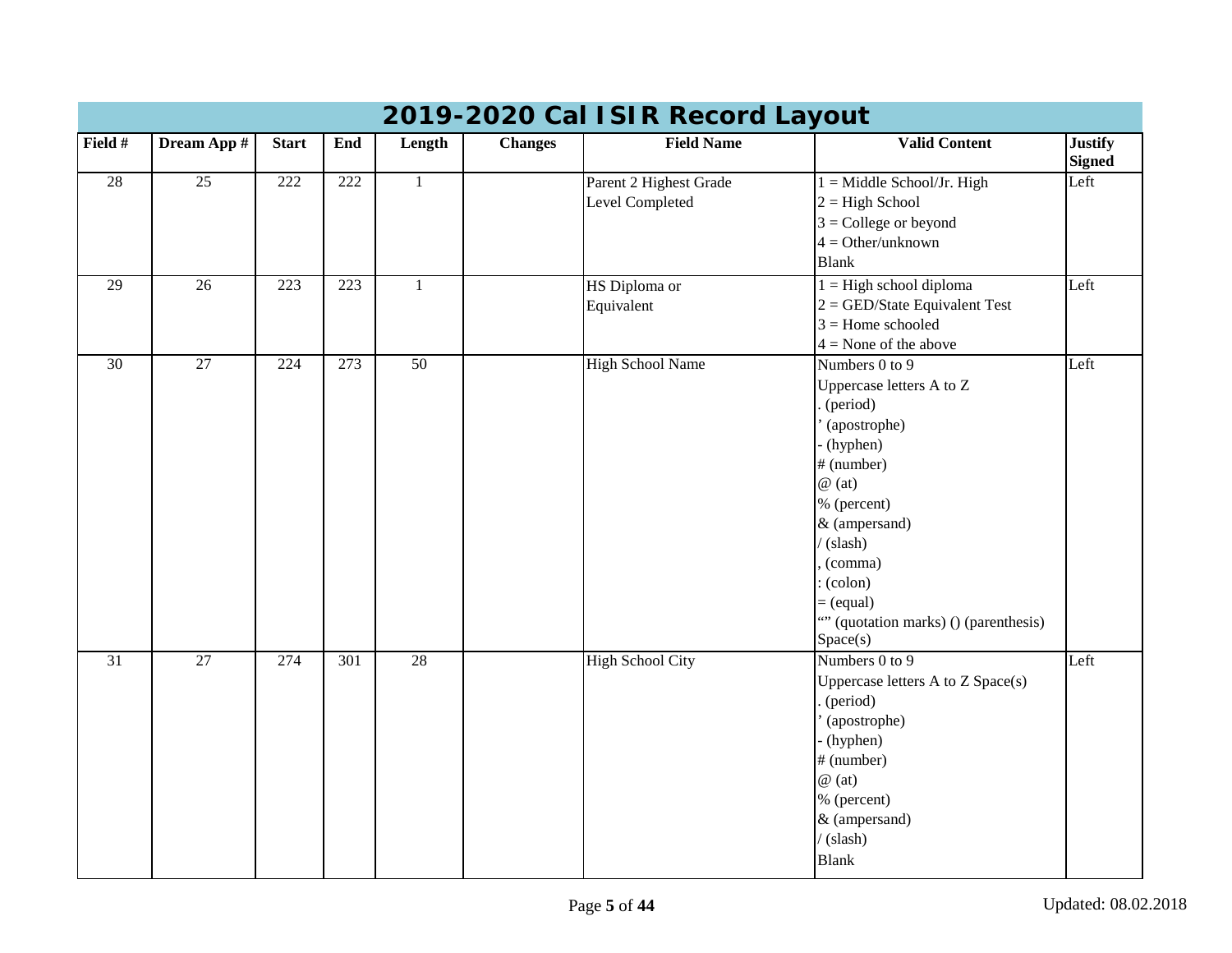|         | 2019-2020 Cal ISIR Record Layout |              |     |                |                                                                          |                                           |                                                                                                                                                                                                                                                                                               |                                 |  |  |  |
|---------|----------------------------------|--------------|-----|----------------|--------------------------------------------------------------------------|-------------------------------------------|-----------------------------------------------------------------------------------------------------------------------------------------------------------------------------------------------------------------------------------------------------------------------------------------------|---------------------------------|--|--|--|
| Field # | Dream App #                      | <b>Start</b> | End | Length         | <b>Changes</b>                                                           | <b>Field Name</b>                         | <b>Valid Content</b>                                                                                                                                                                                                                                                                          | <b>Justify</b><br><b>Signed</b> |  |  |  |
| 32      | 27                               | 302          | 303 | $\overline{2}$ |                                                                          | <b>High School State</b>                  | Uppercase letters A to Z<br>Valid two-letter postal code<br>from dropdown list<br><b>Blank</b>                                                                                                                                                                                                | Left                            |  |  |  |
| 33      | N/A                              | 304          | 315 | 12             |                                                                          | <b>High School Code</b>                   | Numbers 0 to 9<br>Uppercase letters A to Z<br><b>Blank</b>                                                                                                                                                                                                                                    | Left                            |  |  |  |
| 34      | 28                               | 316          | 316 |                | Modified field name,<br>date changed from<br>07-01-2018 to<br>07-01-2019 | First Bachelor's Degree<br>By 07-01-2019? | $= Yes$<br>$2 = No$<br><b>Blank</b>                                                                                                                                                                                                                                                           | Left                            |  |  |  |
| 35      | 29                               | 317          | 317 |                |                                                                          | Grade Level in College                    | $0 = 1$ st year, never attended college<br>$l = 1$ st year, attended college before<br>$2 = 2$ nd year/sophomore<br>$3 = 3rd$ year/junior<br>$4 = 4$ th year/senior<br>$5 = 5$ th year/other undergraduate<br>$6 = 1$ st year graduate/professional<br>$7 =$ Continuing graduate/professional | Left                            |  |  |  |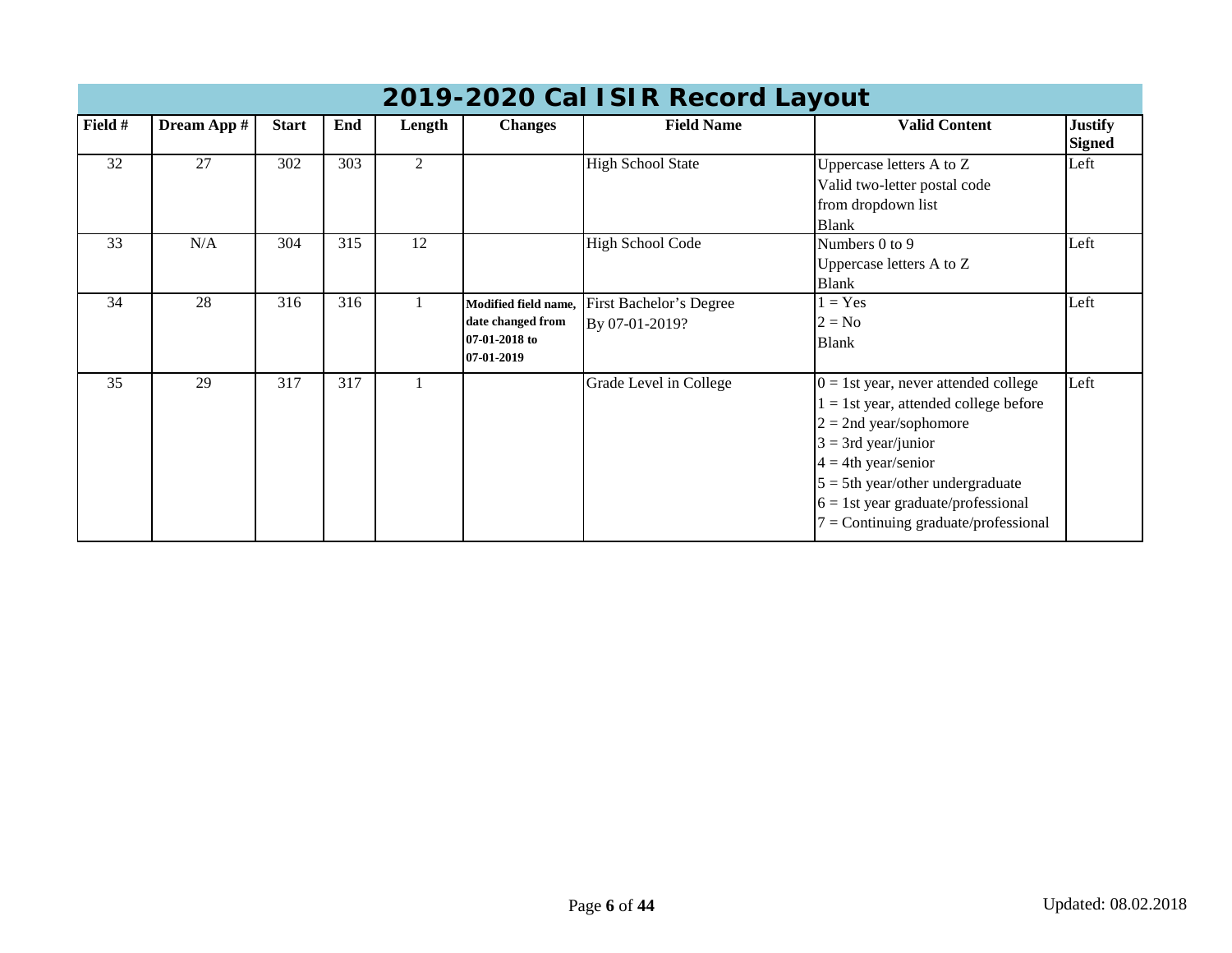|                  | 2019-2020 Cal ISIR Record Layout |                  |                  |              |                |                                                                       |                                                                                                                                                                                                                                                                                                                                                                                                                                                                                                                                                                                                                      |                                 |  |  |  |  |  |
|------------------|----------------------------------|------------------|------------------|--------------|----------------|-----------------------------------------------------------------------|----------------------------------------------------------------------------------------------------------------------------------------------------------------------------------------------------------------------------------------------------------------------------------------------------------------------------------------------------------------------------------------------------------------------------------------------------------------------------------------------------------------------------------------------------------------------------------------------------------------------|---------------------------------|--|--|--|--|--|
| Field #          | Dream App #                      | <b>Start</b>     | End              | Length       | <b>Changes</b> | <b>Field Name</b>                                                     | <b>Valid Content</b>                                                                                                                                                                                                                                                                                                                                                                                                                                                                                                                                                                                                 | <b>Justify</b><br><b>Signed</b> |  |  |  |  |  |
| $\overline{36}$  | $\overline{30}$                  | $\overline{318}$ | 318              | $\mathbf{1}$ |                | Degree/Certificate                                                    | $1 = 1$ st bachelor's degree<br>$2 = 2$ nd bachelor's degree<br>$3 =$ Associate degree (occupational or<br>technical program)<br>$4 =$ Associate degree (general<br>education or transfer program)<br>$5$ = Certificate or diploma for<br>completing an occupational, technical,<br>or educational program of less than<br>two years<br>$6$ = Certificate or diploma for<br>completing an occupational, technical,<br>or educational program of at least two<br>vears<br>$7 =$ Teaching Credential Program<br>(non-degree program)<br>$8 =$ Graduate or professional degree<br>$9 = Other/undecided$<br><b>Blank</b> | Right                           |  |  |  |  |  |
| $\overline{37}$  |                                  | $\overline{319}$ | $\overline{319}$ | $\mathbf{1}$ |                | Not Used                                                              | $2 = No$                                                                                                                                                                                                                                                                                                                                                                                                                                                                                                                                                                                                             | Left                            |  |  |  |  |  |
| $\overline{38}$  |                                  | 320              | 320              | $\mathbf{1}$ |                | California ISIR Indicator                                             | $1 = Yes$                                                                                                                                                                                                                                                                                                                                                                                                                                                                                                                                                                                                            | Left                            |  |  |  |  |  |
| 38a              | 12                               | 321              | 330              | 10           |                | <b>Student's Alternate or Cell Phone</b><br>Number                    | 0000000000 to 9999999999<br><b>Blank</b>                                                                                                                                                                                                                                                                                                                                                                                                                                                                                                                                                                             | Right                           |  |  |  |  |  |
| 38b              | 8                                | 331              | 339              | 9            |                | Student's Individual Taxpayer<br><b>Identification Number (ITIN)</b>  | 000000000 to 999999999<br><b>Blank</b>                                                                                                                                                                                                                                                                                                                                                                                                                                                                                                                                                                               | Right                           |  |  |  |  |  |
| $\overline{38c}$ | $\overline{11}$                  | $\overline{340}$ | 349              | 10           |                | <b>Student's State Student</b><br><b>Identification Number (SSID)</b> | 0000000000 to 9999999999<br><b>Blank</b>                                                                                                                                                                                                                                                                                                                                                                                                                                                                                                                                                                             | Right                           |  |  |  |  |  |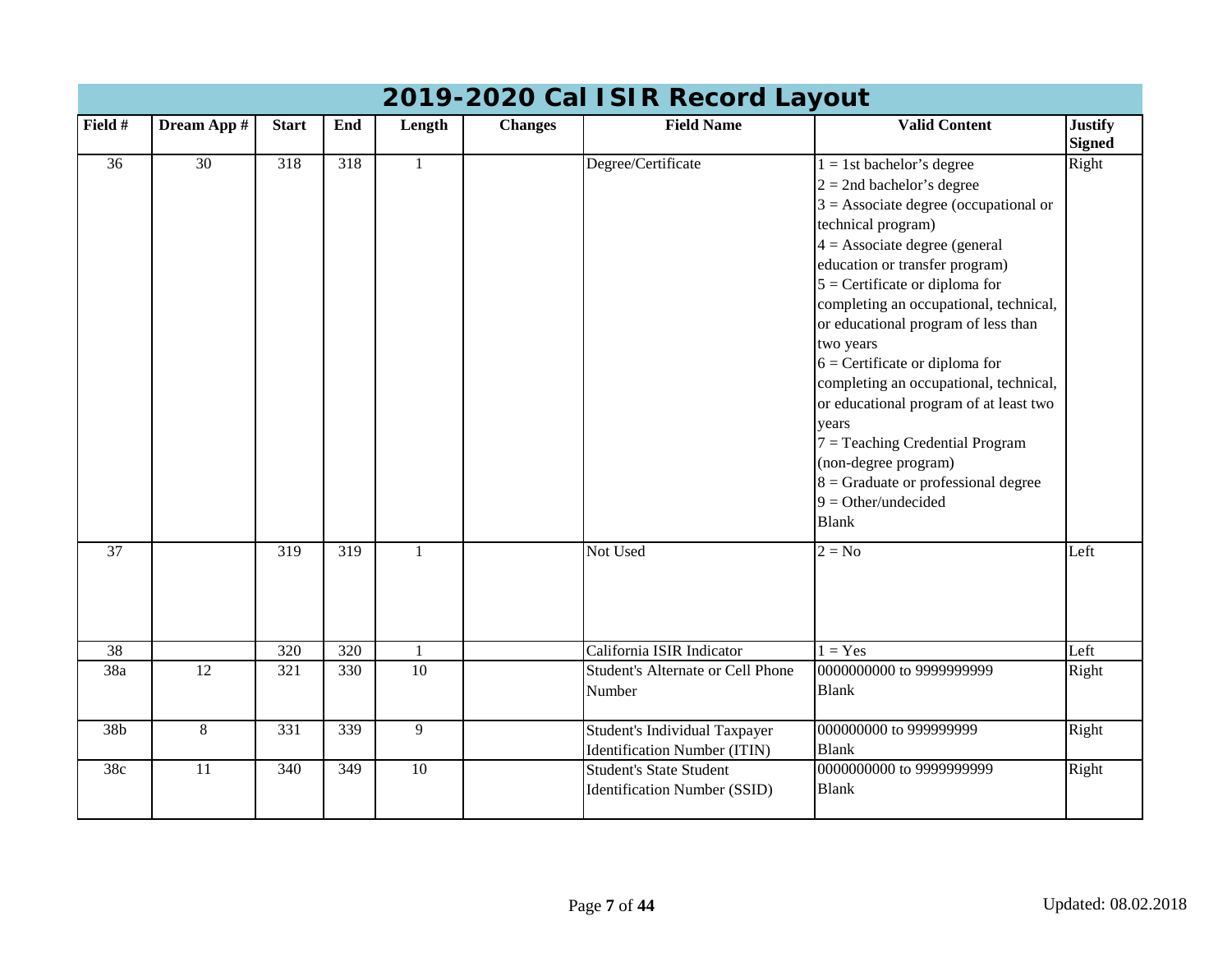|         |                 |              |                  |                |                                                                                                                                                                                                                | ZUZU UGI TUTIN INGGUTU LU JUUN                   |                                                                                                                                                                                          |                                 |
|---------|-----------------|--------------|------------------|----------------|----------------------------------------------------------------------------------------------------------------------------------------------------------------------------------------------------------------|--------------------------------------------------|------------------------------------------------------------------------------------------------------------------------------------------------------------------------------------------|---------------------------------|
| Field # | Dream App #     | <b>Start</b> | End              | Length         | <b>Changes</b>                                                                                                                                                                                                 | <b>Field Name</b>                                | <b>Valid Content</b>                                                                                                                                                                     | <b>Justify</b><br><b>Signed</b> |
| 38d     | 8a              | 350          | 350              | $\mathbf{1}$   |                                                                                                                                                                                                                | <to a="" become="" filler=""></to>               | <for csac="" only="" use=""></for>                                                                                                                                                       | Left                            |
| 38e     | 31              | 351          | 351              | $\mathbf{1}$   |                                                                                                                                                                                                                | <to a="" become="" filler=""></to>               | <for csac="" use<br="">only&gt;</for>                                                                                                                                                    | Left                            |
| 38f     |                 | 352          | 369              | 18             |                                                                                                                                                                                                                | Filler                                           | For CSAC<br>use only                                                                                                                                                                     |                                 |
| 39      | 32              | 370          | 370              | $\mathbf{1}$   |                                                                                                                                                                                                                | Student's Tax Return<br>Completed?               | $1 =$ Already completed<br>$2 =$ Will file<br>$3$ = Will not file                                                                                                                        | Left                            |
| 40      | $\overline{33}$ | 371          | $\overline{371}$ | $\mathbf{1}$   | Modified field name,<br>changed tax year<br>from 2016 to 2017                                                                                                                                                  | Student's Type of 2017<br>Tax Form Used?         | $1 = IRS$ 1040<br>$2 = IRS 1040A$ or $1040EZ$<br>$3 =$ Foreign tax return<br>$4 = A$ tax return from Puerto Rico, a<br>U.S. territory, or freely associated State<br><b>Blank</b>        | Left                            |
| 41      | $\overline{34}$ | 372          | 372              | $\mathbf{1}$   | <b>Modified valid</b><br>content.<br><b>Head of Household</b><br>changed from 2 to 4<br>Married-filed joint<br>return changed from<br>3 to 2<br><b>Married-filed</b><br>separate return<br>changed from 4 to 3 | Student's Tax Return Filing Status               | $1 =$ Single<br>$2 =$ Married – filed joint return<br>$3$ = Married – filed separate return<br>$4 =$ Head of household<br>$5 =$ Qualifying widow(er)<br>$6 = Don't know$<br><b>Blank</b> |                                 |
| 42      | 35              | 373          | 373              | $\mathbf{1}$   |                                                                                                                                                                                                                | Student Eligible to file<br>1040A or 1040EZ?     | $1 = Yes$<br>$2 = No$<br>$3 = Don't know$                                                                                                                                                | Left                            |
| 43      | $\overline{36}$ | 374          | 380              | $\overline{7}$ |                                                                                                                                                                                                                | Student's Adjusted Gross Income<br>from IRS form | -9999999 to 9999999<br><b>Blank</b>                                                                                                                                                      | Right<br>Signed                 |
| 44      | $\overline{37}$ | 381          | 387              | $\overline{7}$ |                                                                                                                                                                                                                | Student's U.S. Income<br><b>Tax Paid</b>         | 0000000 to 9999999<br><b>Blank</b>                                                                                                                                                       | Right                           |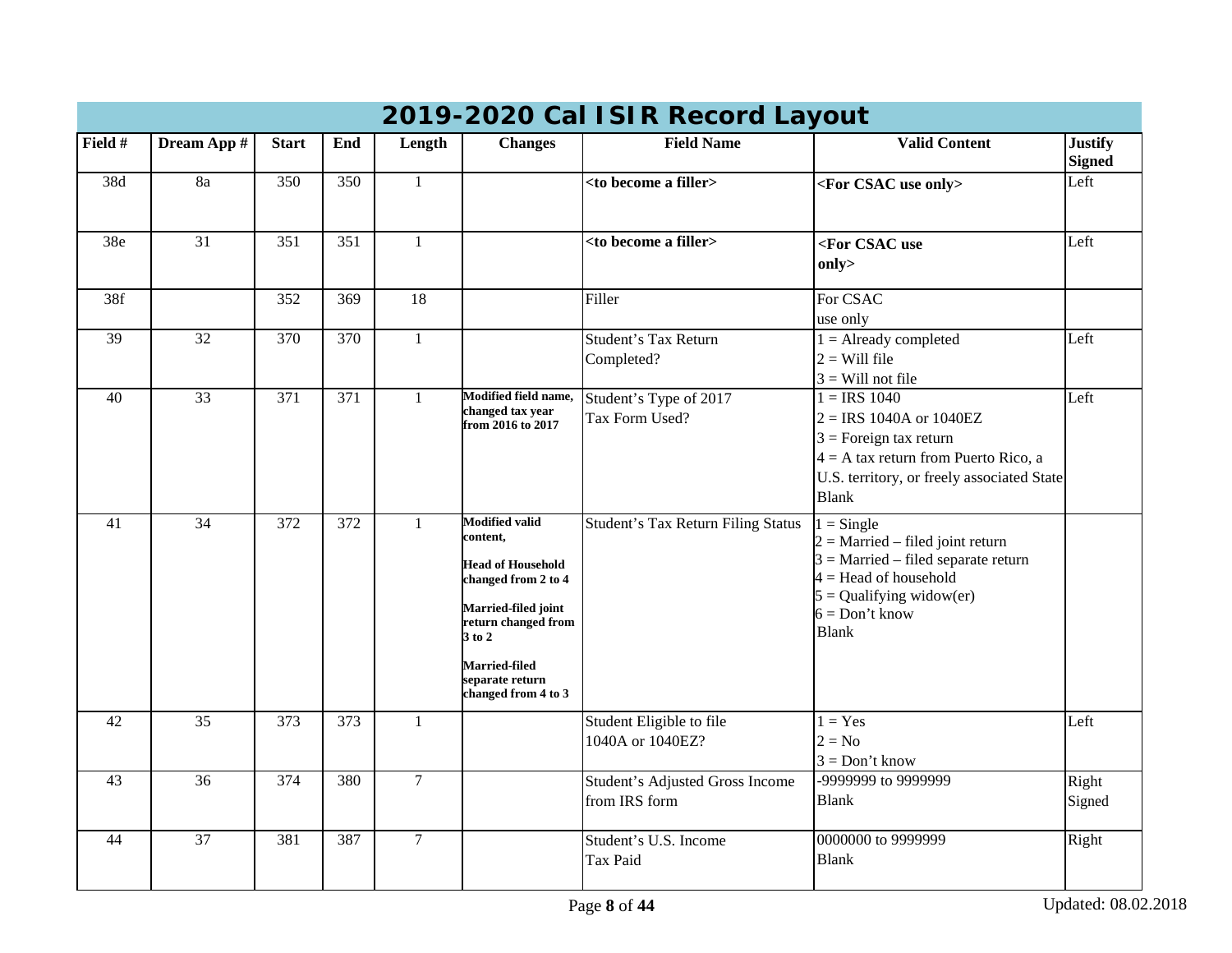| Field #         | Dream App #     | <b>Start</b>     | End              | Length         | <b>Changes</b> | <b>Field Name</b>                      | <b>Valid Content</b>     | <b>Justify</b><br><b>Signed</b> |  |  |
|-----------------|-----------------|------------------|------------------|----------------|----------------|----------------------------------------|--------------------------|---------------------------------|--|--|
| 45              | $\overline{38}$ | 388              | 389              | $\overline{2}$ |                | <b>Student's Exemptions Claimed</b>    | 00 to 99<br><b>Blank</b> | Right                           |  |  |
| 46              | 39              | 390              | $\overline{396}$ | $\overline{7}$ |                | <b>Student's Income Earned from</b>    | -9999999 to 9999999      | Right                           |  |  |
|                 |                 |                  |                  |                |                | Work                                   | <b>Blank</b>             | Signed                          |  |  |
| 47              | 40              | 397              | 403              | $\overline{7}$ |                | Spouse's Income Earned from            | -9999999 to 9999999      | Right                           |  |  |
|                 |                 |                  |                  |                |                | Work                                   | <b>Blank</b>             | Signed                          |  |  |
| 48              | 41              | 404              | 410              | $\overline{7}$ |                | Student's Cash, Savings, and           | 0000000 to 9999999       | Right                           |  |  |
|                 |                 |                  |                  |                |                | Checking                               | <b>Blank</b>             |                                 |  |  |
| 49              | $\overline{42}$ | $\overline{411}$ | 417              | $\mathcal{I}$  |                | Student's Investment Net Worth         | 0000000 to 9999999       | Right                           |  |  |
|                 |                 |                  |                  |                |                |                                        | <b>Blank</b>             |                                 |  |  |
|                 |                 |                  |                  |                |                |                                        |                          |                                 |  |  |
| 50              | 43              | 418              | 424              | $\overline{7}$ |                | <b>Student's Business</b>              | 0000000 to 9999999       | Right                           |  |  |
|                 |                 |                  |                  |                |                | and/or Investment Farm                 | <b>Blank</b>             |                                 |  |  |
|                 |                 |                  |                  |                |                |                                        |                          |                                 |  |  |
| 51              | 44a             | 425              | 431              | $\overline{7}$ |                | <b>Student's Educational Credits</b>   | 0000000 to 9999999       | Right                           |  |  |
|                 |                 |                  |                  |                |                |                                        | <b>Blank</b>             |                                 |  |  |
| $\overline{52}$ | 44 <sub>b</sub> | 432              | 438              | $\overline{7}$ |                | Student's Child Support Paid           | 0000000 to 9999999       | Right                           |  |  |
|                 |                 |                  |                  |                |                |                                        | <b>Blank</b>             |                                 |  |  |
| $\overline{53}$ | 44c             | 439              | $\overline{445}$ | $\overline{7}$ |                | <b>Student's Need-Based Employment</b> | 0000000 to 9999999       | Right                           |  |  |
|                 |                 |                  |                  |                |                |                                        | <b>Blank</b>             |                                 |  |  |
| $\overline{54}$ | 44d             | 446              | $\overline{452}$ | $\overline{7}$ |                | Student's Grant/Scholarship Aid        | 0000000 to 9999999       | Right                           |  |  |
|                 |                 |                  |                  |                |                |                                        | <b>Blank</b>             |                                 |  |  |
| $\overline{55}$ | 44e             | 453              | 459              | $\overline{7}$ |                | Student's Combat Pay                   | 0000000 to 9999999       | Right                           |  |  |
|                 |                 |                  |                  |                |                |                                        | <b>Blank</b>             |                                 |  |  |
| 56              | 44f             | 460              | 466              | $\overline{7}$ |                | <b>Student's Co-op Earnings</b>        | 0000000 to 9999999       | Right                           |  |  |
|                 |                 |                  |                  |                |                |                                        | <b>Blank</b>             |                                 |  |  |
| $\overline{57}$ | 45a             | 467              | 473              | $\overline{7}$ |                | <b>Student's Pension Payments</b>      | 0000000 to 9999999       | Right                           |  |  |
|                 |                 |                  |                  |                |                |                                        | <b>Blank</b>             |                                 |  |  |
| 58              | 45b             | 474              | 480              | $\overline{7}$ |                | <b>Student's IRA Payments</b>          | 0000000 to 9999999       | Right                           |  |  |
|                 |                 |                  |                  |                |                |                                        | <b>Blank</b>             |                                 |  |  |
| 59              | 45c             | 481              | 487              | $\overline{7}$ |                | Student's Child Support                | 0000000 to 9999999       | Right                           |  |  |
|                 |                 |                  |                  |                |                | Received                               | <b>Blank</b>             |                                 |  |  |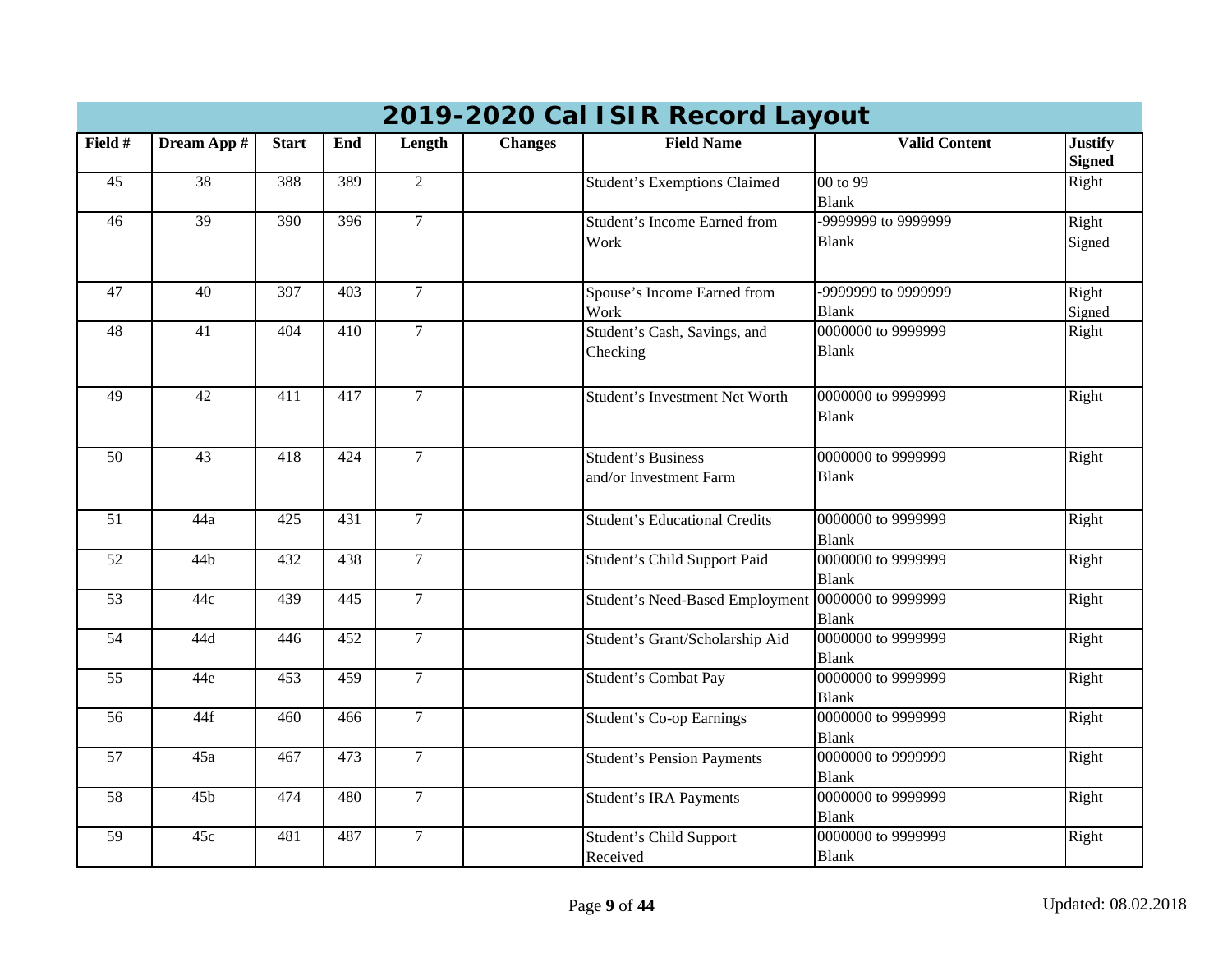|         | $\frac{1}{2}$ 2020 001 101 in 110001 a 20 juni |              |                  |                 |                |                                                           |                                                                                                                                                                                                     |                                 |  |  |  |  |
|---------|------------------------------------------------|--------------|------------------|-----------------|----------------|-----------------------------------------------------------|-----------------------------------------------------------------------------------------------------------------------------------------------------------------------------------------------------|---------------------------------|--|--|--|--|
| Field # | Dream App #                                    | <b>Start</b> | End              | Length          | <b>Changes</b> | <b>Field Name</b>                                         | <b>Valid Content</b>                                                                                                                                                                                | <b>Justify</b><br><b>Signed</b> |  |  |  |  |
| 60      | 45d                                            | 488          | 494              | $\overline{7}$  |                | Student's Interest Income                                 | 0000000 to 9999999<br><b>Blank</b>                                                                                                                                                                  | Right                           |  |  |  |  |
| 61      | 45e                                            | 495          | $\overline{501}$ | $7\overline{ }$ |                | <b>Student's IRA Distributions</b>                        | 0000000 to 9999999<br><b>Blank</b>                                                                                                                                                                  | Right                           |  |  |  |  |
| 62      | 45f                                            | 502          | 508              | $\tau$          |                | <b>Student's Untaxed Pensions</b>                         | 0000000 to 9999999<br><b>Blank</b>                                                                                                                                                                  | Right                           |  |  |  |  |
| 63      | 45g                                            | 509          | 515              | $\overline{7}$  |                | Student's Military/Clergy<br>Allowances                   | 0000000 to 9999999<br><b>Blank</b>                                                                                                                                                                  | Right                           |  |  |  |  |
| 64      | 45h                                            | 516          | 522              | $\mathcal{I}$   |                | <b>Student's Veterans Noneducation</b><br><b>Benefits</b> | 0000000 to 9999999<br><b>Blank</b>                                                                                                                                                                  | Right                           |  |  |  |  |
| 65      | 45i                                            | 523          | $\overline{529}$ | $\overline{7}$  |                | <b>Student's Other Untaxed Income</b>                     | 0000000 to 9999999<br><b>Blank</b>                                                                                                                                                                  | Right                           |  |  |  |  |
| 66      | 45j                                            | 530          | $\overline{536}$ | $\overline{7}$  |                | Student's Other Non-Reported<br>Money                     | 0000000 to 9999999<br><b>Blank</b>                                                                                                                                                                  | Right                           |  |  |  |  |
| 67      | 59                                             | 537          | $\overline{537}$ | $\mathbf{1}$    |                | Foster care, 16 to 18?                                    | $1 = Yes$<br>$2 = No$<br><b>Blank</b>                                                                                                                                                               | Left                            |  |  |  |  |
| 67a     | 60                                             | 538          | 552              | $\overline{15}$ |                | California County from list or<br>Other                   | Uppercase letters A to Z<br>Space(s)<br>(period)<br>(apostrophe)<br>(hyphen)<br><b>Blank</b><br>If non-blank, first character must<br>contain a letter and second character<br>must be non-numeric. | Left                            |  |  |  |  |
| 67b     | 61                                             | 553          | 554              | $\overline{2}$  |                | State of Wardship                                         | Uppercase letters A to Z<br>Valid two-letter postal code<br><b>Blank</b>                                                                                                                            | Left                            |  |  |  |  |
| 67c     | 62                                             | 555          | 555              | $\mathbf{1}$    |                | <b>Chafee Consideration</b>                               | $1 = Yes$<br><b>Blank</b>                                                                                                                                                                           | Left                            |  |  |  |  |
| 67d     |                                                | 556          | 586              | $\overline{31}$ |                | Filler                                                    | For CSAC<br>use only                                                                                                                                                                                | Left                            |  |  |  |  |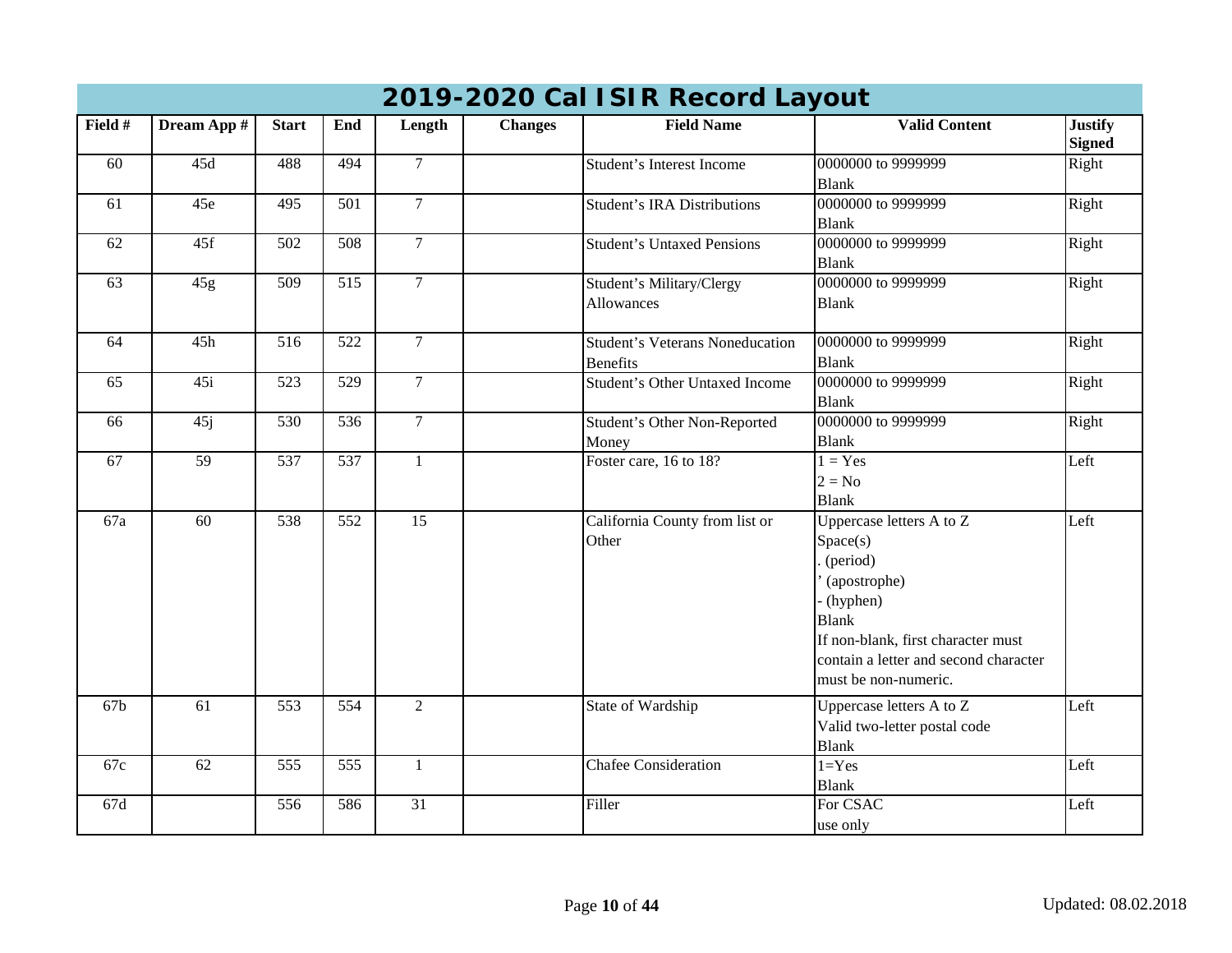|                 |                 |                  |                  |              |                                                            | 2019-2020 Cal ISIR Record Layout    |                                       |                                 |
|-----------------|-----------------|------------------|------------------|--------------|------------------------------------------------------------|-------------------------------------|---------------------------------------|---------------------------------|
| Field #         | Dream App #     | <b>Start</b>     | End              | Length       | <b>Changes</b>                                             | <b>Field Name</b>                   | <b>Valid Content</b>                  | <b>Justify</b><br><b>Signed</b> |
| 68              | $\overline{46}$ | 587              | 587              | $\mathbf{1}$ | Modified field name,<br>date changed from<br>01-01-1995 to | Born Before 01-01-1996?             | $1 = Yes$<br>$2 = No$<br><b>Blank</b> | Left                            |
|                 |                 |                  |                  |              | 01-01-1996                                                 |                                     |                                       |                                 |
| 69              | $\overline{47}$ | 588              | 588              | $\mathbf{1}$ |                                                            | Is Student Married?                 | $1 = Yes$<br>$2 = No$                 | Left                            |
|                 |                 |                  |                  |              |                                                            |                                     | <b>Blank</b>                          |                                 |
| 70              | 48              | 589              | 589              | $\mathbf{1}$ |                                                            | Working on a Master's or            | $1 = Yes$                             | Left                            |
|                 |                 |                  |                  |              |                                                            | Doctorate Program?                  | $2 = No$                              |                                 |
| $\overline{71}$ | 49              | 590              | $\overline{590}$ | $\mathbf{1}$ |                                                            | Are you on active duty in U.S.      | $1 = Yes$                             | Left                            |
|                 |                 |                  |                  |              |                                                            | <b>Armed Forces?</b>                | $2 = No$                              |                                 |
|                 |                 |                  |                  |              |                                                            |                                     | <b>Blank</b>                          |                                 |
| 72              | $\overline{50}$ | 591              | $\overline{591}$ | $\mathbf{1}$ |                                                            | Veteran of U.S. Armed Forces?       | $1 = Yes$                             | Left                            |
|                 |                 |                  |                  |              |                                                            |                                     | $2 = No$                              |                                 |
|                 |                 |                  |                  |              |                                                            |                                     | <b>Blank</b>                          |                                 |
| 73              | $\overline{51}$ | 592              | $\overline{592}$ | $\mathbf{1}$ |                                                            | Have Children You Support?          | $1 = Yes$                             | Left                            |
|                 |                 |                  |                  |              |                                                            |                                     | $2 = No$                              |                                 |
|                 |                 |                  |                  |              |                                                            |                                     | <b>Blank</b>                          |                                 |
| 74              | 52              | 593              | 593              | $\mathbf{1}$ |                                                            | Have Legal Dependents other than    | $1 = Yes$                             | Left                            |
|                 |                 |                  |                  |              |                                                            | Children or Spouse?                 | $2 = No$                              |                                 |
|                 |                 |                  |                  |              |                                                            |                                     | <b>Blank</b>                          |                                 |
| $\overline{75}$ | 53              | 594              | 594              | $\mathbf{1}$ |                                                            | Orphan, Ward of Court, or Foster    | $1 = Yes$                             | Left                            |
|                 |                 |                  |                  |              |                                                            | Care?                               | $2 = No$                              |                                 |
|                 |                 |                  |                  |              |                                                            |                                     | <b>Blank</b>                          |                                 |
| 76              | 54              | $\overline{595}$ | $\overline{595}$ | $\mathbf{1}$ |                                                            | As of today, an emancipated         | $1 = Yes$                             | Left                            |
|                 |                 |                  |                  |              |                                                            | minor?                              | $2 = No$                              |                                 |
|                 |                 |                  |                  |              |                                                            |                                     | <b>Blank</b>                          |                                 |
| 77              | $\overline{55}$ | 596              | 596              | $\mathbf{1}$ |                                                            | As of today, in legal guardianship? | $1 = Yes$                             | Left                            |
|                 |                 |                  |                  |              |                                                            |                                     | $2 = No$                              |                                 |
|                 |                 |                  |                  |              |                                                            |                                     | <b>Blank</b>                          |                                 |
| 78              | 56              | 597              | 597              | $\mathbf{1}$ |                                                            | Unaccompanied youth determined      | $1 = Yes$                             | Left                            |
|                 |                 |                  |                  |              |                                                            | by school district liaison?         | $2 = No$                              |                                 |
|                 |                 |                  |                  |              |                                                            |                                     | <b>Blank</b>                          |                                 |
| 79              | $\overline{56}$ | 598              | $\overline{598}$ | $\mathbf{1}$ |                                                            | Unaccompanied youth determined      | $1 = Yes$                             | Left                            |
|                 |                 |                  |                  |              |                                                            | by HUD?                             | $2 = No$                              |                                 |
|                 |                 |                  |                  |              |                                                            |                                     | <b>Blank</b>                          |                                 |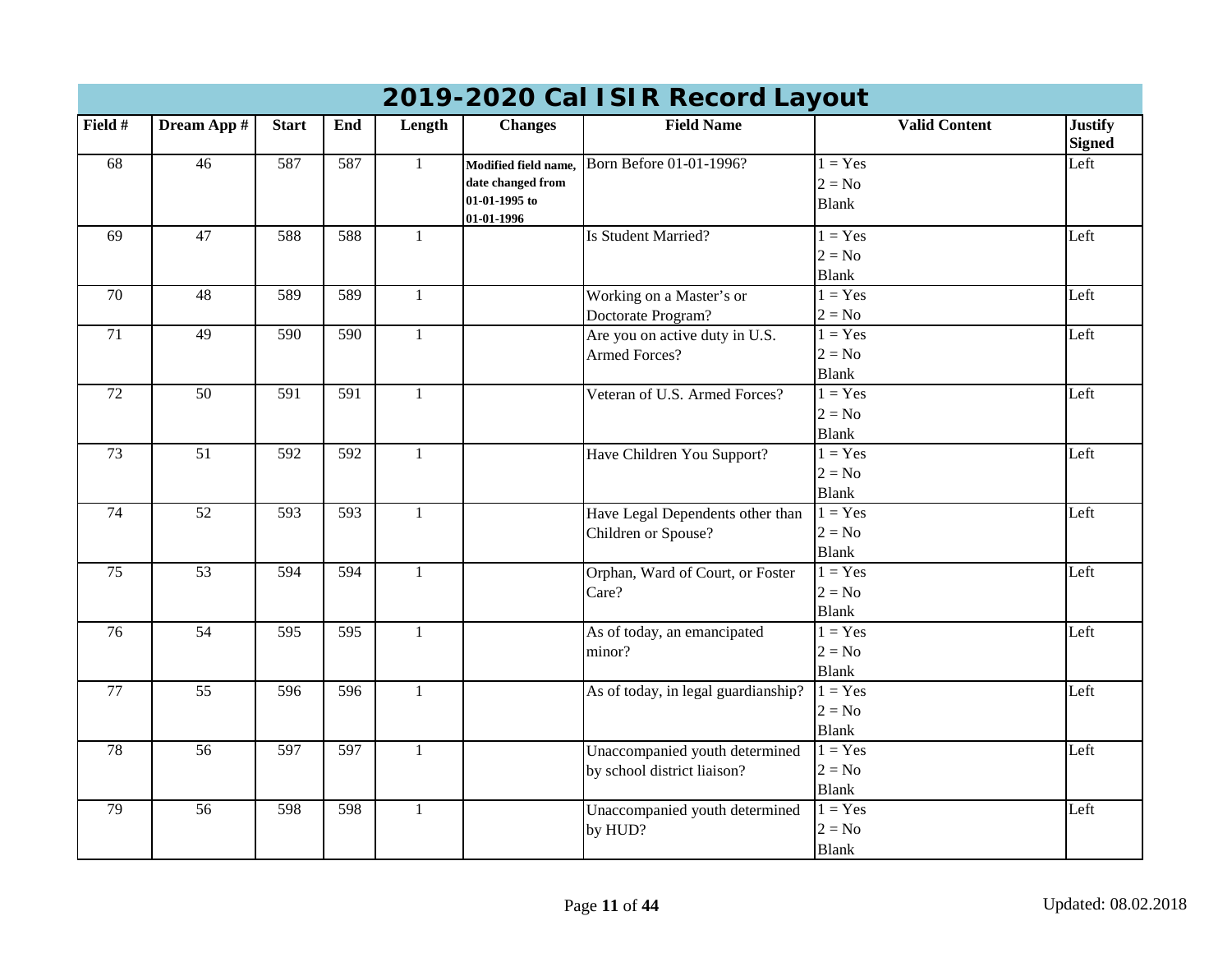|                 |                 |                  |                  |                 |                                             | $\sim$ can form nobol a Eagoal |                                         |                                 |
|-----------------|-----------------|------------------|------------------|-----------------|---------------------------------------------|--------------------------------|-----------------------------------------|---------------------------------|
| Field #         | Dream App #     | <b>Start</b>     | End              | Length          | <b>Changes</b>                              | <b>Field Name</b>              | <b>Valid Content</b>                    | <b>Justify</b><br><b>Signed</b> |
| 80              | 58              | 599              | 599              | $\mathbf{1}$    |                                             | At risk of homelessness?       | $1 = Yes$                               | Left                            |
|                 |                 |                  |                  |                 |                                             |                                | $2 = No$                                |                                 |
|                 |                 |                  |                  |                 |                                             |                                | <b>Blank</b>                            |                                 |
| 81              |                 | 600              | 604              | $5\overline{)}$ |                                             | Filler                         | For CSAC use only                       | Left                            |
| $\overline{82}$ | 63              | $\overline{605}$ | $\overline{605}$ | $\mathbf{1}$    |                                             | Parents' Marital Status        | $1 =$ Married/remarried                 | Left                            |
|                 |                 |                  |                  |                 |                                             |                                | $2$ = Never Married                     |                                 |
|                 |                 |                  |                  |                 |                                             |                                | $3 = Divored/separated$                 |                                 |
|                 |                 |                  |                  |                 |                                             |                                | $4 = Widowed$                           |                                 |
|                 |                 |                  |                  |                 |                                             |                                | $5 =$ Unmarried and both parents living |                                 |
|                 |                 |                  |                  |                 |                                             |                                | together                                |                                 |
|                 |                 |                  |                  |                 |                                             |                                | <b>Blank</b>                            |                                 |
| 83              | 64              | 606              | 611              | 6               | <b>Modified valid</b>                       | Parents' Marital Status Date   | Format is CCYYMM 190001 to              | Left                            |
|                 |                 |                  |                  |                 | content, ending year<br>changed from 201909 |                                | 202009                                  |                                 |
|                 |                 |                  |                  |                 | to 202009                                   |                                | <b>Blank</b>                            |                                 |
| 84              | 65              | 612              | 620              | 9               |                                             | Parent 1                       | 000000000 to 999999999                  | Right                           |
|                 |                 |                  |                  |                 |                                             | Social Security Number or ITIN | <b>Blank</b>                            |                                 |
| 85              | $\overline{66}$ | 621              | 636              | $\overline{16}$ |                                             | Parent 1                       | Numbers 0 to 9                          | Left                            |
|                 |                 |                  |                  |                 |                                             | <b>Last Name</b>               | Uppercase letters A to Z                |                                 |
|                 |                 |                  |                  |                 |                                             |                                | Space(s)                                |                                 |
|                 |                 |                  |                  |                 |                                             |                                | (period)                                |                                 |
|                 |                 |                  |                  |                 |                                             |                                | (apostrophe)                            |                                 |
|                 |                 |                  |                  |                 |                                             |                                | (hyphen)                                |                                 |
|                 |                 |                  |                  |                 |                                             |                                | <b>Blank</b>                            |                                 |
| 86              | 67              | 637              | 637              | $\mathbf{1}$    |                                             | Parent 1                       | Uppercase letters A to Z                | Left                            |
|                 |                 |                  |                  |                 |                                             | <b>First Name Initial</b>      | <b>Blank</b>                            |                                 |
| 87              | 68              | 638              | 645              | 8               | <b>Modified valid</b>                       | Parent 1                       | Format is CCYYMMDD                      | Left                            |
|                 |                 |                  |                  |                 | content, ending year<br>changed from        | Date of Birth                  | 19000101 to 20101231                    |                                 |
|                 |                 |                  |                  |                 | 20091231 to 20101231                        |                                | <b>Blank</b>                            |                                 |
| 88              | 69              | 646              | 654              | $\overline{9}$  |                                             | Parent 2                       | 000000000 to 999999999                  | Right                           |
|                 |                 |                  |                  |                 |                                             | Social Security Number or ITIN | <b>Blank</b>                            |                                 |
| 89              | $\overline{70}$ | 655              | 670              | 16              |                                             | Parent 2                       | Numbers $0$ to $9$                      | Left                            |
|                 |                 |                  |                  |                 |                                             | <b>Last Name</b>               | Uppercase letters A to Z                |                                 |
|                 |                 |                  |                  |                 |                                             |                                | Space(s)                                |                                 |
|                 |                 |                  |                  |                 |                                             |                                | (period)                                |                                 |
|                 |                 |                  |                  |                 |                                             |                                | (apostrophe)                            |                                 |
|                 |                 |                  |                  |                 |                                             |                                | (hyphen)                                |                                 |
|                 |                 |                  |                  |                 |                                             |                                | <b>Blank</b>                            |                                 |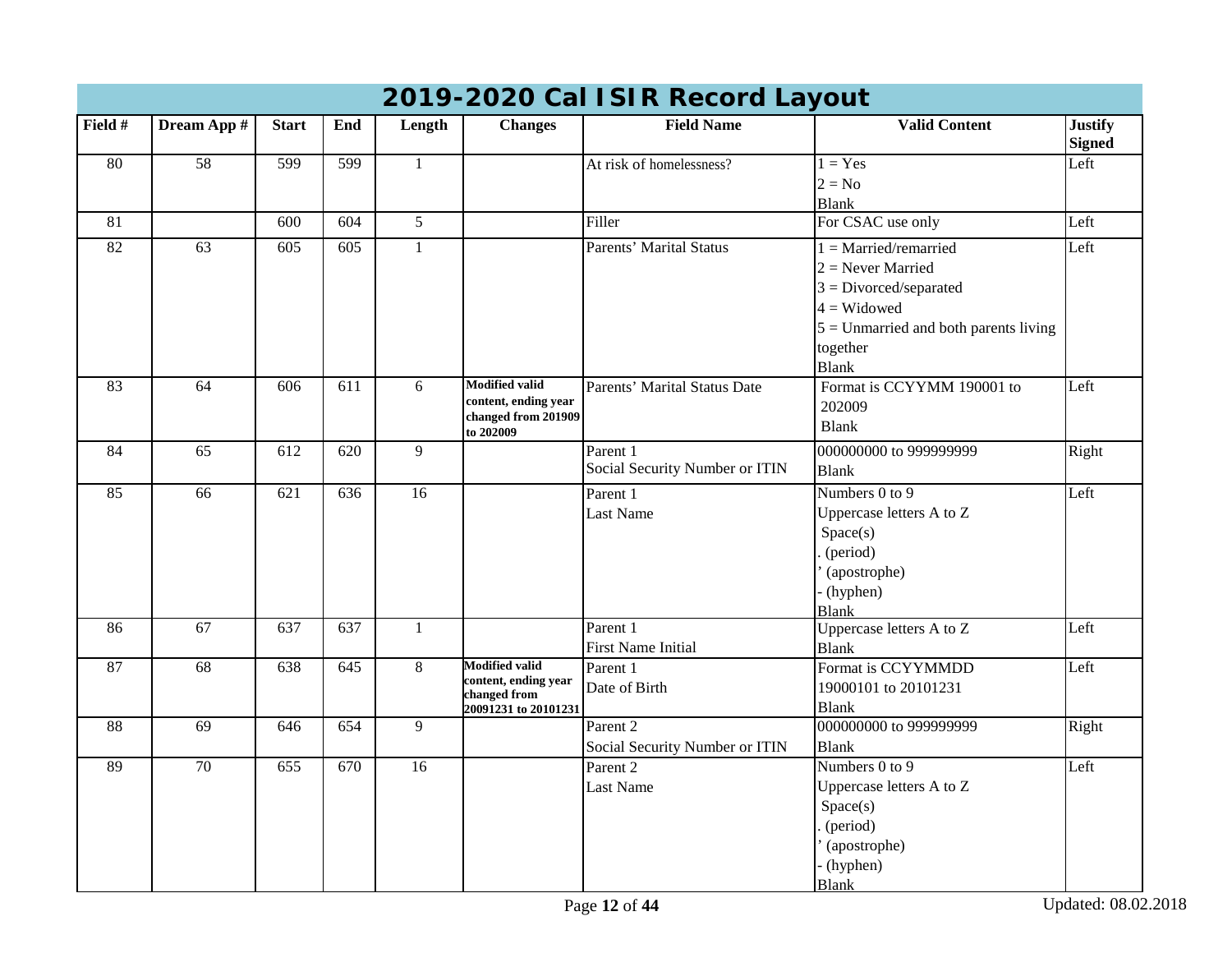|         | 2019-2020 Cal ISIR Record Layout |              |                  |                 |                                                                                    |                                                  |                                                                                                                                                                                                                                                                                                                                                                                                                                                                                                                                                                                     |                                 |  |  |  |  |
|---------|----------------------------------|--------------|------------------|-----------------|------------------------------------------------------------------------------------|--------------------------------------------------|-------------------------------------------------------------------------------------------------------------------------------------------------------------------------------------------------------------------------------------------------------------------------------------------------------------------------------------------------------------------------------------------------------------------------------------------------------------------------------------------------------------------------------------------------------------------------------------|---------------------------------|--|--|--|--|
| Field # | Dream App #                      | <b>Start</b> | End              | Length          | <b>Changes</b>                                                                     | <b>Field Name</b>                                | <b>Valid Content</b>                                                                                                                                                                                                                                                                                                                                                                                                                                                                                                                                                                | <b>Justify</b><br><b>Signed</b> |  |  |  |  |
| 90      | 71                               | 671          | 671              | -1              |                                                                                    | Parent <sub>2</sub><br><b>First Name Initial</b> | Uppercase letters A to Z<br><b>Blank</b>                                                                                                                                                                                                                                                                                                                                                                                                                                                                                                                                            | Left                            |  |  |  |  |
| 91      | $\overline{72}$                  | 672          | 679              | 8               | <b>Modified valid</b><br>content, end year<br>changed from<br>20091231 to 20101231 | Parent 2<br>Date of Birth                        | Format is CCYYMMDD<br>19000101 to 20101231<br><b>Blank</b>                                                                                                                                                                                                                                                                                                                                                                                                                                                                                                                          | Left                            |  |  |  |  |
| 92      | $\overline{73}$                  | 680          | $\overline{729}$ | $\overline{50}$ |                                                                                    | Parent's E-mail<br><b>Address</b>                | <b>Blank</b><br>If non-blank:<br>One and only one "@" (at-sign)<br>allowed. Before @:<br>• at least one valid character<br>• all characters in the range of<br>ASCII 33-126, except for the<br>following 12 characters $\lt$ > () []<br>$\langle , \rangle$ : " $\emptyset$<br>• period (.) cannot be first, last or<br>adjacent to another period<br>After @:<br>• at least one valid character<br>• only letters, digits, hyphen,<br>underscore, and period (A-Z, a- z, 0-9,-<br>, _, .)<br>• hyphen, underscore, and period<br>cannot be first, last, or<br>adjacent to a period | Left                            |  |  |  |  |
| 93      | 74                               | 730          | $\overline{731}$ | $\overline{2}$  |                                                                                    | Parents' State of Legal<br>Residence             | Uppercase letters A to Z<br>Valid two-letter postal code<br>See State/Country/ Jurisdiction Codes<br>in the Processing Codes section of this<br>technical reference.<br><b>Blank</b>                                                                                                                                                                                                                                                                                                                                                                                                | Left                            |  |  |  |  |
| 94      | 75                               | 732          | 732              | $\mathbf{1}$    | Modified field name,<br>date changed from<br>01-01-2013 to<br>01-01-2014           | Parents Legal Residents<br>before 01-01-2014?    | $1 = Yes$<br>$2 = No$<br><b>Blank</b>                                                                                                                                                                                                                                                                                                                                                                                                                                                                                                                                               | Left                            |  |  |  |  |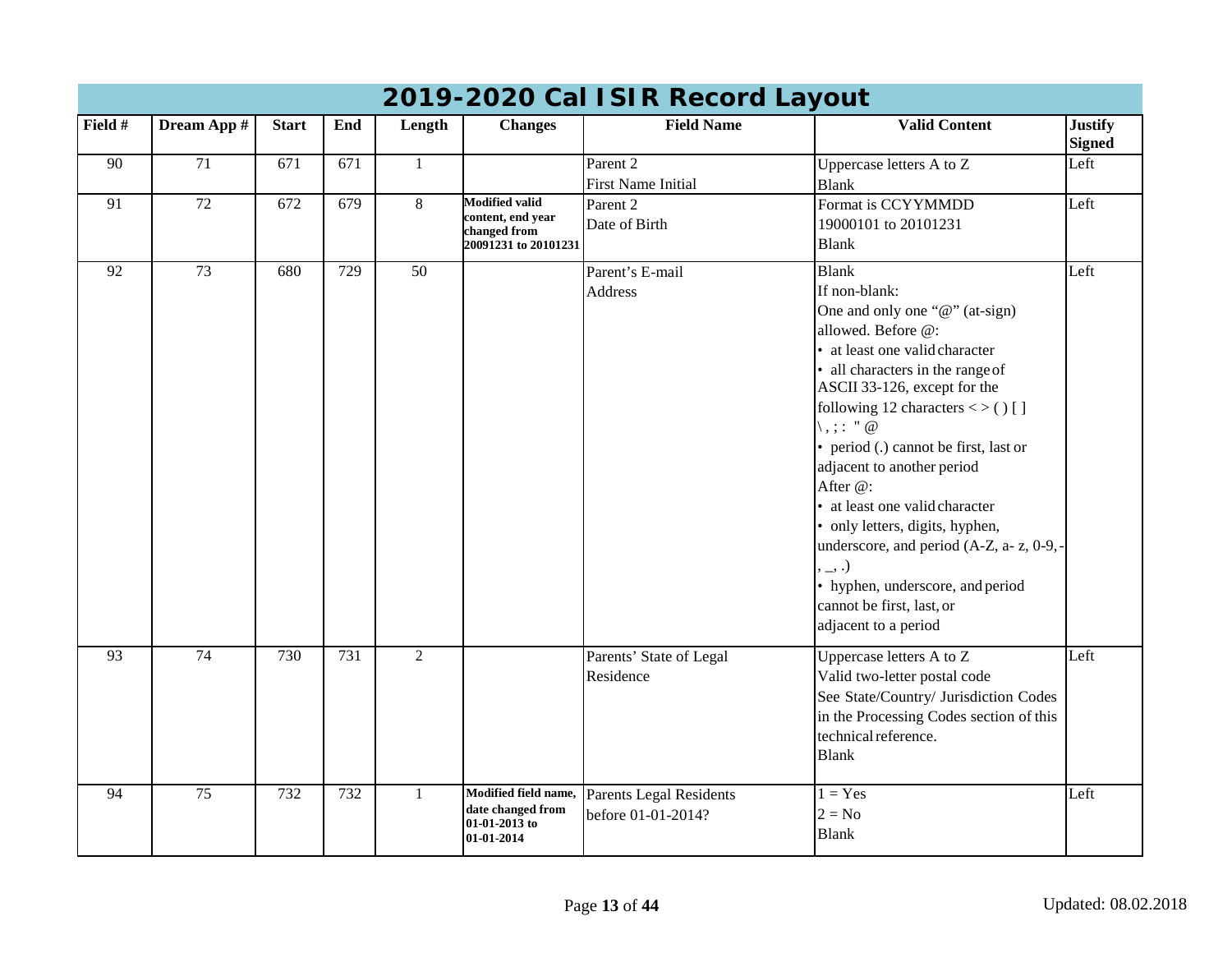| 2019-2020 Cal ISIR Record Layout |                 |              |     |                |                                                                                   |                                                                             |                                                                                                                                                  |                                 |  |  |
|----------------------------------|-----------------|--------------|-----|----------------|-----------------------------------------------------------------------------------|-----------------------------------------------------------------------------|--------------------------------------------------------------------------------------------------------------------------------------------------|---------------------------------|--|--|
| Field #                          | Dream App #     | <b>Start</b> | End | Length         | <b>Changes</b>                                                                    | <b>Field Name</b>                                                           | <b>Valid Content</b>                                                                                                                             | <b>Justify</b><br><b>Signed</b> |  |  |
| 95                               | 76              | 733          | 738 | 6              | <b>Modified valid</b><br>content, end<br>year changed<br>from 201912 to<br>202012 | Parents' Legal<br><b>Residence Date</b>                                     | Format is CCYYMM<br>190001 to 202012<br><b>Blank</b><br>CSAC will accept: CCYYMM CCYY<br>with blank MM Blank CCYY with<br><b>MM Blank CCYYMM</b> | Right                           |  |  |
| 96                               | 77              | 739          | 740 | $\overline{2}$ |                                                                                   | Parents' Number of<br><b>Family Members</b>                                 | 00 to 99<br><b>Blank</b>                                                                                                                         | Right                           |  |  |
| 97                               | 78              | 741          | 741 |                |                                                                                   | Parents' Number in<br>College                                               | Numbers 0 to 9<br><b>Blank</b>                                                                                                                   | Left                            |  |  |
| 98                               | 79              | 742          | 742 | $\mathbf{1}$   |                                                                                   | Parent Medicaid or<br><b>Supplemental Security</b><br>Income (SSI) Benefits | $1 = Yes$<br>$2 = No$<br><b>Blank</b>                                                                                                            | Left                            |  |  |
| 99                               | 80              | 743          | 743 | $\mathbf{1}$   |                                                                                   | Food Stamps<br>(Cal Fresh)                                                  | $1 = Yes$<br>$2 = No$<br><b>Blank</b>                                                                                                            | Left                            |  |  |
| 100                              | $\overline{81}$ | 744          | 744 | $\mathbf{1}$   |                                                                                   | Parent Free or Reduced<br>Price School Lunch<br><b>Benefits</b>             | $1 = Yes$<br>$2 = No$<br><b>Blank</b>                                                                                                            | Left                            |  |  |
| 101                              | 82              | 745          | 745 | $\mathbf{1}$   |                                                                                   | <b>Parent TANF Benefits</b><br>(Cal Works)                                  | $1 = Yes$<br>$2 = No$<br><b>Blank</b>                                                                                                            | Left                            |  |  |
| 102                              | 83              | 746          | 746 | $\mathbf{1}$   |                                                                                   | <b>Parent WIC Benefits</b>                                                  | $1 = Yes$<br>$2 = No$<br><b>Blank</b>                                                                                                            | Left                            |  |  |
| 103                              | 84              | 747          | 747 |                |                                                                                   | Parents' Tax Return<br>Completed?                                           | $1 =$ Already completed<br>$2 =$ Will file<br>$3$ = Will not file                                                                                | Left                            |  |  |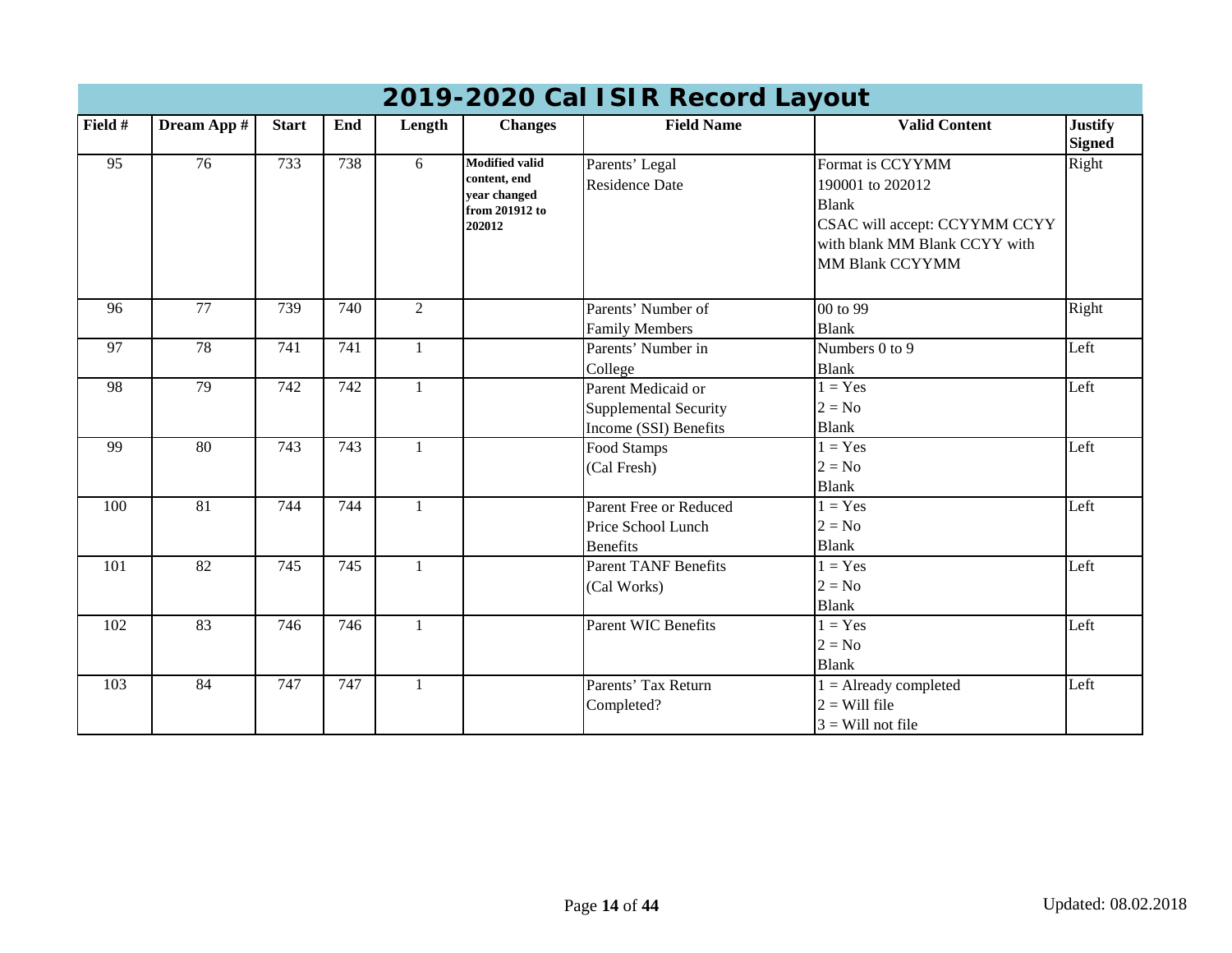|                  | 0 T / 2020 OGI TOTIV ROOD G LAYOU. |              |                  |                |                                                                                                                                                                                                                                      |                                                 |                                                                                                                                                                                      |                                 |  |  |  |
|------------------|------------------------------------|--------------|------------------|----------------|--------------------------------------------------------------------------------------------------------------------------------------------------------------------------------------------------------------------------------------|-------------------------------------------------|--------------------------------------------------------------------------------------------------------------------------------------------------------------------------------------|---------------------------------|--|--|--|
| Field #          | Dream App #                        | <b>Start</b> | End              | Length         | <b>Changes</b>                                                                                                                                                                                                                       | <b>Field Name</b>                               | <b>Valid Content</b>                                                                                                                                                                 | <b>Justify</b><br><b>Signed</b> |  |  |  |
| 104              | 85                                 | 748          | 748              | $\mathbf{1}$   | Modified field name,<br>tax year changed<br>from 2016 to 2017                                                                                                                                                                        | Parents' Type of 2017<br>Tax Form Used?         | $1 = IRS$ 1040<br>$2 = IRS 1040A$ or $1040EZ$<br>$3$ = Foreign tax return<br>$4 = A$ tax return from Puerto Rico, a<br>U.S. territory, or freely associated State<br><b>Blank</b>    | Left                            |  |  |  |
| 105              | 86                                 | 749          | 749              | 1              | <b>Modified valid</b><br>content to match<br>FAFSA,<br><b>Head of Household</b><br>changed from 2 to 4<br>Married-filed joint<br>return changed from<br>$3$ to $2$<br><b>Married-filed</b><br>separate return<br>changed from 4 to 3 | Parents' Tax Return Filing Status               | $1 =$ Single<br>$2$ = Married-filed joint return<br>$3$ = Married-filed separate return<br>$4 =$ Head of Household<br>$5 =$ Qualifying widow(er)<br>$6 = Don't know$<br><b>Blank</b> | Left                            |  |  |  |
| 106              | 87                                 | 750          | 750              | $\mathbf{1}$   |                                                                                                                                                                                                                                      | Parents' Eligible to file<br>1040A or 1040EZ?   | $1 = Yes$<br>$2 = No$<br>$3 = Don't know$                                                                                                                                            | Left                            |  |  |  |
| 107              | 88                                 | 751          | $\overline{751}$ | $\mathbf{1}$   |                                                                                                                                                                                                                                      | <b>Parent Dislocated Worker</b>                 | $1 = Yes$<br>$2 = No$<br>$3 = Don't know$                                                                                                                                            | Left                            |  |  |  |
| 108              | 89                                 | 752          | 758              | $\overline{7}$ |                                                                                                                                                                                                                                      | Parents' Adjusted Gross<br>Income from IRS form | -9999999 to 9999999<br><b>Blank</b>                                                                                                                                                  | Right<br>Signed                 |  |  |  |
| 109              | 90                                 | 759          | 765              | $\overline{7}$ |                                                                                                                                                                                                                                      | Parents' U.S. Income<br>Tax Paid                | 0000000 to 9999999<br><b>Blank</b>                                                                                                                                                   | Right                           |  |  |  |
| 110              | 91                                 | 766          | 767              | $\overline{2}$ |                                                                                                                                                                                                                                      | Parents' Exemptions<br>Claimed                  | 00 to 99<br><b>Blank</b>                                                                                                                                                             | Right                           |  |  |  |
| $\overline{111}$ | 92                                 | 768          | 774              | $\overline{7}$ |                                                                                                                                                                                                                                      | Parent 1<br><b>Income Earned from Work</b>      | -9999999 to 9999999<br><b>Blank</b>                                                                                                                                                  | Right<br>Signed                 |  |  |  |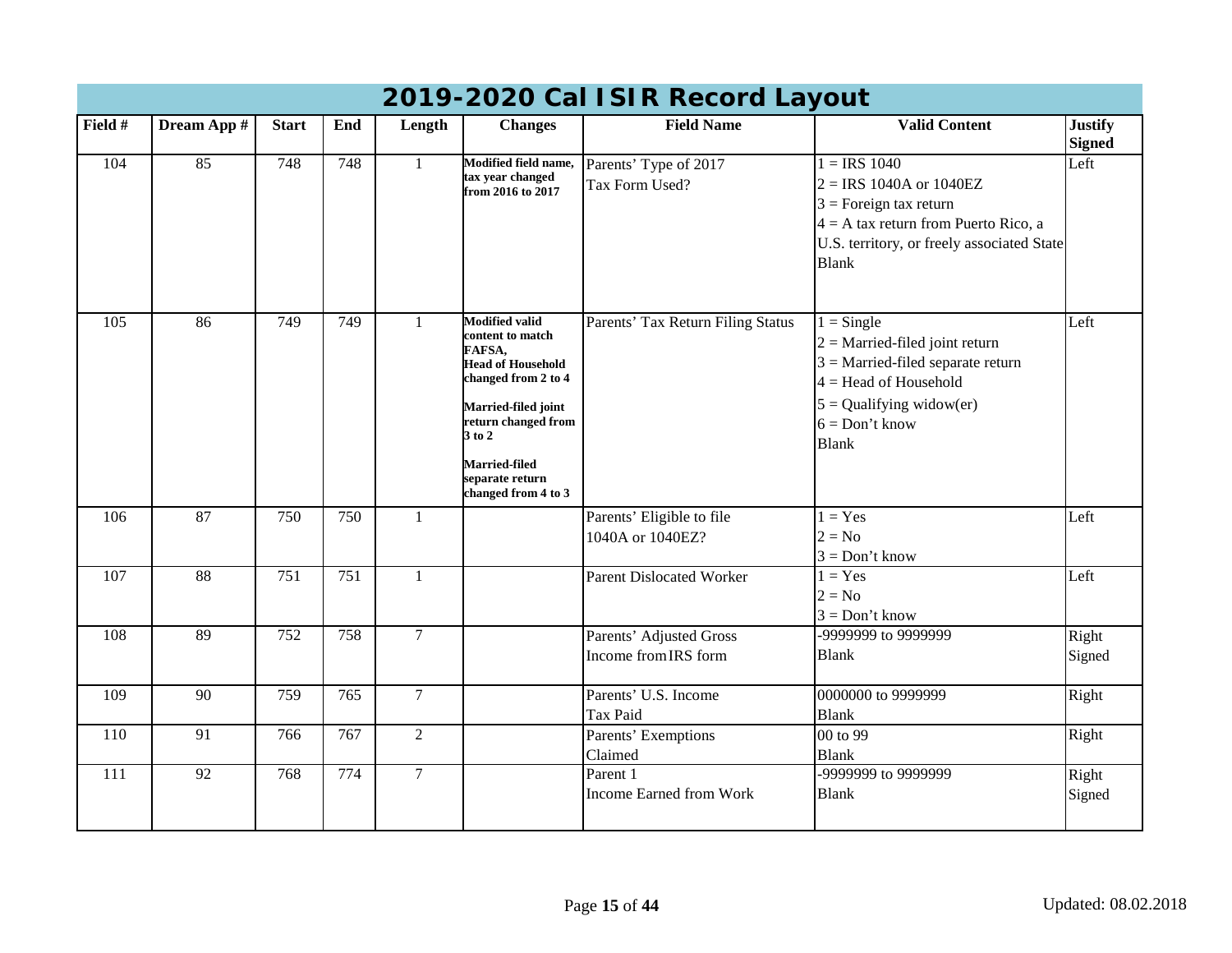| 2019-2020 Cal ISIR Record Layout |                  |              |     |                 |                |                                   |                      |                                 |  |  |
|----------------------------------|------------------|--------------|-----|-----------------|----------------|-----------------------------------|----------------------|---------------------------------|--|--|
| Field #                          | Dream App #      | <b>Start</b> | End | Length          | <b>Changes</b> | <b>Field Name</b>                 | <b>Valid Content</b> | <b>Justify</b><br><b>Signed</b> |  |  |
| 112                              | $\overline{93}$  | 775          | 781 | $\overline{7}$  |                | Parent <sub>2</sub>               | -9999999 to 9999999  | Right                           |  |  |
|                                  |                  |              |     |                 |                | <b>Income Earned from</b>         | <b>Blank</b>         | Signed                          |  |  |
|                                  |                  |              |     |                 |                | Work                              |                      |                                 |  |  |
| 113                              | 94               | 782          | 788 | $\mathcal{I}$   |                | Parents' Cash, Savings,           | 0000000 to 9999999   | Right                           |  |  |
|                                  |                  |              |     |                 |                | and Checking                      | <b>Blank</b>         |                                 |  |  |
| 114                              | 95               | 789          | 795 | $\overline{7}$  |                | Parents' Investment Net           | 0000000 to 9999999   | Right                           |  |  |
|                                  |                  |              |     |                 |                | Worth                             | <b>Blank</b>         |                                 |  |  |
| 115                              | 96               | 796          | 802 | $\overline{7}$  |                | Parents' Business                 | 0000000 to 9999999   | Right                           |  |  |
|                                  |                  |              |     |                 |                | and/or Investment Farm            | <b>Blank</b>         |                                 |  |  |
|                                  |                  |              |     |                 |                | Net Worth                         |                      |                                 |  |  |
| 116                              | $\overline{97a}$ | 803          | 809 | $\tau$          |                | Parents' Educational              | 0000000 to 9999999   | Right                           |  |  |
|                                  |                  |              |     |                 |                | Credits                           | <b>Blank</b>         |                                 |  |  |
| 117                              | 97b              | 810          | 816 | $\mathcal{I}$   |                | Parents' Child Support            | 0000000 to 9999999   | Right                           |  |  |
|                                  |                  |              |     |                 |                | Paid                              | <b>Blank</b>         |                                 |  |  |
| 118                              | 97c              | 817          | 823 | $\tau$          |                | Parents' Need-Based               | 0000000 to 9999999   | Right                           |  |  |
|                                  |                  |              |     |                 |                | Employment                        | <b>Blank</b>         |                                 |  |  |
| 119                              | 97d              | 824          | 830 | $\tau$          |                | Parents'                          | 0000000 to 9999999   | Right                           |  |  |
|                                  |                  |              |     |                 |                | Grant/Scholarship Aid             | <b>Blank</b>         |                                 |  |  |
| 120                              | 97e              | 831          | 837 | $7\phantom{.0}$ |                | Parents' Combat Pay               | 0000000 to 9999999   | Right                           |  |  |
|                                  |                  |              |     |                 |                |                                   | Blank                |                                 |  |  |
| 121                              | 97f              | 838          | 844 | $\tau$          |                | Parents' Co-op                    | 0000000 to 9999999   | Right                           |  |  |
|                                  |                  |              |     |                 |                | Earnings                          | <b>Blank</b>         |                                 |  |  |
| 122                              | 98a              | 845          | 851 | $\overline{7}$  |                | Parents' Pension                  | 0000000 to 9999999   | Right                           |  |  |
|                                  |                  |              |     |                 |                | Payments                          | <b>Blank</b>         |                                 |  |  |
| $\overline{123}$                 | 98 <sub>b</sub>  | 852          | 858 | $\overline{7}$  |                | Parents' IRA Payments             | 0000000 to 9999999   | Right                           |  |  |
|                                  |                  |              |     |                 |                |                                   | <b>Blank</b>         |                                 |  |  |
| 124                              | 98c              | 859          | 865 | $\tau$          |                | Parents' Child Support            | 0000000 to 9999999   | Right                           |  |  |
|                                  |                  |              |     |                 |                | Received                          | <b>Blank</b>         |                                 |  |  |
| 125                              | 98d              | 866          | 872 | $\overline{7}$  |                | Parents' Interest                 | 0000000 to 9999999   | Right                           |  |  |
|                                  |                  |              |     |                 |                | Income                            | <b>Blank</b>         |                                 |  |  |
| $\frac{126}{2}$                  | 98e              | 873          | 879 | $\overline{7}$  |                | <b>Parents' IRA Distributions</b> | 0000000 to 9999999   | Right                           |  |  |
|                                  |                  |              |     |                 |                |                                   | <b>Blank</b>         |                                 |  |  |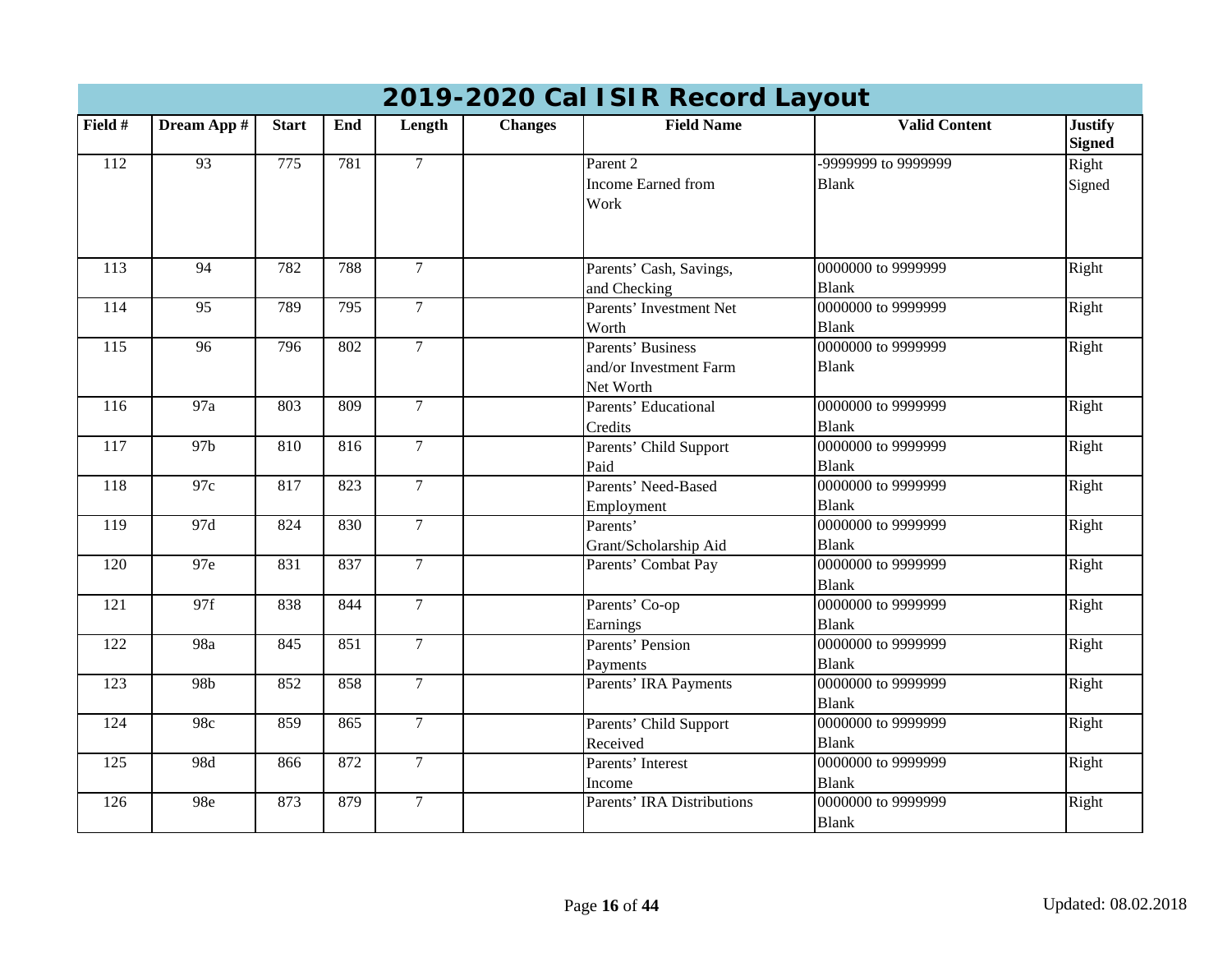|                  | 2019-2020 Cal ISIR Record Layout |                  |                  |                 |                |                                                                                |                                       |                                 |  |  |  |  |
|------------------|----------------------------------|------------------|------------------|-----------------|----------------|--------------------------------------------------------------------------------|---------------------------------------|---------------------------------|--|--|--|--|
| Field #          | Dream App #                      | <b>Start</b>     | End              | Length          | <b>Changes</b> | <b>Field Name</b>                                                              | <b>Valid Content</b>                  | <b>Justify</b><br><b>Signed</b> |  |  |  |  |
| 127              | 98f                              | 880              | 886              | $7\overline{ }$ |                | Parents' Untaxed<br>Pensions                                                   | 0000000 to 9999999<br><b>Blank</b>    | Right                           |  |  |  |  |
| 128              | 98g                              | 887              | 893              | $\overline{7}$  |                | Parents'<br>Military/Clergy<br>Allowances                                      | 0000000 to 9999999<br><b>Blank</b>    | Right                           |  |  |  |  |
| 129              | 98h                              | 894              | 900              | $\overline{7}$  |                | Parents' Veterans<br>Noneducation Benefits                                     | 0000000 to 9999999<br><b>Blank</b>    | Right                           |  |  |  |  |
| 130              | $\overline{98i}$                 | $\overline{901}$ | $\overline{907}$ | $\overline{7}$  |                | Parents' Other Untaxed<br>Income                                               | 0000000 to 9999999<br><b>Blank</b>    | Right                           |  |  |  |  |
| 131              |                                  | 908              | 957              | $\overline{50}$ |                | Filler                                                                         | For CSAC use only                     | Left                            |  |  |  |  |
| 132              | 99                               | 958              | 959              | $\overline{2}$  |                | Student's Number of<br><b>Family Members</b>                                   | 00 to 99<br><b>Blank</b>              | Right                           |  |  |  |  |
| 133              | 100                              | 960              | 960              | $\mathbf{1}$    |                | Student's Number in<br>College                                                 | $0$ to $9$<br><b>Blank</b>            | Left                            |  |  |  |  |
| 134              | 101                              | $\overline{961}$ | $\overline{961}$ | $\mathbf{1}$    |                | <b>Student Medicaid or Supplemental</b><br>Security Income (SSI) Benefits      | $1 = Yes$<br>$2 = No$                 | Left                            |  |  |  |  |
| $\overline{135}$ | 102                              | 962              | $\overline{962}$ | $\mathbf{1}$    |                | Food Stamps<br>(Cal Fresh)                                                     | $1 = Yes$<br>$2 = No$<br><b>Blank</b> | Left                            |  |  |  |  |
| $\frac{136}{ }$  | 103                              | 963              | 963              | $\mathbf{1}$    |                | <b>Student Free or</b><br><b>Reduced Price School</b><br><b>Lunch Benefits</b> | $1 = Yes$<br>$2 = No$<br><b>Blank</b> | Left                            |  |  |  |  |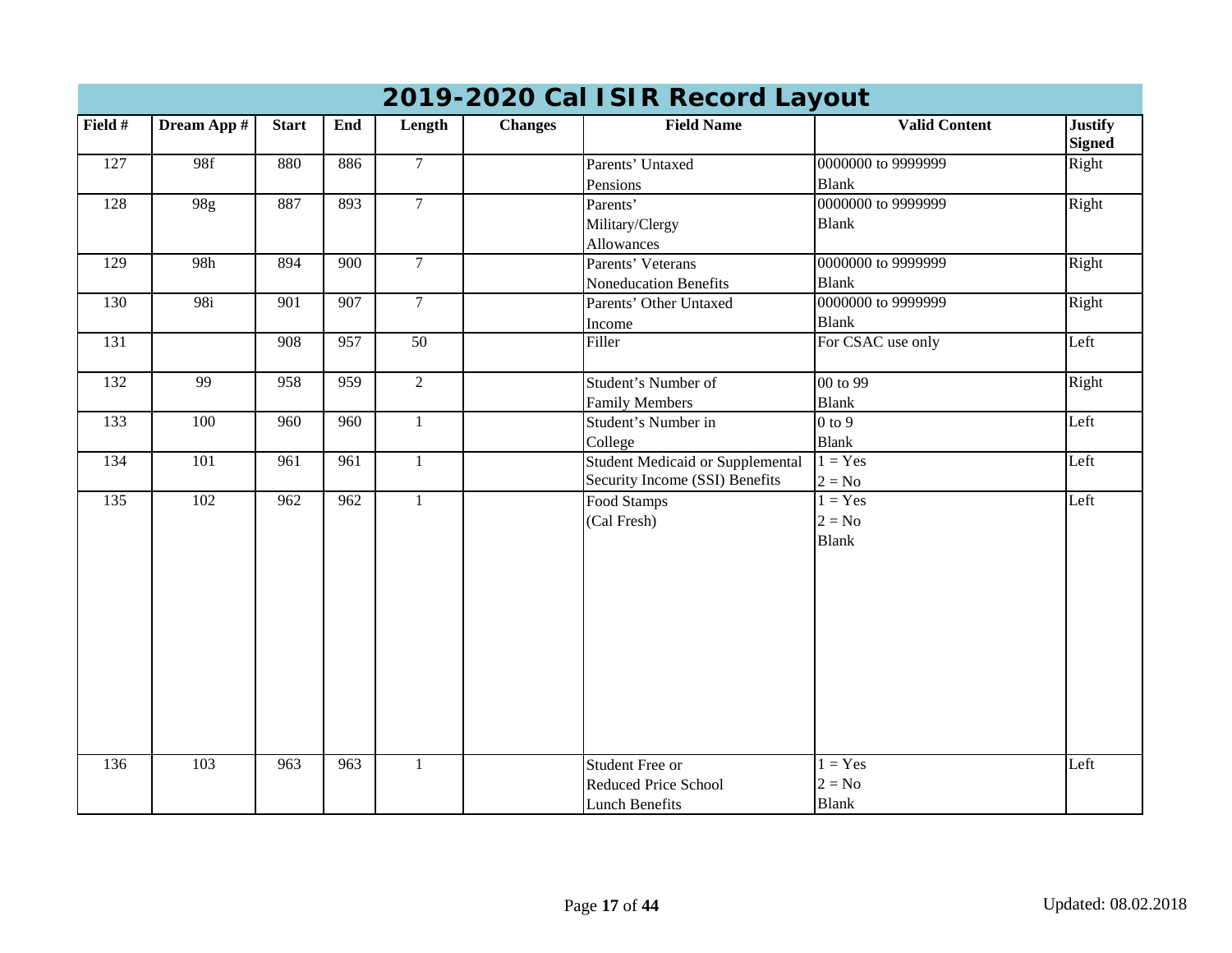|                  | 2019-2020 Cal ISIR Record Layout |              |                  |              |                |                              |                                         |                                 |  |  |  |  |
|------------------|----------------------------------|--------------|------------------|--------------|----------------|------------------------------|-----------------------------------------|---------------------------------|--|--|--|--|
| Field #          | Dream App #                      | <b>Start</b> | End              | Length       | <b>Changes</b> | <b>Field Name</b>            | <b>Valid Content</b>                    | <b>Justify</b><br><b>Signed</b> |  |  |  |  |
| 137              | 104                              | 964          | 964              | $\mathbf{1}$ |                | <b>Student TANF Benefits</b> | $1 = Yes$                               | Left                            |  |  |  |  |
|                  |                                  |              |                  |              |                | (Cal Works)                  | $2 = No$                                |                                 |  |  |  |  |
|                  |                                  |              |                  |              |                |                              | <b>Blank</b>                            |                                 |  |  |  |  |
| 138              | 105                              | 965          | 965              | $\mathbf{1}$ |                | <b>Student WIC Benefits</b>  | $1 = Yes$                               | Left                            |  |  |  |  |
|                  |                                  |              |                  |              |                |                              | $2 = No$                                |                                 |  |  |  |  |
|                  |                                  |              |                  |              |                |                              | <b>Blank</b>                            |                                 |  |  |  |  |
| 139              | $\frac{106}{2}$                  | 966          | 966              | $\mathbf{1}$ |                | Student/Spouse               | $1 = Yes$                               | Left                            |  |  |  |  |
|                  |                                  |              |                  |              |                | <b>Dislocated Worker</b>     | $2 = No$                                |                                 |  |  |  |  |
|                  |                                  |              |                  |              |                |                              | $3 = Don't know$                        |                                 |  |  |  |  |
|                  |                                  |              |                  |              |                |                              | <b>Blank</b>                            |                                 |  |  |  |  |
| 140              |                                  | 967          | $\overline{971}$ | 5            |                | Filler                       | For CSAC use only                       | Left                            |  |  |  |  |
| 142              | 107a                             | 972          | 977              | 6            |                | Federal School Code #1       | X00000 to X99999                        | Left                            |  |  |  |  |
|                  |                                  |              |                  |              |                |                              | <b>Blank</b>                            |                                 |  |  |  |  |
|                  |                                  |              |                  |              |                |                              | Valid characters for the first position |                                 |  |  |  |  |
|                  |                                  |              |                  |              |                |                              | are 0 (zero), B, E, or G                |                                 |  |  |  |  |
| 140              | 107 <sub>b</sub>                 | 978          | 978              | $\mathbf{1}$ |                | Federal School Code #1       | $1 = On$ campus                         | Left                            |  |  |  |  |
|                  |                                  |              |                  |              |                | <b>Housing Plans</b>         | $2 = With parent$                       |                                 |  |  |  |  |
|                  |                                  |              |                  |              |                |                              | $3 =$ Off campus                        |                                 |  |  |  |  |
|                  |                                  |              |                  |              |                |                              | <b>Blank</b>                            |                                 |  |  |  |  |
| 143              | 107c                             | 979          | 984              | 6            |                | Federal School Code #2       | X00000 to X99999                        | Left                            |  |  |  |  |
|                  |                                  |              |                  |              |                |                              | <b>Blank</b>                            |                                 |  |  |  |  |
|                  |                                  |              |                  |              |                |                              | Valid characters for the first position |                                 |  |  |  |  |
|                  |                                  |              |                  |              |                |                              | are $0$ (zero), B, E, or G.             |                                 |  |  |  |  |
| 144              | 107d                             | 985          | 985              | $\mathbf{1}$ |                | Federal School Code #2       | $1 = On$ campus                         | Left                            |  |  |  |  |
|                  |                                  |              |                  |              |                | <b>Housing Plans</b>         | $2 = With parent$                       |                                 |  |  |  |  |
|                  |                                  |              |                  |              |                |                              | $3 =$ Off campus                        |                                 |  |  |  |  |
|                  |                                  |              |                  |              |                |                              | <b>Blank</b>                            |                                 |  |  |  |  |
| $\overline{145}$ | 107e                             | 986          | $\overline{991}$ | 6            |                | Federal School Code #3       | X00000 to X99999                        | Left                            |  |  |  |  |
|                  |                                  |              |                  |              |                |                              | <b>Blank</b>                            |                                 |  |  |  |  |
|                  |                                  |              |                  |              |                |                              | Valid characters for the first position |                                 |  |  |  |  |
|                  |                                  |              |                  |              |                |                              | are $0$ (zero), B, E, or G.             |                                 |  |  |  |  |
| 146              | 107f                             | 992          | 992              | $\mathbf{1}$ |                | Federal School Code #3       | $1 = On$ campus                         | Left                            |  |  |  |  |
|                  |                                  |              |                  |              |                | <b>Housing Plans</b>         | $2 = With parent$                       |                                 |  |  |  |  |
|                  |                                  |              |                  |              |                |                              | $3 =$ Off campus                        |                                 |  |  |  |  |
|                  |                                  |              |                  |              |                |                              | <b>Blank</b>                            |                                 |  |  |  |  |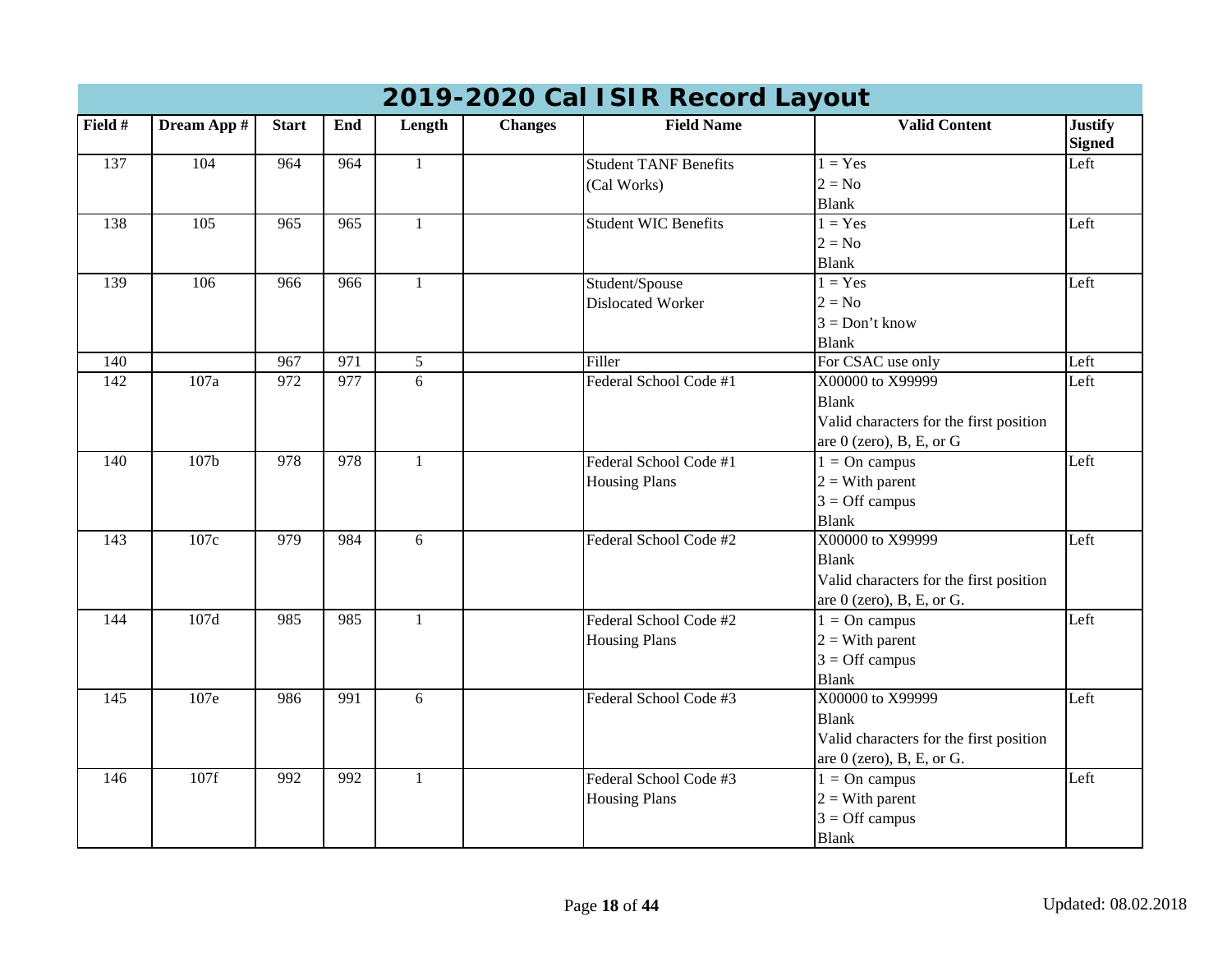|                  | 2019-2020 Cal ISIR Record Layout           |              |      |              |                |                                                |                                                                                                            |                                 |  |  |  |  |
|------------------|--------------------------------------------|--------------|------|--------------|----------------|------------------------------------------------|------------------------------------------------------------------------------------------------------------|---------------------------------|--|--|--|--|
| Field #          | Dream App #                                | <b>Start</b> | End  | Length       | <b>Changes</b> | <b>Field Name</b>                              | <b>Valid Content</b>                                                                                       | <b>Justify</b><br><b>Signed</b> |  |  |  |  |
| 147              | 107g                                       | 993          | 998  | 6            |                | Federal School Code #4                         | X00000 to X99999<br><b>Blank</b><br>Valid characters for the first position<br>are $0$ (zero), B, E, or G. | Left                            |  |  |  |  |
| 148              | 107h                                       | 999          | 999  | 1            |                | Federal School Code #4<br><b>Housing Plans</b> | $1 = On$ campus<br>$2 = With parent$<br>$3 =$ Off campus<br><b>Blank</b>                                   | Left                            |  |  |  |  |
| 149              | <b>Online Dream</b><br>Application<br>only | 1000         | 1005 | 6            |                | Federal School Code #5                         | X00000 to X99999<br><b>Blank</b><br>Valid characters for the first position<br>are $0$ (zero), B, E, or G. | Left                            |  |  |  |  |
| 150              | <b>Online Dream</b><br>Application<br>only | 1006         | 1006 | 1            |                | Federal School Code #5<br><b>Housing Plans</b> | $1 = On$ campus<br>$2 = With parent$<br>$3 =$ Off campus<br><b>Blank</b>                                   | Left                            |  |  |  |  |
| $\overline{151}$ | <b>Online Dream</b><br>Application<br>only | 1007         | 1012 | 6            |                | Federal School Code #6                         | X00000 to X99999<br><b>Blank</b><br>Valid characters for the first position<br>are $0$ (zero), B, E, or G. | Left                            |  |  |  |  |
| 152              | <b>Online Dream</b><br>Application<br>only | 1013         | 1013 | $\mathbf{1}$ |                | Federal School Code #6<br><b>Housing Plans</b> | $1 = On$ campus<br>$2 = With parent$<br>$3 =$ Off campus<br><b>Blank</b>                                   | Left                            |  |  |  |  |
| 153              | <b>Online Dream</b><br>Application<br>only | 1014         | 1019 | 6            |                | Federal School Code #7                         | X00000 to X99999<br><b>Blank</b><br>Valid characters for the first position<br>are $0$ (zero), B, E, or G. | Left                            |  |  |  |  |
| 154              | <b>Online Dream</b><br>Application<br>only | 1020         | 1020 | $\mathbf{1}$ |                | Federal School Code #7<br><b>Housing Plans</b> | $\overline{1}$ = On campus<br>$2 = With parent$<br>$3 =$ Off campus<br><b>Blank</b>                        | Left                            |  |  |  |  |
| 155              | <b>Online Dream</b><br>Application<br>only | 1021         | 1026 | 6            |                | Federal School Code #8                         | X00000 to X99999<br><b>Blank</b><br>Valid characters for the first position<br>are $0$ (zero), B, E, or G. | Left                            |  |  |  |  |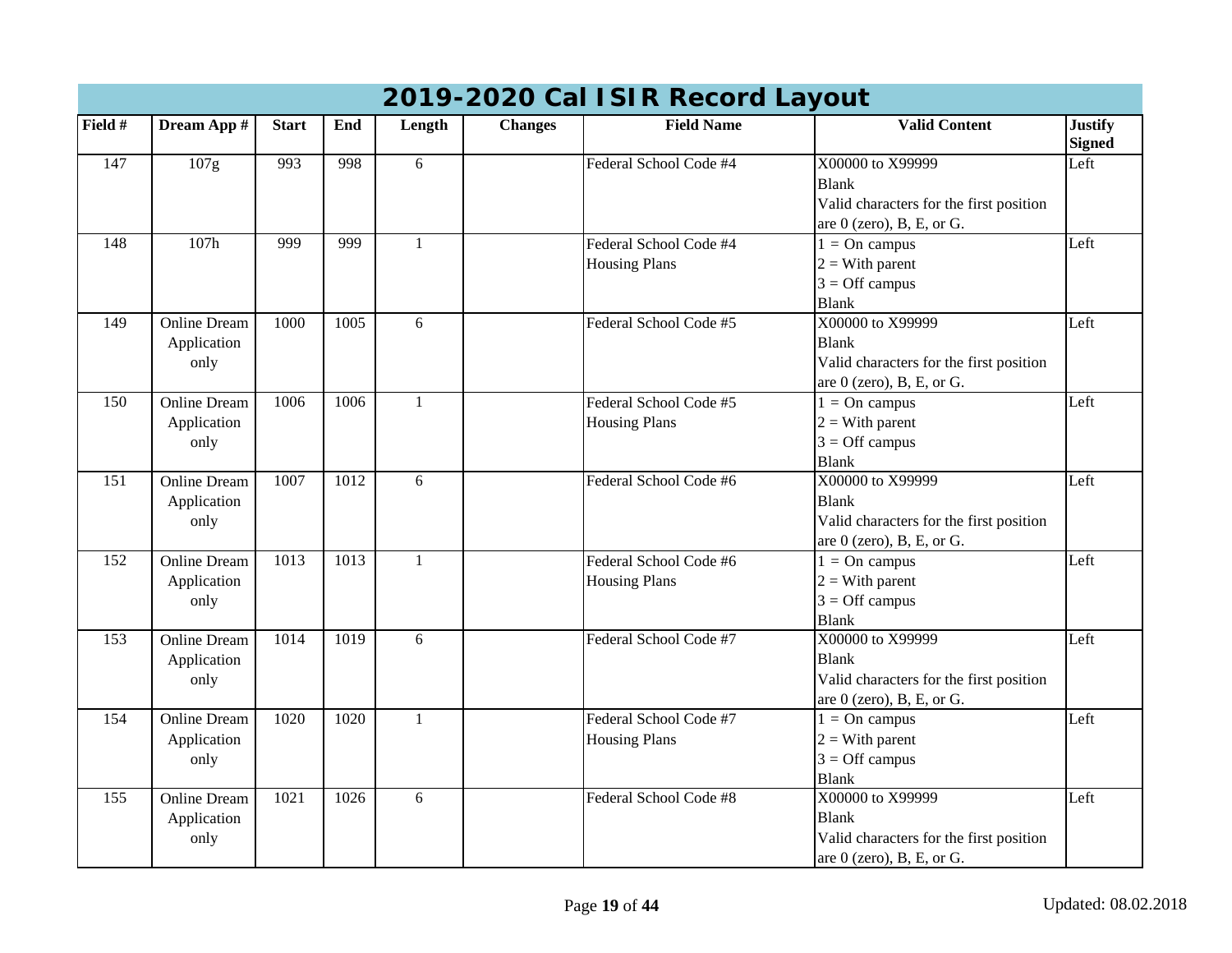|         | 2019-2020 Cal ISIR Record Layout |              |      |              |                                      |                                            |                                         |                                 |  |  |  |
|---------|----------------------------------|--------------|------|--------------|--------------------------------------|--------------------------------------------|-----------------------------------------|---------------------------------|--|--|--|
| Field # | Dream App #                      | <b>Start</b> | End  | Length       | <b>Changes</b>                       | <b>Field Name</b>                          | <b>Valid Content</b>                    | <b>Justify</b><br><b>Signed</b> |  |  |  |
| 156     | <b>Online Dream</b>              | 1027         | 1027 | $\mathbf{1}$ |                                      | Federal School Code #8                     | $1 = On$ campus                         | Left                            |  |  |  |
|         | Application                      |              |      |              |                                      | <b>Housing Plans</b>                       | $2 = With parent$                       |                                 |  |  |  |
|         | only                             |              |      |              |                                      |                                            | $3 =$ Off campus                        |                                 |  |  |  |
|         |                                  |              |      |              |                                      |                                            | <b>Blank</b>                            |                                 |  |  |  |
| 157     | <b>Online Dream</b>              | 1028         | 1033 | 6            |                                      | Federal School Code #9                     | X00000 to X99999                        | Left                            |  |  |  |
|         | Application                      |              |      |              |                                      |                                            | <b>Blank</b>                            |                                 |  |  |  |
|         | only                             |              |      |              |                                      |                                            | Valid characters for the first position |                                 |  |  |  |
|         |                                  |              |      |              |                                      |                                            | are $0$ (zero), B, E, or G.             |                                 |  |  |  |
| 158     | <b>Online Dream</b>              | 1034         | 1034 | $\mathbf{1}$ |                                      | Federal School Code #9                     | $1 = On$ campus                         | Left                            |  |  |  |
|         | Application                      |              |      |              |                                      | <b>Housing Plans</b>                       | $2 = With parent$                       |                                 |  |  |  |
|         | only                             |              |      |              |                                      |                                            | $3 =$ Off campus                        |                                 |  |  |  |
| 159     | <b>Online Dream</b>              | 1035         | 1040 | 6            |                                      | Federal School Code #10                    | X00000 to X99999                        | Left                            |  |  |  |
|         | Application                      |              |      |              |                                      |                                            | <b>Blank</b>                            |                                 |  |  |  |
|         | only                             |              |      |              |                                      |                                            | Valid characters for the first position |                                 |  |  |  |
|         |                                  |              |      |              |                                      |                                            | are $0$ (zero), B, E, or G.             |                                 |  |  |  |
| 160     | <b>Online Dream</b>              | 1041         | 1041 | $\mathbf{1}$ |                                      | Federal School Code #10                    | $1 = On$ campus                         | Left                            |  |  |  |
|         | Application                      |              |      |              |                                      | <b>Housing Plans</b>                       | $2 = With parent$                       |                                 |  |  |  |
|         | only                             |              |      |              |                                      |                                            | $3 =$ Off campus                        |                                 |  |  |  |
|         |                                  |              |      |              |                                      |                                            | <b>Blank</b>                            |                                 |  |  |  |
| 161     |                                  | 1042         | 1076 | 35           |                                      | Filler                                     | For CSAC                                | Left                            |  |  |  |
|         |                                  |              |      |              |                                      |                                            | use only                                |                                 |  |  |  |
| 162     | 108                              | 1077         | 1084 | 8            | <b>Modified valid</b>                | Date Application                           | Format is CCYYMMDD                      | Left                            |  |  |  |
|         |                                  |              |      |              | content, date ranges                 | Completed                                  | 20181001 to 20200930                    |                                 |  |  |  |
|         |                                  |              |      |              | changed from<br>20171001 to 20181001 |                                            | <b>Blank</b>                            |                                 |  |  |  |
|         |                                  |              |      |              | & 20190930 to                        |                                            |                                         |                                 |  |  |  |
|         |                                  |              |      |              | 20200930                             |                                            |                                         |                                 |  |  |  |
| 163     | 109                              | 1085         | 1085 | 1            |                                      | Signed By                                  | $A = \text{Application}$                | Left                            |  |  |  |
|         |                                  |              |      |              |                                      | Indicates if only the applicant, or        | $B =$ Applicant and parent              |                                 |  |  |  |
|         |                                  |              |      |              |                                      | only the parent, or both applicant         | $P = Parent only$                       |                                 |  |  |  |
|         |                                  |              |      |              |                                      | and parent signed the transaction.         | $Blank = No$ signatures                 |                                 |  |  |  |
| 164     |                                  | 1086         | 1090 | 5            |                                      | Filler                                     | For CSAC use only                       | Left                            |  |  |  |
|         |                                  |              |      |              |                                      |                                            |                                         |                                 |  |  |  |
| 165     | 110                              | 1091         | 1099 | 9            |                                      | Preparer's Social Security Number          | 000000000 to 999999999                  | Right                           |  |  |  |
|         |                                  |              |      |              |                                      | Indicates that the Preparer's SSN is Blank |                                         |                                 |  |  |  |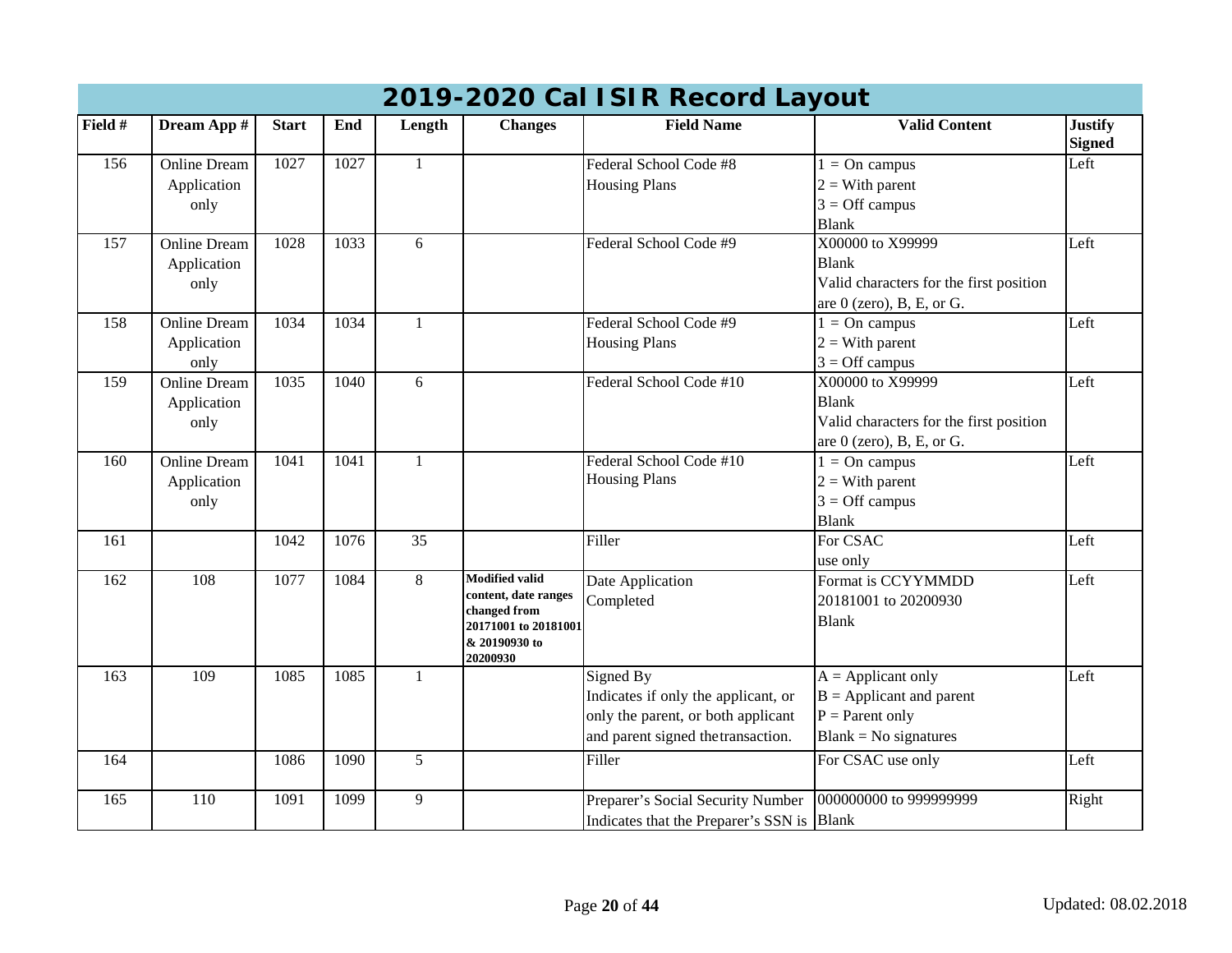| 2019-2020 Cal ISIR Record Layout |                         |              |      |              |                |                                                                                                                                                                                                                                         |                                                                                                                                                                                                                                       |                                 |  |  |  |
|----------------------------------|-------------------------|--------------|------|--------------|----------------|-----------------------------------------------------------------------------------------------------------------------------------------------------------------------------------------------------------------------------------------|---------------------------------------------------------------------------------------------------------------------------------------------------------------------------------------------------------------------------------------|---------------------------------|--|--|--|
| Field #                          | Dream App #             | <b>Start</b> | End  | Length       | <b>Changes</b> | <b>Field Name</b>                                                                                                                                                                                                                       | <b>Valid Content</b>                                                                                                                                                                                                                  | <b>Justify</b><br><b>Signed</b> |  |  |  |
| 166                              | 111                     | 1100         | 1108 | 9            |                | Preparer's Employer<br><b>Identification Number (EIN)</b>                                                                                                                                                                               | 000000000 to 999999999<br><b>Blank</b>                                                                                                                                                                                                | Left                            |  |  |  |
| 167                              | $\overline{112}$        | 1109         | 1109 | 1            |                | Preparer's Signature<br>Indicates that a preparer signed the<br>transaction.                                                                                                                                                            | $1 = Yes$<br><b>Blank</b>                                                                                                                                                                                                             | Left                            |  |  |  |
| 168                              |                         | 1110         | 1119 | 10           |                | Filler                                                                                                                                                                                                                                  | For CSAC use only                                                                                                                                                                                                                     | Left                            |  |  |  |
| 169                              | College<br>Use Only box | 1120         | 1120 | $\mathbf{1}$ |                | Dependency Override Indicator<br>Indicates that a dependency<br>override was requested on this<br>transaction.                                                                                                                          | $1 = FAA$ override from<br>dependent to independent<br>$2 = FAA$ override canceled<br>$Blank = No$ FAA override                                                                                                                       | Left                            |  |  |  |
| 170                              | College<br>Use Only box | 1121         | 1126 | 6            |                | FAA Federal School<br>Code<br>Note: This field will<br>always be blank on<br>ISIRs sent to a school<br>or servicer<br>Indicates the Federal School Code<br>that requested a dependency<br>override or professional judgment<br>request. | X00000 to X99999<br>Valid characters for first position are<br>$0$ (zero), B, E, or G<br>Blank = Always blank on school and<br>servicer ISIRs; for state agencies, no<br>dependency override or professional<br>judgment done         | Left                            |  |  |  |
| $\overline{171}$                 |                         | 1127         | 1127 | $\mathbf{1}$ |                | Filler                                                                                                                                                                                                                                  | For CSAC use only                                                                                                                                                                                                                     | Left                            |  |  |  |
| 172                              |                         | 1128         | 1137 | 10           |                | Filler                                                                                                                                                                                                                                  | For CSAC use only                                                                                                                                                                                                                     | Left                            |  |  |  |
| 173                              |                         | 1138         | 1138 | $\mathbf{1}$ |                | Dependency Status Determined<br>by CSAC based on<br>dependency status data provided.                                                                                                                                                    | $D = Dependent,$<br>calculated Expected Family<br>Contribution (EFC) provided<br>$I = Independent$ , calculated EFC<br>provided<br>$X =$ Dependent rejected, no EFC<br>calculated<br>$Y =$ Independent rejected, no EFC<br>calculated | Left                            |  |  |  |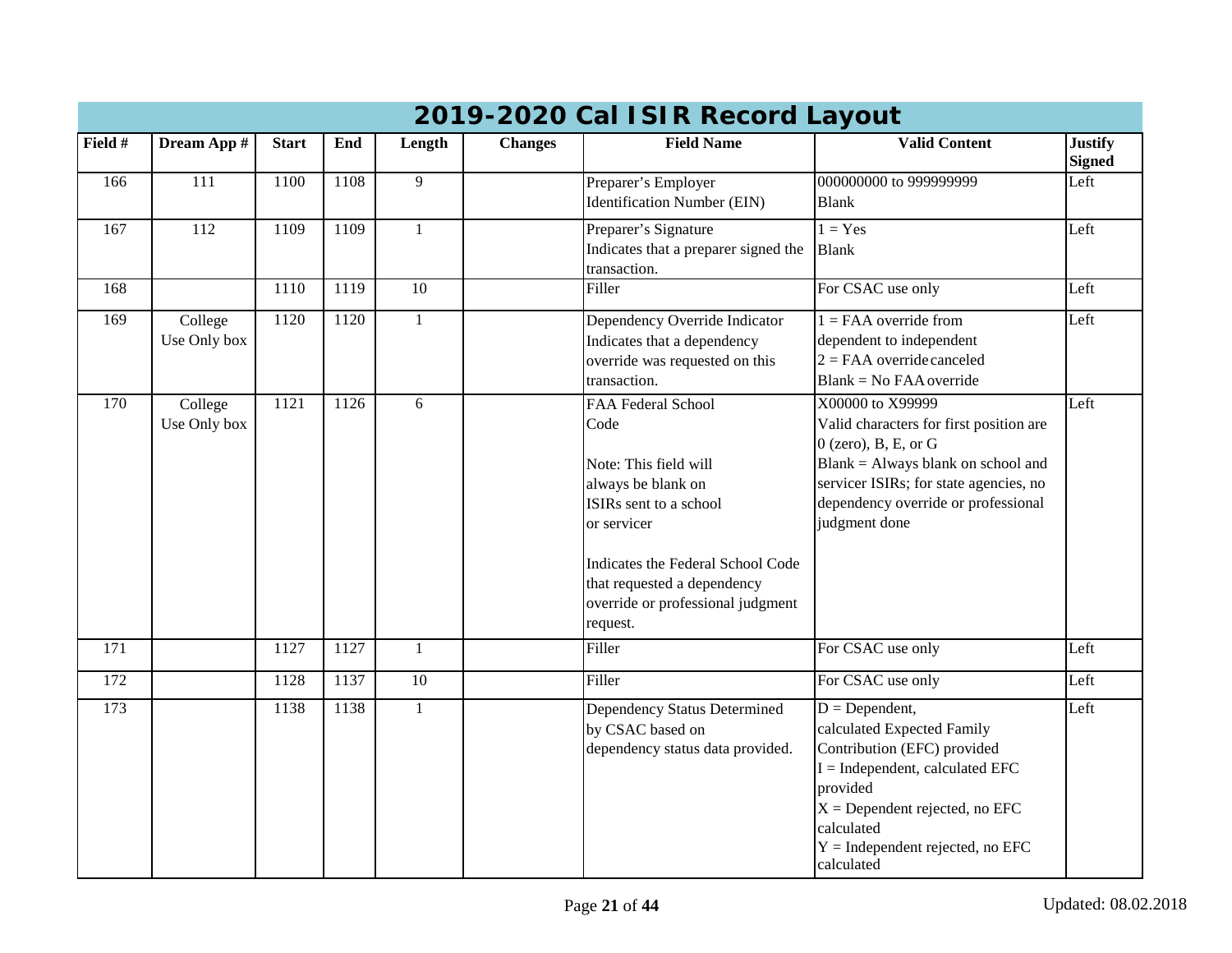| 2019-2020 Cal ISIR Record Layout |             |              |      |                |                                                                                                                    |                                                                                                                                                                                                |                                                                                                                                                                                                 |                                 |  |  |  |
|----------------------------------|-------------|--------------|------|----------------|--------------------------------------------------------------------------------------------------------------------|------------------------------------------------------------------------------------------------------------------------------------------------------------------------------------------------|-------------------------------------------------------------------------------------------------------------------------------------------------------------------------------------------------|---------------------------------|--|--|--|
| Field #                          | Dream App # | <b>Start</b> | End  | Length         | <b>Changes</b>                                                                                                     | <b>Field Name</b>                                                                                                                                                                              | <b>Valid Content</b>                                                                                                                                                                            | <b>Justify</b><br><b>Signed</b> |  |  |  |
| 174                              |             | 1139         | 1140 | $\overline{2}$ |                                                                                                                    | <b>Transaction Data</b><br>Source/Type Code Indicates the<br>origin of the transaction.<br>The first byte describes source:<br>$2 =$ Web Student<br>$3 =$ Web FAA<br>$4 = Paper$<br>$5 = CSAC$ | $2A = Application$<br>$2B =$ Application Spanish<br>$2C = Online Student Correction$<br>$3C =$ Web FAA Correction<br>$4A = Application$<br>$4B =$ Application Spanish<br>$5C = CSAC$ Correction | Left                            |  |  |  |
|                                  |             |              |      |                |                                                                                                                    | The second byte describes type:<br>$A = Application$<br>$B =$ Application Spanish<br>$C =$ Correction                                                                                          |                                                                                                                                                                                                 |                                 |  |  |  |
| 175                              |             | 1141         | 1148 | 8              | <b>Modified valid</b><br>content, date<br>ranges changed<br>from 20171001 to<br>20181001 &<br>20190930 to 20200930 | <b>Transaction Receipt Date</b><br>Date the transaction was<br>received by CSAC.                                                                                                               | Format is CCYYMMDD<br>20181001 to 20200930                                                                                                                                                      | Left                            |  |  |  |
| 176                              |             | 1149         | 1149 | 1              |                                                                                                                    | <b>Special Circumstances Flag</b>                                                                                                                                                              | $1 =$ Dependent record submitted<br>without parental data<br>$2$ = Correction made to parental data<br>$3$ = Unaccompanied homeless<br>individual<br>$Blank = Flag$ is not set                  | Left                            |  |  |  |
| 177                              |             | 1150         | 1151 | $\overline{2}$ |                                                                                                                    | <b>Student IRS Request Flag</b><br>(Not used by CSAC)                                                                                                                                          | $00 =$ Student was ineligible to use the<br><b>IRS Data Retrieval Tool and was</b><br>therefore not presented with the option<br>to use it.                                                     | Left                            |  |  |  |
| 178                              |             | 1152         | 1153 | $\overline{2}$ |                                                                                                                    | Parent IRS Request Flag<br>(Not used by CSAC)                                                                                                                                                  | $00 =$ Parent was ineligible to use the<br>IRS Data Retrieval Tool and was<br>therefore not presented with the option<br>to use it                                                              | Left                            |  |  |  |
| 179                              |             | 1154         | 1154 | $\mathbf{1}$   |                                                                                                                    | Parent Asset Threshold<br>Exceeded                                                                                                                                                             | <b>Blank</b>                                                                                                                                                                                    | Left                            |  |  |  |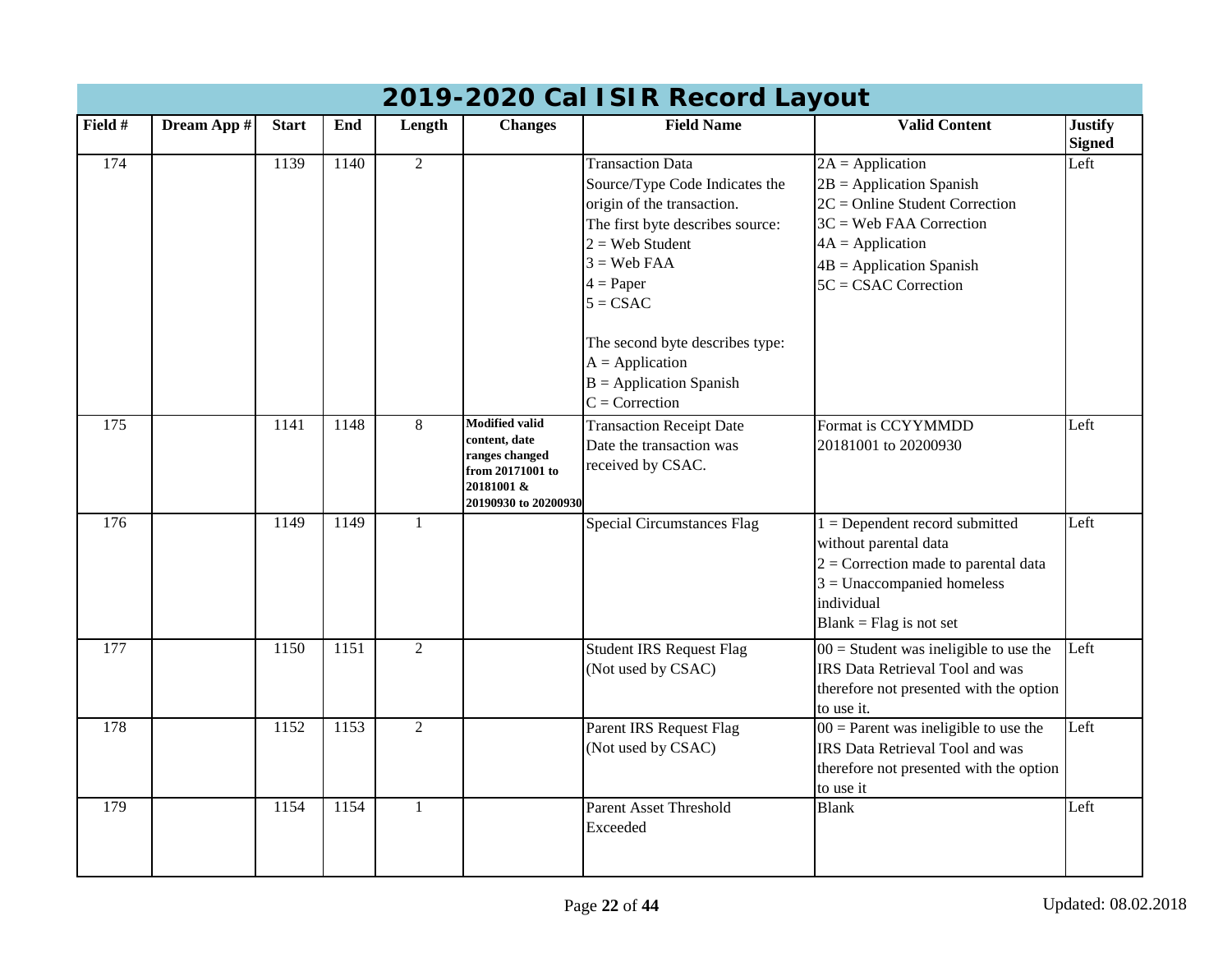| 2019-2020 Carl Sirk Record Layout |             |              |      |              |                |                                                                                                                                |                           |                                 |  |  |  |
|-----------------------------------|-------------|--------------|------|--------------|----------------|--------------------------------------------------------------------------------------------------------------------------------|---------------------------|---------------------------------|--|--|--|
| Field #                           | Dream App # | <b>Start</b> | End  | Length       | <b>Changes</b> | <b>Field Name</b>                                                                                                              | <b>Valid Content</b>      | <b>Justify</b><br><b>Signed</b> |  |  |  |
| 180                               |             | 1155         | 1155 | $\mathbf{1}$ |                | <b>Student Asset Threshold Exceeded</b>                                                                                        | <b>Blank</b>              | Left                            |  |  |  |
| 181                               |             | 1156         | 1156 | $\mathbf{1}$ |                | <b>IRS Student Adjusted Gross</b><br>Income (AGI) Data Field Flag<br>(Not used by CSAC)                                        | <b>Blank</b>              | Left                            |  |  |  |
| 182                               |             | 1157         | 1157 | $\mathbf{1}$ |                | <b>IRS</b> Student Federal Income Tax<br>(FIT) Data Field Flag<br>(Not used by CSAC)                                           | <b>Blank</b>              | Left                            |  |  |  |
| 183                               |             | 1158         | 1158 | $\mathbf{1}$ |                | IRS Parent AGI Data Field Flag<br>(Not used by CSAC)                                                                           | <b>Blank</b>              | Left                            |  |  |  |
| 184                               |             | 1159         | 1159 | $\mathbf{1}$ |                | IRS Parent FIT Data Field Flag<br>(Not used by CSAC)                                                                           | <b>Blank</b>              | Left                            |  |  |  |
| 185                               |             | 1160         | 1160 | $\mathbf{1}$ |                | Filler                                                                                                                         | For CSAC use only         | Left                            |  |  |  |
| 186                               |             | 1161         | 1161 | $\mathbf{1}$ |                | Filler                                                                                                                         | For CSAC use only         |                                 |  |  |  |
| 187                               |             | 1162         | 1244 | 83           |                | Filler                                                                                                                         | For CSAC use only         |                                 |  |  |  |
| 188                               |             | 1245         | 1245 | $\mathbf{1}$ |                | <b>Assumption Override 1</b><br>Parents' Number in College<br>assumed to be 1 when the number<br>in college is greater than 6. | $1 = Yes$<br><b>Blank</b> | Left                            |  |  |  |
| 189                               |             | 1246         | 1246 | $\mathbf{1}$ |                | <b>Assumption Override 2</b><br>Parents' AGI assumed equal to sum Blank<br>of parent 1 and parent 2 earned<br>income portions. | $1 = Yes$                 | Left                            |  |  |  |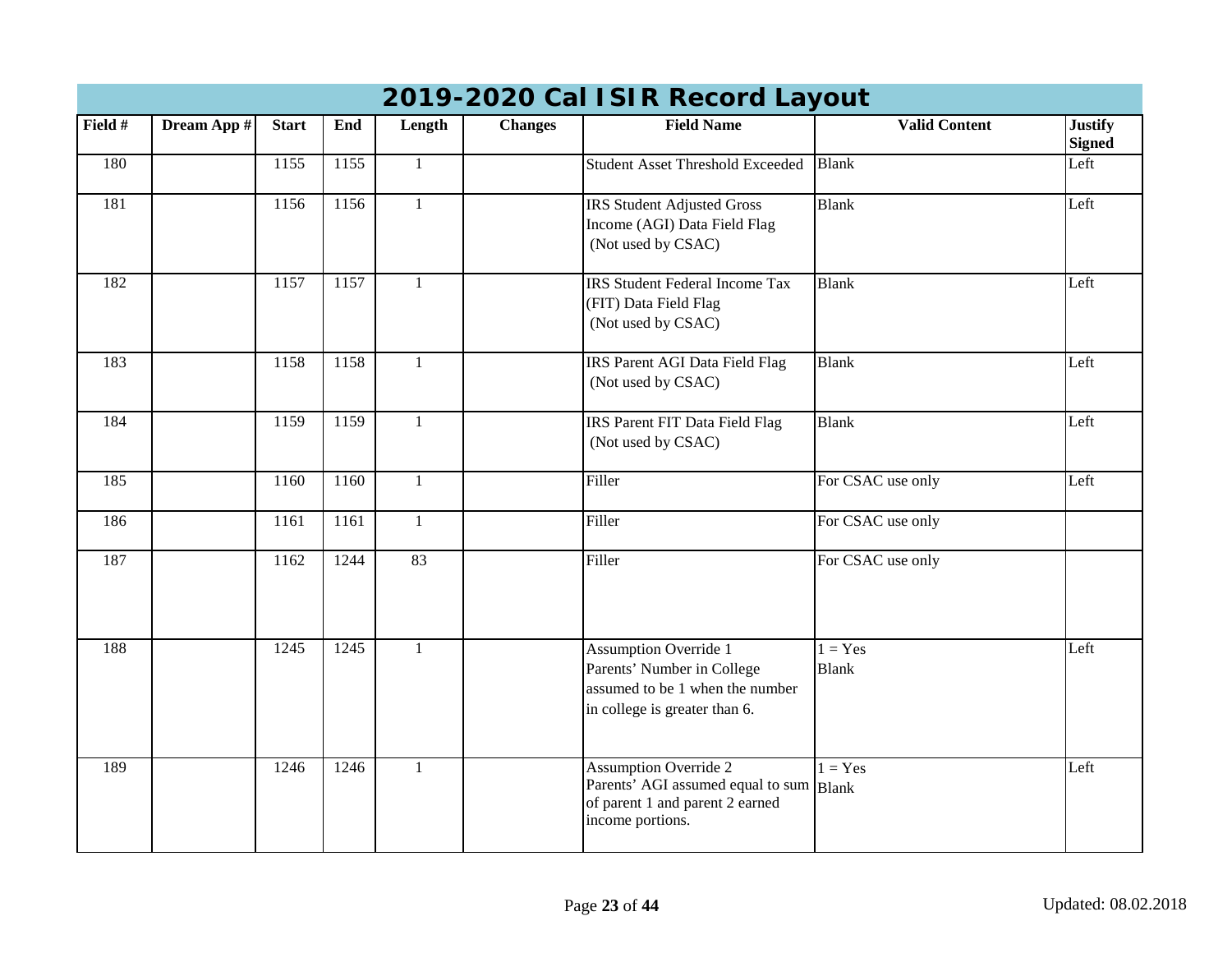| 2019-2020 Cal ISIR Record Layout |             |              |      |               |                                                                                                                                                          |                                                                                                                                                                      |                           |                                 |  |  |  |
|----------------------------------|-------------|--------------|------|---------------|----------------------------------------------------------------------------------------------------------------------------------------------------------|----------------------------------------------------------------------------------------------------------------------------------------------------------------------|---------------------------|---------------------------------|--|--|--|
| Field #                          | Dream App # | <b>Start</b> | End  | Length        | <b>Changes</b>                                                                                                                                           | <b>Field Name</b>                                                                                                                                                    | <b>Valid Content</b>      | <b>Justify</b><br><b>Signed</b> |  |  |  |
| 190                              |             | 1247         | 1247 | $\mathbf{1}$  | <b>Changed field</b><br>description to match<br><b>EDE ISIR</b><br>description. Previous<br>years erroneously<br>repeated description<br>from field 189. | <b>Assumption Override 3</b><br>Student's Number in College<br>assumed to be 1 when number in<br>college equals number in the<br>household and both are greater than | $1 = Yes$<br><b>Blank</b> | Left                            |  |  |  |
| 191                              |             | 1248         | 1248 | $\mathbf{1}$  |                                                                                                                                                          | <b>Assumption Override 4</b><br>Student's AGI assumed equal to the Blank<br>sum of student and spouse earned<br>income portions.                                     | $1 = Yes$                 | Left                            |  |  |  |
| 192                              |             | 1249         | 1249 | 1             |                                                                                                                                                          | <b>Assumption Override 5</b><br>Parents' Additional Financial<br>Information Total assumed to be<br>zero.                                                            | $1 = Yes$<br><b>Blank</b> | Left                            |  |  |  |
| 193                              |             | 1250         | 1250 | 1             |                                                                                                                                                          | <b>Assumption Override 6</b><br><b>Student's Additional Financial</b><br>Information Total assumed to be<br>zero.                                                    | $1 = Yes$<br><b>Blank</b> | Left                            |  |  |  |
| 194                              |             | 1251         | 1257 | $\mathcal{I}$ |                                                                                                                                                          | <b>Electronic Transaction</b><br>Indicator (ETI) Destination<br>Number<br>TG number assigned by SAIG.                                                                | <b>Blank</b>              | Left                            |  |  |  |
| 195                              |             | 1258         | 1258 |               |                                                                                                                                                          | Reject Override 3<br>Student's taxes paid is greater than<br>zero and equal to or greater than<br>AGI.                                                               | <b>Blank</b>              | Left                            |  |  |  |
| 196                              |             | 1259         | 1259 | $\mathbf{1}$  |                                                                                                                                                          | Reject Override 12<br>Parents' taxes paid is greater than<br>zero and equal to or greater than<br>AGI.                                                               | <b>Blank</b>              | Left                            |  |  |  |
| 197                              |             | 1260         | 1260 | $\mathbf{1}$  |                                                                                                                                                          | Reject Override 20<br>A non-tax filer is reporting an<br>income that is above the IRS filing<br>requirement.                                                         | <b>Blank</b>              | Left                            |  |  |  |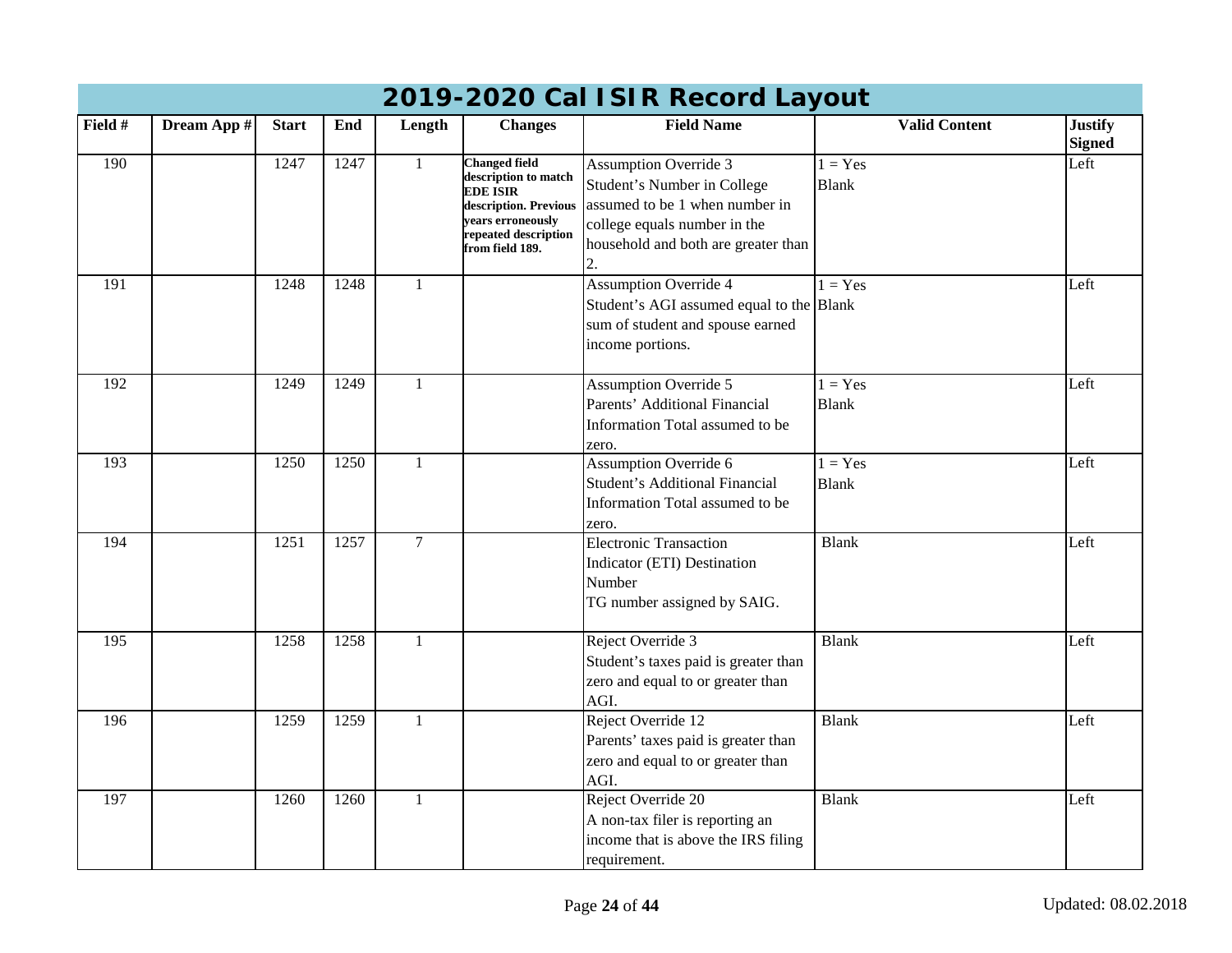|         | 2019-2020 Cal ISIR Record Layout |              |      |              |                                                                                |                                                                                                                                                                                                      |                      |                                 |  |  |  |  |
|---------|----------------------------------|--------------|------|--------------|--------------------------------------------------------------------------------|------------------------------------------------------------------------------------------------------------------------------------------------------------------------------------------------------|----------------------|---------------------------------|--|--|--|--|
| Field # | Dream App #                      | <b>Start</b> | End  | Length       | <b>Changes</b>                                                                 | <b>Field Name</b>                                                                                                                                                                                    | <b>Valid Content</b> | <b>Justify</b><br><b>Signed</b> |  |  |  |  |
| 198     |                                  | 1261         | 1261 | $\mathbf{1}$ | <b>Modified field</b><br>description, end date<br>changed from 1943<br>to 1944 | Reject Override A<br>Date of Birth year is 1900 to<br>1944.                                                                                                                                          | <b>Blank</b>         | Left                            |  |  |  |  |
| 199     |                                  | 1262         | 1262 | 1            | <b>Modified field</b><br>description, year<br>changed from 2002<br>to 2003     | Reject Override B<br>Date of Birth on or after September<br>1, 2003.                                                                                                                                 | <b>Blank</b>         | Left                            |  |  |  |  |
| 200     |                                  | 1263         | 1263 | $\mathbf{1}$ |                                                                                | Reject Override C<br>Parents' or independent student's<br>taxes paid is greater than zero and<br>greater than or equal to a fixed<br>percentage of the AGI, but not<br>equal to or greater than AGI. | <b>Blank</b>         | Left                            |  |  |  |  |
| 201     |                                  | 1264         | 1264 | 1            |                                                                                | Reject Override G<br>Dependent student's taxes paid is<br>greater than zero and greater than or<br>equal to a fixed percentage of the<br>AGI, but not equal to or greater<br>than AGI.               | <b>Blank</b>         | Left                            |  |  |  |  |
| 202     |                                  | 1265         | 1265 | $\mathbf{1}$ |                                                                                | Reject Override J<br>Parent 1 SSN contains all zeroes<br>and reported as a tax filer.                                                                                                                | <b>Blank</b>         | Left                            |  |  |  |  |
| 203     |                                  | 1266         | 1266 | $\mathbf{1}$ |                                                                                | Reject Override K<br>Parent 2 SSN contains all zeroes<br>and reported as a tax filer.                                                                                                                | <b>Blank</b>         | Left                            |  |  |  |  |
| 204     |                                  | 1267         | 1267 | $\mathbf{1}$ |                                                                                | Reject Override N<br>Missing first or last name.                                                                                                                                                     | <b>Blank</b>         | Left                            |  |  |  |  |
| 205     |                                  | 1268         | 1268 | $\mathbf{1}$ |                                                                                | Reject Override W<br>Unusually high number of family<br>members.                                                                                                                                     | <b>Blank</b>         | Left                            |  |  |  |  |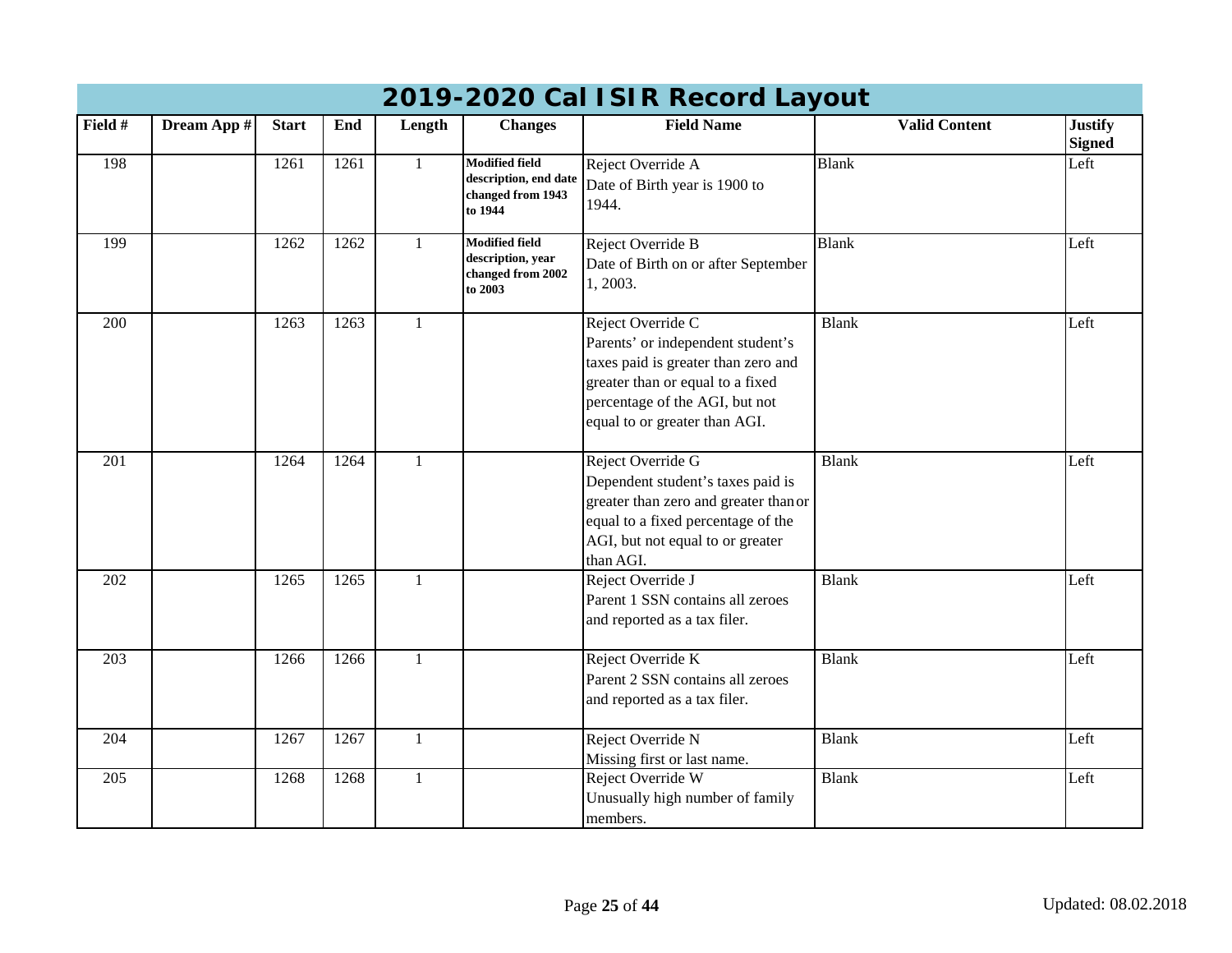|                  | 2019-2020 Cal ISIR Record Layout |              |      |                 |                |                                                                                                                                                                                                                           |                                                                                                            |                                 |  |  |  |  |
|------------------|----------------------------------|--------------|------|-----------------|----------------|---------------------------------------------------------------------------------------------------------------------------------------------------------------------------------------------------------------------------|------------------------------------------------------------------------------------------------------------|---------------------------------|--|--|--|--|
| Field #          | Dream App #                      | <b>Start</b> | End  | Length          | <b>Changes</b> | <b>Field Name</b>                                                                                                                                                                                                         | <b>Valid Content</b>                                                                                       | <b>Justify</b><br><b>Signed</b> |  |  |  |  |
| 206              |                                  | 1269         | 1269 | $\mathbf{1}$    |                | Reject Override 21<br>Student's corrected marital status<br>date is greater than or equal to<br>application receipt date and less<br>than or equal to transaction receipt<br>date.                                        | <b>Blank</b>                                                                                               | Left                            |  |  |  |  |
| 207              |                                  | 1270         | 1348 | 79              |                | Filler                                                                                                                                                                                                                    | For CSAC<br>use only                                                                                       | Left                            |  |  |  |  |
| 208              | 8                                | 1349         | 1357 | $\overline{9}$  |                | <b>Student's Current</b><br>Pseudo Social Security Number<br>Student's PSSN on this transaction.                                                                                                                          | 001010001 to 999999999                                                                                     | Right                           |  |  |  |  |
| 209              |                                  | 1358         | 1359 | $\overline{2}$  |                | Correction Applied against<br><b>Transaction Number</b>                                                                                                                                                                   | 01 to 99<br>$Blank = Transaction not a result of a$<br>correction                                          | Left                            |  |  |  |  |
| $\overline{210}$ |                                  | 1360         | 1363 | $\overline{4}$  |                | Filler                                                                                                                                                                                                                    | For CSAC use only                                                                                          | Left                            |  |  |  |  |
| $\overline{211}$ |                                  | 1364         | 1364 |                 |                | Professional Judgment<br>Indicates whether an FAA requested $2 = EFC$ adjustment request failed<br>an EFC adjustment and if it was<br>processed.                                                                          | $1 = EFC$ adjustment processed<br>$Blank = No EFC$ adjustment requested                                    | Left                            |  |  |  |  |
| 212              |                                  | 1365         | 1374 | $\overline{10}$ |                | Filler                                                                                                                                                                                                                    | For CSAC use only                                                                                          | Left                            |  |  |  |  |
| 213              |                                  | 1375         | 1376 | $\overline{2}$  |                | <b>Application Data</b><br>Source/Type Code Indicates the<br>origin of the initial application.<br>The first byte describes source:<br>$2 =$ Web Student<br>$4 = Paper$<br>$A = Application$<br>$B =$ Application Spanish | $2A = Web Student$<br>$2B =$ Web Student Spanish<br>$4A = Application Paper$<br>$4B = Application Spanish$ | Left                            |  |  |  |  |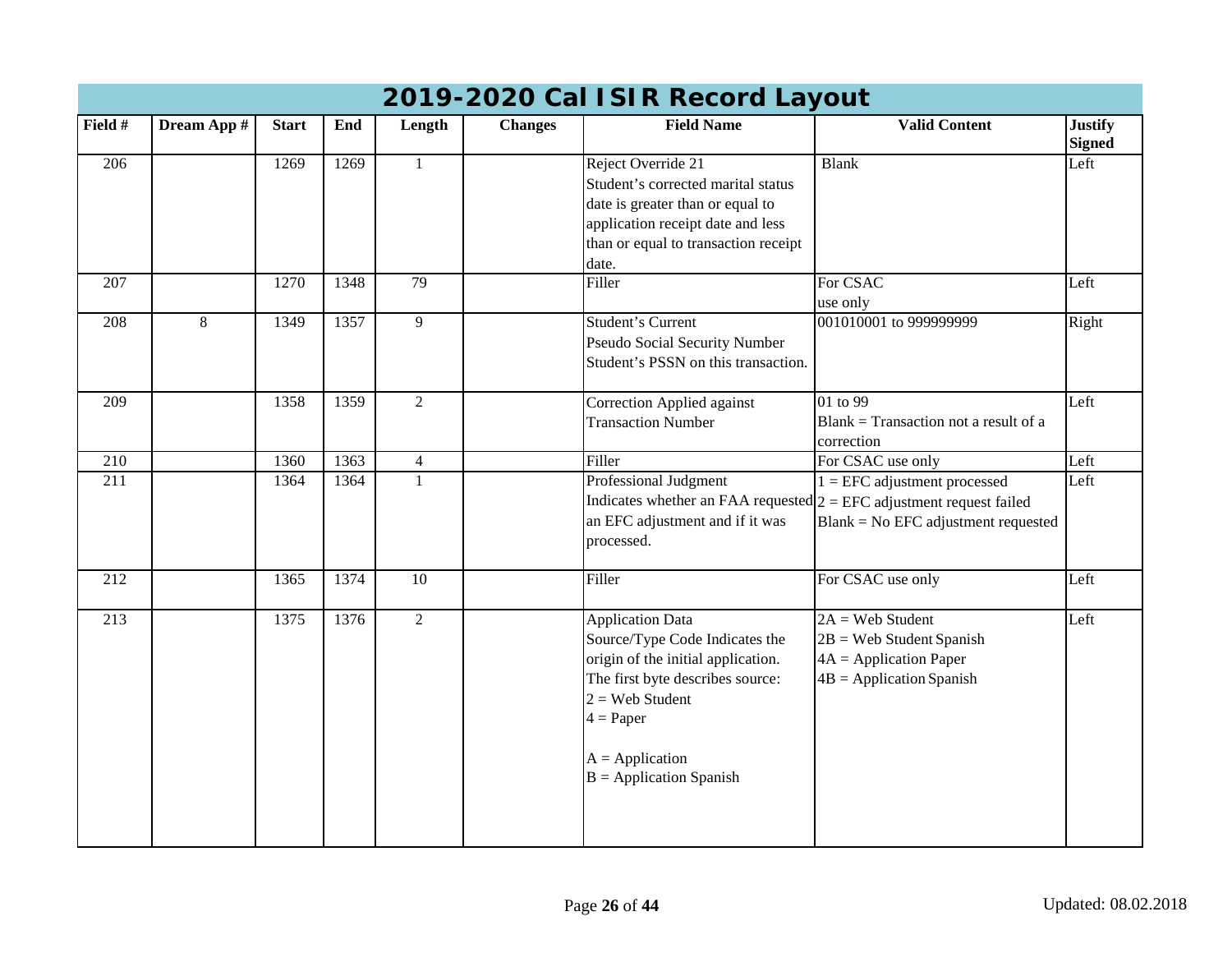|                  | 2019-2020 Cal ISIR Record Layout |              |      |              |                                                                                                             |                                                                                                                                                                                                                                               |                                                                                                                                                                                                |                                 |  |  |  |  |
|------------------|----------------------------------|--------------|------|--------------|-------------------------------------------------------------------------------------------------------------|-----------------------------------------------------------------------------------------------------------------------------------------------------------------------------------------------------------------------------------------------|------------------------------------------------------------------------------------------------------------------------------------------------------------------------------------------------|---------------------------------|--|--|--|--|
| Field #          | Dream App #                      | <b>Start</b> | End  | Length       | <b>Changes</b>                                                                                              | <b>Field Name</b>                                                                                                                                                                                                                             | <b>Valid Content</b>                                                                                                                                                                           | <b>Justify</b><br><b>Signed</b> |  |  |  |  |
| 214              |                                  | 1377         | 1384 | 8            | <b>Modified valid</b><br>content, dates<br>changed from<br>20171001 to 2018100<br>& 20190930 to<br>20200930 | <b>Application Receipt Date</b><br>The date the application<br>was received by CSAC.                                                                                                                                                          | Format is CCYYMMDD<br>20181001 to 20200930                                                                                                                                                     | Left                            |  |  |  |  |
| 215              |                                  | 1385         | 1385 |              |                                                                                                             | <b>Address Only Change Flag</b><br>If an address is the only change to a corrected<br>record, this field will be filled.<br>Corrections to the Signed By and<br>Special Handle fields may also be<br>included with the address<br>correction. | $1 =$ Student's mailing address<br>$2 = Student's e-mail address corrected$<br>$3$ = Parent's e-mail address corrected<br>$4 =$ More than one of the above<br>corrected<br>$Blank = No change$ | Left                            |  |  |  |  |
| 216              |                                  | 1386         | 1386 | 1            |                                                                                                             | All Cal ISIRs are sent to all schools $Y =$ Transaction automatically<br>listed                                                                                                                                                               | sent to school                                                                                                                                                                                 | Left                            |  |  |  |  |
| 217              |                                  | 1387         | 1387 | $\mathbf{1}$ |                                                                                                             | <b>EFC Change Flag</b><br>Indicates if the EFC has gone up or $2 = EFC$ decrease<br>down from the transaction being<br>applied against.                                                                                                       | $1 = EFC$ increase<br>$Blank = No change$                                                                                                                                                      | Left                            |  |  |  |  |
| $\overline{218}$ |                                  | 1388         | 1388 | $\mathbf{1}$ |                                                                                                             | <b>Student Last Name</b><br>If the student's last name is<br>different from the<br>transaction being corrected, this<br>field is updated according to<br>the valid content.                                                                   | $N =$ Last name change<br>$Blank = No change$                                                                                                                                                  | Left                            |  |  |  |  |
| 219              |                                  | 1389         | 1389 | $\mathbf{1}$ |                                                                                                             | <b>Reject Status Change Flag</b><br>If the rejected status changes from<br>the transaction being corrected, this<br>field is filled.                                                                                                          | $Blank = No change to reject status$                                                                                                                                                           | Left                            |  |  |  |  |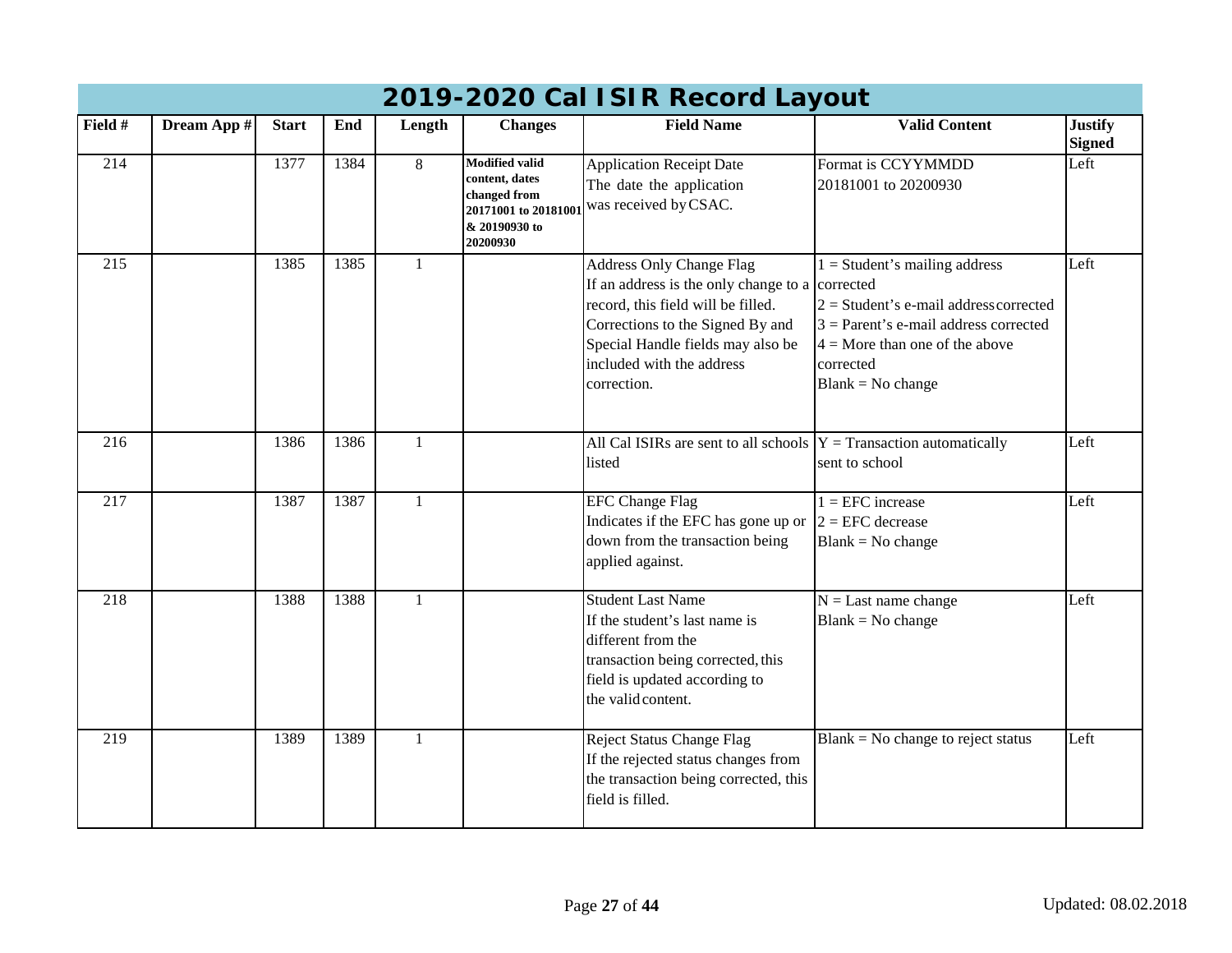| 2017-2020 Cal TSIR Recold Layout |             |              |      |              |                                                                                                           |                                                                                                                                                                                                                                                                                                  |                                                                                                                                                                                                                  |                                 |  |  |  |
|----------------------------------|-------------|--------------|------|--------------|-----------------------------------------------------------------------------------------------------------|--------------------------------------------------------------------------------------------------------------------------------------------------------------------------------------------------------------------------------------------------------------------------------------------------|------------------------------------------------------------------------------------------------------------------------------------------------------------------------------------------------------------------|---------------------------------|--|--|--|
| Field #                          | Dream App # | <b>Start</b> | End  | Length       | <b>Changes</b>                                                                                            | <b>Field Name</b>                                                                                                                                                                                                                                                                                | <b>Valid Content</b>                                                                                                                                                                                             | <b>Justify</b><br><b>Signed</b> |  |  |  |
| 220                              |             | 1390         | 1390 | $\mathbf{1}$ |                                                                                                           | <b>SAR C Change Flag</b><br>If the SAR C flag is set or removed<br>from the transaction being<br>corrected, this field is filled.                                                                                                                                                                | Blank = No change to SAR C flag                                                                                                                                                                                  | Left                            |  |  |  |
| 221                              |             | 1391         | 1391 | $\mathbf{1}$ |                                                                                                           | Verification Selection Change Flag<br>Identifies a transaction that is<br>selected for verification, if the<br>transaction being corrected was not<br>initially selected for verification.<br>This flag is set to a Y only on the<br>transaction that is initially selected<br>for verification. | $Y = Transaction$ is now selected for<br>verification when the transaction being<br>corrected was not selected<br>$Blank = Verification selection status$<br>has not changed from transaction being<br>corrected | Left                            |  |  |  |
| 222                              |             | 1392         | 1394 | 3            |                                                                                                           | <b>Compute Number</b>                                                                                                                                                                                                                                                                            | 000 is default value                                                                                                                                                                                             | Right                           |  |  |  |
| 223                              |             | 1395         | 1395 | $\mathbf{1}$ |                                                                                                           | <b>Source of Correction</b>                                                                                                                                                                                                                                                                      | $A = Applicant$<br>$D = CSAC$<br>$S =$ School<br>$Blank = No correction$                                                                                                                                         | Left                            |  |  |  |
| $\overline{224}$                 |             | 1396         | 1396 | $\mathbf{1}$ |                                                                                                           | <b>Duplicate PSSN Indicator</b><br>Indicates if another filer is using<br>this original SSN in his or her<br>original SSN field.                                                                                                                                                                 | $Blank = N/A$                                                                                                                                                                                                    | Left                            |  |  |  |
| 225                              |             | 1397         | 1397 | $\mathbf{1}$ |                                                                                                           | <b>Graduate Flag</b>                                                                                                                                                                                                                                                                             | $Y = Yes$ response to BA question<br>and/or graduate status question<br>Blank = Graduate flag not set                                                                                                            | Left                            |  |  |  |
| 226                              |             | 1398         | 1398 | $\mathbf{1}$ |                                                                                                           | Pell Grant Eligibility Flag<br>Not used by CSAC                                                                                                                                                                                                                                                  | $Blank = This transaction determined$<br>ineligible for a Federal Pell Grant                                                                                                                                     | Left                            |  |  |  |
| 227                              |             | 1399         | 1406 | 8            | <b>Modified valid</b><br>content, changed<br>dates from 20171001<br>to 20181001 &<br>20190930 to 20200930 | <b>Transaction Processed Date</b><br>Date that CSAC computed<br>this transaction.                                                                                                                                                                                                                | Format is CCYYMMDD<br>20181001 to 20200930                                                                                                                                                                       | Left                            |  |  |  |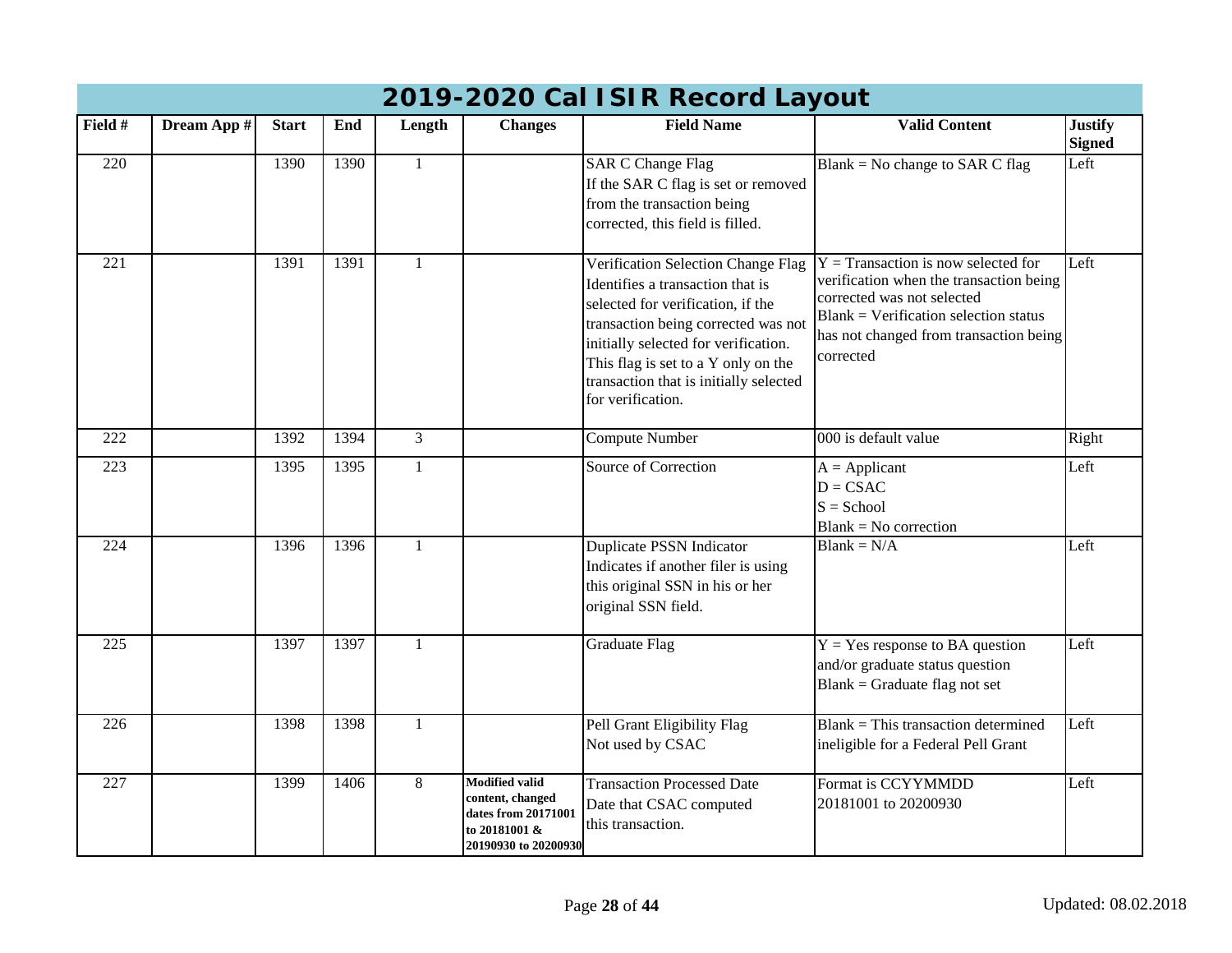|                  | 2019-2020 Cal ISIR Record Layout |              |      |                 |                                                                         |                                                                                                                                                                            |                                                                                                                                                                      |                                 |  |  |  |  |
|------------------|----------------------------------|--------------|------|-----------------|-------------------------------------------------------------------------|----------------------------------------------------------------------------------------------------------------------------------------------------------------------------|----------------------------------------------------------------------------------------------------------------------------------------------------------------------|---------------------------------|--|--|--|--|
| Field #          | Dream App #                      | <b>Start</b> | End  | Length          | <b>Changes</b>                                                          | <b>Field Name</b>                                                                                                                                                          | <b>Valid Content</b>                                                                                                                                                 | <b>Justify</b><br><b>Signed</b> |  |  |  |  |
| 228              |                                  | 1407         | 1407 | $\mathbf{1}$    |                                                                         | Processed Record Type                                                                                                                                                      | $H =$ Correction<br>$Blank = Initial application$                                                                                                                    | Left                            |  |  |  |  |
| 229              |                                  | 1408         | 1421 | $\overline{14}$ |                                                                         | <b>Reject Reason Codes</b><br>Alpha/numeric character indicating<br>been rejected.<br>See the Processing Codes section<br>for specific code tables and details.            | Uppercase letters A to Z<br>Numbers 1 to 99<br>why an application or correction has $\vert$ Blank = Applicant not rejected Up to<br>seven one to two-character codes | Left                            |  |  |  |  |
| 230              |                                  | 1422         | 1423 | $\overline{2}$  |                                                                         | <b>Reprocessed Reason</b><br>Code                                                                                                                                          | Not Used<br>$Blank = Not$ a reprocessed transaction                                                                                                                  | Left                            |  |  |  |  |
| 231              |                                  | 1424         | 1424 |                 |                                                                         | <b>SAR C Flag</b>                                                                                                                                                          | $Blank = No Flag Set$                                                                                                                                                | Left                            |  |  |  |  |
| $\overline{232}$ |                                  | 1425         | 1425 | $\mathbf{1}$    |                                                                         | <b>Automatic Zero EFC Indicator</b><br>The Automatic Zero EFC Indicator<br>is automatically set if simplified<br>needs test met and taxable income<br>is \$25,000 or less. | $Y = EFC$ set to zero based on<br>income criteria<br>$Blank = Flag$ not set                                                                                          | Left                            |  |  |  |  |
| 233              |                                  | 1426         | 1426 | $\mathbf{1}$    |                                                                         | Simplified Needs Test (SNT)<br>Applicant meets certain<br>criteria for tax filing status<br>and income level and is not<br>required to provide asset<br>information.       | $Y = SNT$ met<br>$N = SNT$ not met or insufficient<br>information to determine SNT<br>eligibility                                                                    | Left                            |  |  |  |  |
| 234              |                                  | 1427         | 1427 |                 | <b>Modified field</b><br>name, tax year<br>changed from 2016<br>to 2017 | Parents' Calculated 2017 Tax Status 1, 2, or $3 =$ Tax filer<br><b>CSAC</b> determination of tax<br>filing status.                                                         | 4 or $5 =$ Non-tax filer<br><b>Blank</b>                                                                                                                             | Left                            |  |  |  |  |
| 235              |                                  | 1428         | 1428 | 1               | <b>Modified field</b><br>name, tax year<br>changed from 2016<br>to 2017 | Student's Calculated 2017 Tax<br><b>Status</b><br><b>CSAC</b> determination of tax<br>filing status.                                                                       | 1, 2, or $3 = Tax$ filer<br>4 or $5 =$ Non-tax filer<br><b>Blank</b>                                                                                                 | Left                            |  |  |  |  |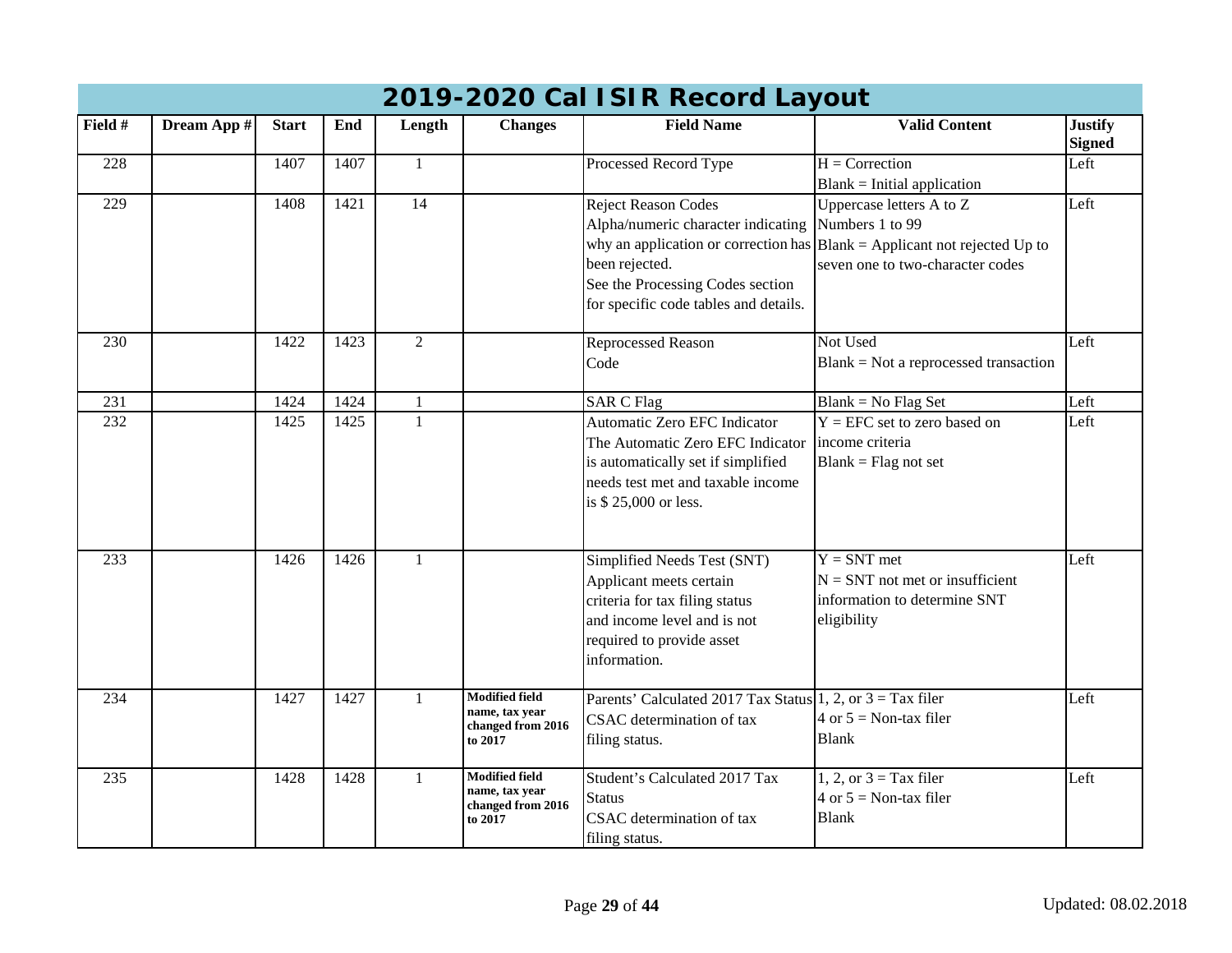|         | 2019-2020 Cal ISIR Record Layout |              |      |                 |                |                                                                                                                               |                                                                                                                     |                                 |  |  |  |  |
|---------|----------------------------------|--------------|------|-----------------|----------------|-------------------------------------------------------------------------------------------------------------------------------|---------------------------------------------------------------------------------------------------------------------|---------------------------------|--|--|--|--|
| Field # | Dream App #                      | <b>Start</b> | End  | Length          | <b>Changes</b> | <b>Field Name</b>                                                                                                             | <b>Valid Content</b>                                                                                                | <b>Justify</b><br><b>Signed</b> |  |  |  |  |
| 236     |                                  | 1429         | 1436 | 8               |                | <b>Student's Additional</b><br><b>Financial Information Total</b><br>Calculated by CSAC<br>This amount is calculated by CSAC. | 00000000 to 99999999<br><b>Blank</b>                                                                                | Right                           |  |  |  |  |
| 237     |                                  | 1437         | 1444 | 8               |                | <b>Student's Untaxed</b><br>Income Total Calculated by CSAC<br>This amount is calculated by CSAC.                             | 00000000 to 99999999<br><b>Blank</b>                                                                                | Right                           |  |  |  |  |
| 238     |                                  | 1445         | 1452 | 8               |                | Parents' Additional<br><b>Financial Information Total</b><br>Calculated by CSAC<br>This amount is calculated by CSAC.         | 00000000 to 99999999<br><b>Blank</b>                                                                                | Right                           |  |  |  |  |
| 239     |                                  | 1453         | 1460 | 8               |                | Parents' Untaxed<br>Income Total Calculated by CSAC<br>This amount is calculated by CSAC.                                     | 00000000 to 99999999<br><b>Blank</b>                                                                                | Right                           |  |  |  |  |
| 240     |                                  | 1461         | 1461 | 1               |                | <b>High School Flag</b>                                                                                                       | $Y =$ Reported High School not found<br>on valid high school file<br><b>Blank</b>                                   | Left                            |  |  |  |  |
| 241     |                                  | 1462         | 1471 | $\overline{10}$ |                | Filler                                                                                                                        | For CSAC use only                                                                                                   | Left                            |  |  |  |  |
| 242     |                                  | 1472         | 1472 |                 |                | <b>Assumed Citizenship</b>                                                                                                    | $1 =$ Assumed student is a citizen<br>$2 =$ Assumed student is an eligible<br>noncitizen<br>$Blank = No$ assumption | Left                            |  |  |  |  |
| 243     |                                  | 1473         | 1473 | $\mathbf{1}$    |                | <b>Assumed Student's Marital Status</b>                                                                                       | $1 =$ Assumed single<br>$2 =$ Assumed married/<br>remarried<br>$Blank = No$ assumption                              | Left                            |  |  |  |  |
| 244     |                                  | 1474         | 1480 | $\overline{7}$  |                | <b>Assumed Student's AGI</b>                                                                                                  | -9999999 to 9999999<br>$Blank = No$ assumption                                                                      | Right<br>Signed                 |  |  |  |  |
| 245     |                                  | 1481         | 1487 | $\overline{7}$  |                | Assumed Student's U.S. Tax Paid                                                                                               | 0000000 to 9999999<br>$Blank = No$ assumption                                                                       | Right                           |  |  |  |  |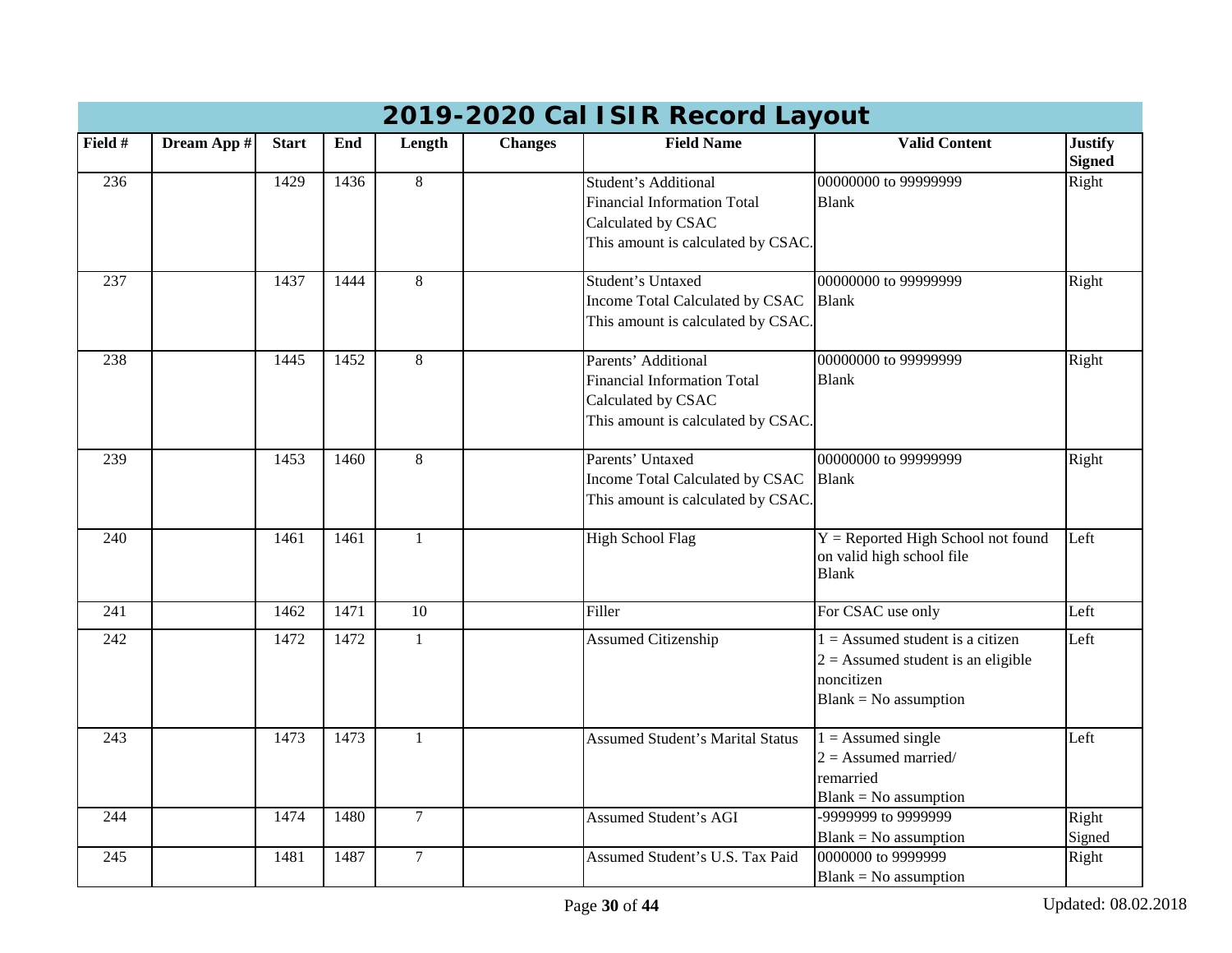| 2019-2020 Cal ISIR Record Layout |             |              |      |                |                |                                      |                                   |                                 |  |  |  |
|----------------------------------|-------------|--------------|------|----------------|----------------|--------------------------------------|-----------------------------------|---------------------------------|--|--|--|
| Field #                          | Dream App # | <b>Start</b> | End  | Length         | <b>Changes</b> | <b>Field Name</b>                    | <b>Valid Content</b>              | <b>Justify</b><br><b>Signed</b> |  |  |  |
| 246                              |             | 1488         | 1494 | $\mathcal{I}$  |                | Assumed Student's Income from        | -9999999 to 9999999               | Right                           |  |  |  |
|                                  |             |              |      |                |                | Work                                 | $Blank = No$ assumption           | Signed                          |  |  |  |
| 247                              |             | 1495         | 1501 | $\overline{7}$ |                | Assumed Spouse's Income from         | -9999999 to 9999999               | Right                           |  |  |  |
|                                  |             |              |      |                |                | Work                                 | $Blank = No$ assumption           | Signed                          |  |  |  |
| 248                              |             | 1502         | 1509 | $8\,$          |                | <b>Assumed Student's Additional</b>  | 00000000 to 99999999              | Right                           |  |  |  |
|                                  |             |              |      |                |                | <b>Financial Information Total</b>   | $Blank = No$ assumption           |                                 |  |  |  |
| 249                              |             | 1510         | 1510 | $\mathbf{1}$   |                | <b>Assumed Date of Birth Prior</b>   | $1 =$ Assumed yes                 | Left                            |  |  |  |
|                                  |             |              |      |                |                |                                      | $2 =$ Assumed no                  |                                 |  |  |  |
|                                  |             |              |      |                |                |                                      | $Blank = No$ assumption           |                                 |  |  |  |
| $\overline{250}$                 |             | 1511         | 1511 | $\mathbf{1}$   |                | <b>Assumed Student is</b>            | $1 =$ Assumed yes                 | Left                            |  |  |  |
|                                  |             |              |      |                |                | Married/Remarried                    | $2 =$ Assumed no                  |                                 |  |  |  |
|                                  |             |              |      |                |                |                                      | $Blank = No$ assumption           |                                 |  |  |  |
| 251                              |             | 1512         | 1512 | 1              |                | <b>Assumed Have Children You</b>     | $1 =$ Assumed yes                 | Left                            |  |  |  |
|                                  |             |              |      |                |                | Support?                             | $2 =$ Assumed no                  |                                 |  |  |  |
|                                  |             |              |      |                |                |                                      | $Blank = No$ assumption           |                                 |  |  |  |
| 252                              |             | 1513         | 1513 | $\mathbf{1}$   |                | <b>Assumed Have Legal Dependents</b> | $2 =$ Assumed no legal dependents | Left                            |  |  |  |
|                                  |             |              |      |                |                | Other than Children or Spouse?       | $Blank = No$ assumption           |                                 |  |  |  |
| 253                              |             | 1514         | 1515 | $\overline{2}$ |                | Assumed Student's # in Family        | 00 to 99                          | Left                            |  |  |  |
|                                  |             |              |      |                |                |                                      | $Blank = No$ assumption           |                                 |  |  |  |
| 254                              |             | 1516         | 1516 | $\mathbf{1}$   |                | Assumed Student's # in College       | $0$ to 9                          | Left                            |  |  |  |
|                                  |             |              |      |                |                |                                      | $Blank = No$ assumption           |                                 |  |  |  |
| 255                              |             | 1517         | 1517 | $\overline{1}$ |                | Filler                               | For CSAC use only                 | Left                            |  |  |  |
| 256                              |             | 1518         | 1518 | $\mathbf{1}$   |                | Filler                               | For CSAC use only                 | Left                            |  |  |  |
| 257                              |             | 1519         | 1519 | $\mathbf{1}$   |                | Filler                               | For CSAC use only                 | Left                            |  |  |  |
| 258                              |             | 1520         | 1520 | 1              |                | <b>Assumed Student Asset</b>         | $Y =$ Assumed blank               | Left                            |  |  |  |
|                                  |             |              |      |                |                | <b>Threshold Exceeded</b>            | $Blank = No$ assumption           |                                 |  |  |  |
| 259                              |             | 1521         | 1529 | 9              |                | Filler                               | For CSAC use only                 | Left                            |  |  |  |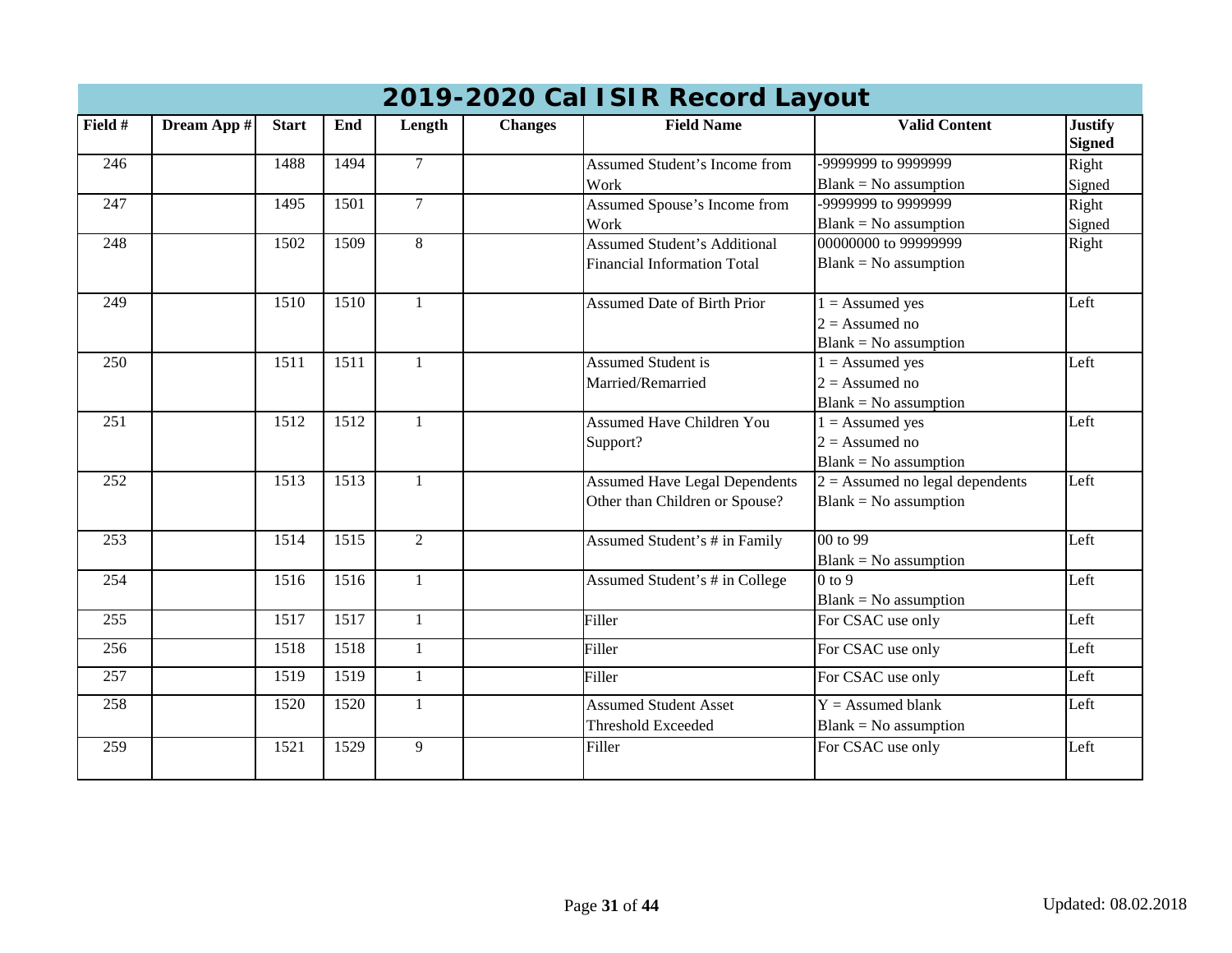|                  | 2019-2020 Cal ISIR Record Layout |              |      |                |                |                                                                                                                            |                                                         |                                 |  |  |  |  |
|------------------|----------------------------------|--------------|------|----------------|----------------|----------------------------------------------------------------------------------------------------------------------------|---------------------------------------------------------|---------------------------------|--|--|--|--|
| Field #          | Dream App #                      | <b>Start</b> | End  | Length         | <b>Changes</b> | <b>Field Name</b>                                                                                                          | <b>Valid Content</b>                                    | <b>Justify</b><br><b>Signed</b> |  |  |  |  |
| 260              |                                  | 1530         | 1530 | $\mathbf{1}$   |                | <b>Assumed Parent 's Marital Status</b>                                                                                    | $1 =$ Assumed married/remarried<br>$2 =$ Assumed single | Left                            |  |  |  |  |
| 261              |                                  | 1531         | 1531 | 1              |                | <b>Assumed Parent 1 SSN</b>                                                                                                | $Y =$ Assumed SSN<br><b>Blank</b>                       | Left                            |  |  |  |  |
| 262              |                                  | 1532         | 1532 | 1              |                | <b>Assumed Parent 2 SSN</b>                                                                                                | $Y =$ Assumed SSN<br><b>Blank</b>                       | Left                            |  |  |  |  |
| 263              |                                  | 1533         | 1534 | $\overline{2}$ |                | <b>Assumed Parents' # in Family</b>                                                                                        | 00 to 99<br>$Blank = No$ assumption                     | Left                            |  |  |  |  |
| 264              |                                  | 1535         | 1535 | $\mathbf{1}$   |                | Assumed Parents' # in College                                                                                              | $0$ to $9$<br>$Blank = No$ assumption                   | Left                            |  |  |  |  |
| 265              |                                  | 1536         | 1542 | $\overline{7}$ |                | <b>Assumed Parents' AGI</b>                                                                                                | -9999999 to 9999999<br>$Blank = No$ assumption          | Right<br>Signed                 |  |  |  |  |
| 266              |                                  | 1543         | 1549 | $\overline{7}$ |                | Assumed Parents' U.S. Tax Paid                                                                                             | 0000000 to 9999999<br>$Blank = No$ assumption           | Right                           |  |  |  |  |
| 267              |                                  | 1550         | 1556 | $\overline{7}$ |                | <b>Assumed Parent 1/ Income</b><br><b>Earned from Work</b>                                                                 | -9999999 to 9999999<br>$Blank = No$ assumption          | Right<br>Signed                 |  |  |  |  |
| 268              |                                  | 1557         | 1563 | $\overline{7}$ |                | <b>Assumed Parent 2/ Income</b><br><b>Earned from Work</b>                                                                 | -9999999 to 9999999<br>$Blank = No$ assumption          | Right<br>Signed                 |  |  |  |  |
| 269              |                                  | 1564         | 1571 | 8              |                | <b>Assumed Parents' Additional</b><br>Financial                                                                            | 00000000 to 99999999<br>$Blank = No$ assumption         | Right                           |  |  |  |  |
| 270              |                                  | 1572         | 1572 | $\mathbf{1}$   |                | <b>Assumed Parents' Asset Threshold</b><br>Exceeded                                                                        | $Y =$ Assumed blank<br>$Blank = No$ assumption          | Left                            |  |  |  |  |
| $\overline{271}$ |                                  | 1573         | 1581 | 9              |                | Filler                                                                                                                     | For CSAC use only                                       | Left                            |  |  |  |  |
| 272              |                                  | 1582         | 1587 | 6              |                | Primary EFC<br>The primary 9-month EFC<br>calculated. Full Needs Test (FNT),<br>unless Simplified Needs Test<br>(SNT) met. | 000000 to 999999<br>$Blank = None$ calculated           | Left                            |  |  |  |  |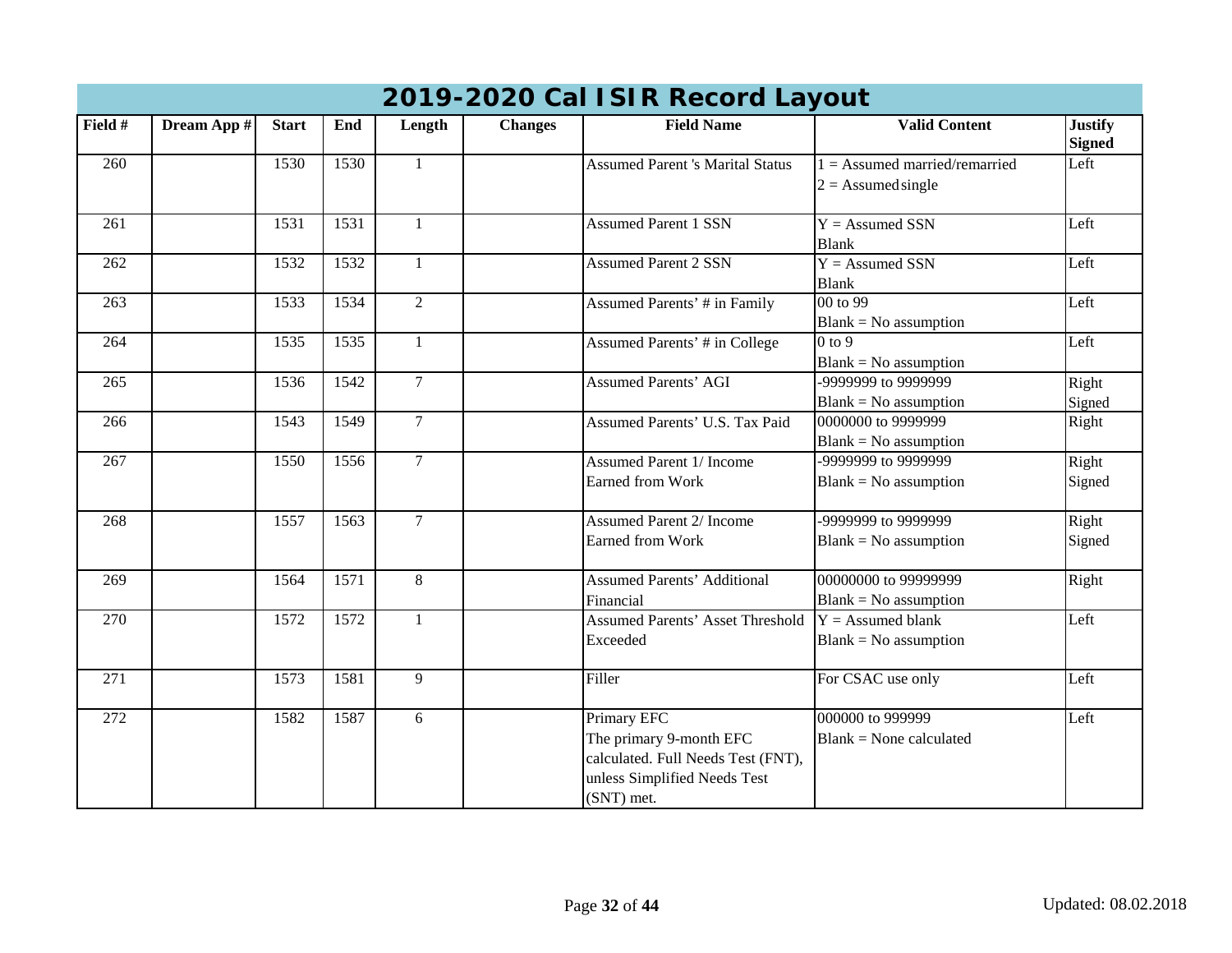|                  | 2019-2020 Cal ISIR Record Layout |              |      |        |                |                                                                  |                                                                |                                 |  |  |  |  |
|------------------|----------------------------------|--------------|------|--------|----------------|------------------------------------------------------------------|----------------------------------------------------------------|---------------------------------|--|--|--|--|
| Field #          | Dream App #                      | <b>Start</b> | End  | Length | <b>Changes</b> | <b>Field Name</b>                                                | <b>Valid Content</b>                                           | <b>Justify</b><br><b>Signed</b> |  |  |  |  |
| 273              |                                  | 1588         | 1593 | 6      |                | Secondary EFC<br>The secondary 9-month EFC                       | 000000 to 999999<br>$Blank = None calculated$                  | Left                            |  |  |  |  |
|                  |                                  |              |      |        |                | calculated. Full Needs Test (FNT)                                |                                                                |                                 |  |  |  |  |
|                  |                                  |              |      |        |                | provided only if Simplified Needs                                |                                                                |                                 |  |  |  |  |
|                  |                                  |              |      |        |                | Test (SNT) is met and asset                                      |                                                                |                                 |  |  |  |  |
|                  |                                  |              |      |        |                | information is provided.                                         |                                                                |                                 |  |  |  |  |
| $\overline{274}$ |                                  | 1594         | 1599 | 6      |                | Signature Reject EFC                                             | $Blank = None$ calculated                                      | Left                            |  |  |  |  |
|                  |                                  |              |      |        |                | Calculated when all data is provided                             |                                                                |                                 |  |  |  |  |
|                  |                                  |              |      |        |                | except valid signatures. The<br>primary 9- month EFC calculated. |                                                                |                                 |  |  |  |  |
|                  |                                  |              |      |        |                | Full Needs Test (FNT), unless                                    |                                                                |                                 |  |  |  |  |
|                  |                                  |              |      |        |                | Simplified Needs Test (SNT) met.                                 |                                                                |                                 |  |  |  |  |
|                  |                                  |              |      |        |                |                                                                  |                                                                |                                 |  |  |  |  |
| 275              |                                  | 1600         | 1600 |        |                | Primary EFC Type                                                 | $= FNT: dependent$                                             | Left                            |  |  |  |  |
|                  |                                  |              |      |        |                | Identifies formula type used to                                  | $2 = FNT$ : independent without                                |                                 |  |  |  |  |
|                  |                                  |              |      |        |                | calculate the primary EFC.                                       | dependents other than a spouse                                 |                                 |  |  |  |  |
|                  |                                  |              |      |        |                | Full Needs Test (FNT) Simplified<br>Needs Test (SNT)             | $3 = FNT$ : independent with dependents<br>other than a spouse |                                 |  |  |  |  |
|                  |                                  |              |      |        |                |                                                                  | $4 = SNT$ : dependent                                          |                                 |  |  |  |  |
|                  |                                  |              |      |        |                |                                                                  | $5 = SNT$ : independent without                                |                                 |  |  |  |  |
|                  |                                  |              |      |        |                |                                                                  | dependents other than a spouse                                 |                                 |  |  |  |  |
|                  |                                  |              |      |        |                |                                                                  | $6 = \text{SNT}$ : independent with dependents                 |                                 |  |  |  |  |
|                  |                                  |              |      |        |                |                                                                  | other than a spouse<br>$Blank = None calculated$               |                                 |  |  |  |  |
|                  |                                  |              |      |        |                |                                                                  |                                                                |                                 |  |  |  |  |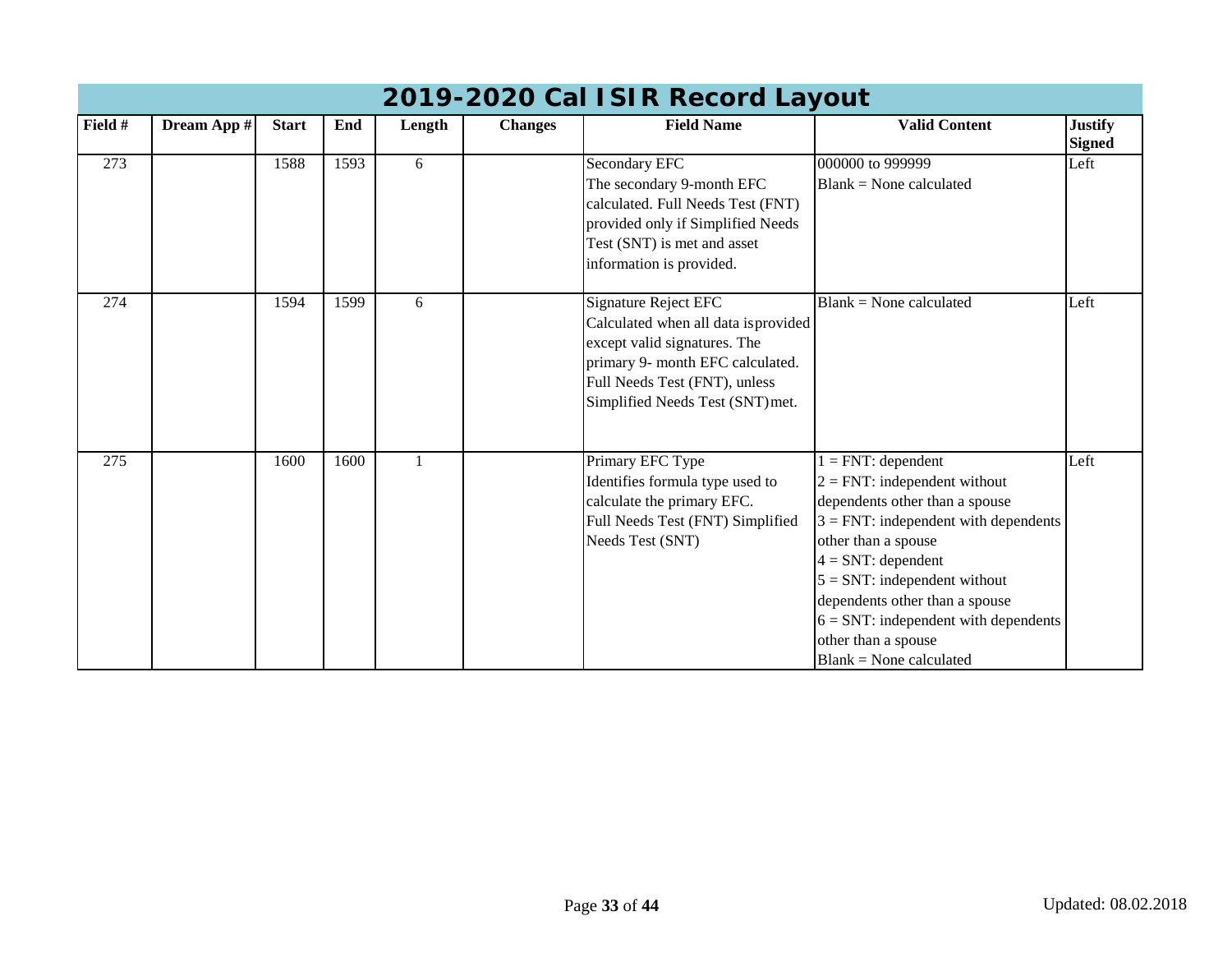|                  | 2019-2020 Cal ISIR Record Layout |              |      |              |                |                                                                                                                                                 |                                                                                                                                                                                                                                                                                                                                                           |                                 |  |  |  |  |
|------------------|----------------------------------|--------------|------|--------------|----------------|-------------------------------------------------------------------------------------------------------------------------------------------------|-----------------------------------------------------------------------------------------------------------------------------------------------------------------------------------------------------------------------------------------------------------------------------------------------------------------------------------------------------------|---------------------------------|--|--|--|--|
| Field #          | Dream App #                      | <b>Start</b> | End  | Length       | <b>Changes</b> | <b>Field Name</b>                                                                                                                               | <b>Valid Content</b>                                                                                                                                                                                                                                                                                                                                      | <b>Justify</b><br><b>Signed</b> |  |  |  |  |
| $\overline{276}$ |                                  | 1601         | 1601 | $\mathbf{1}$ |                | Secondary EFC Type<br>Identifies formula type used to<br>calculate secondary EFC.<br>Full Needs Test (FNT) Simplified<br>Needs Test (SNT)       | $1 = FNT$ : dependent<br>$2 = FNT$ : independent without<br>dependents other than a spouse<br>$3 = FNT$ : independent with dependents<br>other than a spouse<br>$4 = SNT$ : dependent<br>$5 = SNT$ : independent without<br>dependents other than a spouse<br>$6 = SNT$ : independent<br>with dependents other than a spouse<br>$Blank = None calculated$ | Left                            |  |  |  |  |
| $\overline{277}$ |                                  | 1602         | 1607 | 6            |                | Primary Alternate<br>Month 1<br>The primary alternate EFC used by<br>FAO in determining eligibility<br>based on periods other than 9<br>months. | 000000 to 999999<br>$Blank = None calculated$                                                                                                                                                                                                                                                                                                             | Left                            |  |  |  |  |
| 278              |                                  | 1608         | 1613 | 6            |                | Primary Alternate<br>Month 2                                                                                                                    | 000000 to 999999<br>Blank = None calculated                                                                                                                                                                                                                                                                                                               | Left                            |  |  |  |  |
| 279              |                                  | 1614         | 1619 | 6            |                | Primary Alternate<br>Month 3                                                                                                                    | 000000 to 999999<br>$Blank = None calculated$                                                                                                                                                                                                                                                                                                             | Left                            |  |  |  |  |
| 280              |                                  | 1620         | 1625 | 6            |                | Primary Alternate<br>Month 4                                                                                                                    | 000000 to 999999<br>$Blank = None calculated$                                                                                                                                                                                                                                                                                                             | Left                            |  |  |  |  |
| 281              |                                  | 1626         | 1631 | 6            |                | Primary Alternate<br>Month 5                                                                                                                    | 000000 to 999999<br>$Blank = None calculated$                                                                                                                                                                                                                                                                                                             | Left                            |  |  |  |  |
| 282              |                                  | 1632         | 1637 | 6            |                | Primary Alternate<br>Month 6                                                                                                                    | 000000 to 999999<br>$Blank = None calculated$                                                                                                                                                                                                                                                                                                             | Left                            |  |  |  |  |
| 283              |                                  | 1638         | 1643 | 6            |                | Primary Alternate<br>Month 7                                                                                                                    | 000000 to 999999<br>$Blank = None calculated$                                                                                                                                                                                                                                                                                                             | Left                            |  |  |  |  |
| 284              |                                  | 1644         | 1649 | 6            |                | Primary Alternate<br>Month 8                                                                                                                    | 000000 to 999999<br>$Blank = None calculated$                                                                                                                                                                                                                                                                                                             | Left                            |  |  |  |  |
| 285              |                                  | 1650         | 1655 | 6            |                | Primary Alternate<br>Month 10                                                                                                                   | 000000 to 999999<br>$Blank = None calculated$                                                                                                                                                                                                                                                                                                             | Left                            |  |  |  |  |
| 286              |                                  | 1656         | 1661 | 6            |                | Primary Alternate<br>Month 11                                                                                                                   | 000000 to 999999<br>$Blank = None calculated$                                                                                                                                                                                                                                                                                                             | Left                            |  |  |  |  |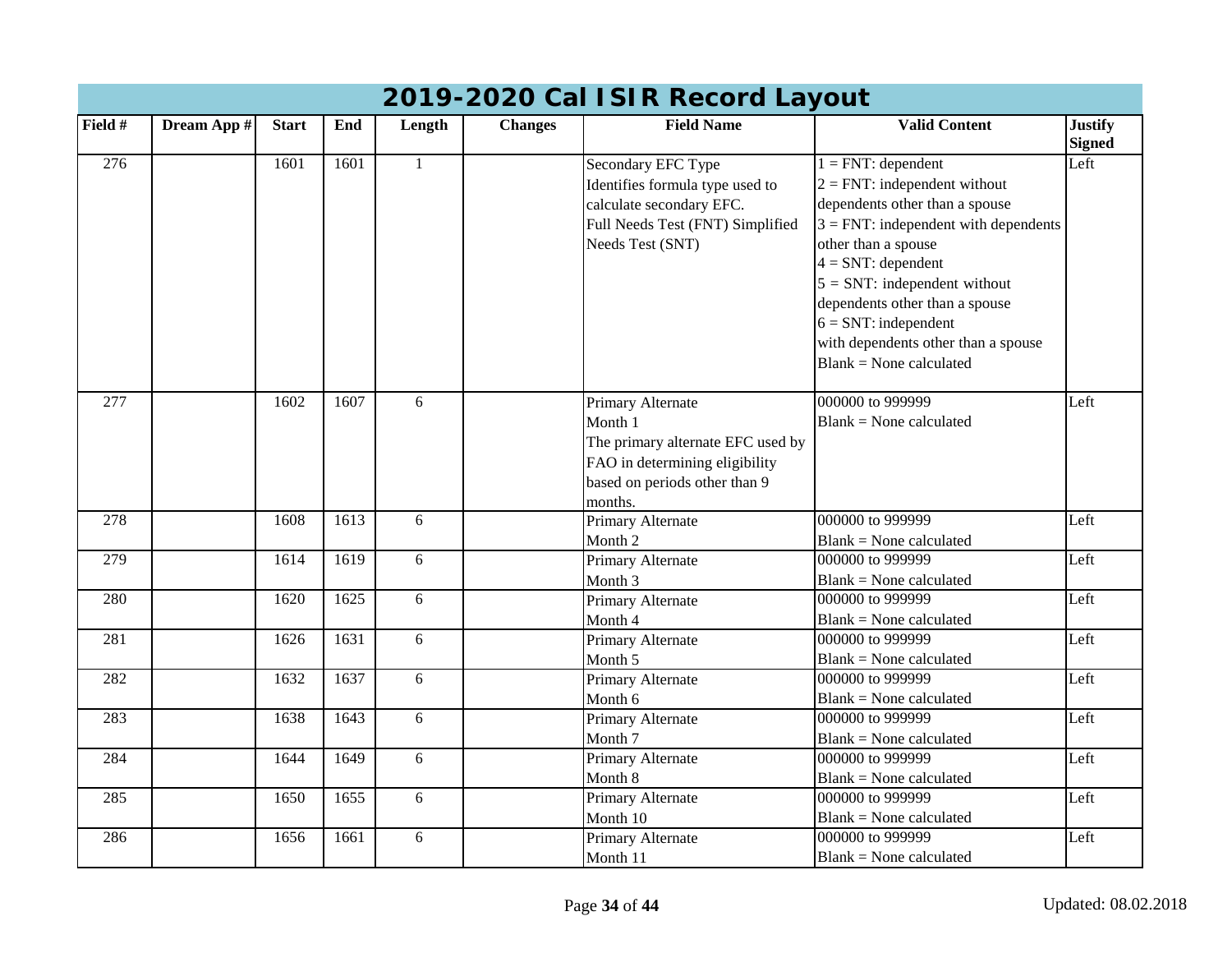|                  | 20 i 7-2020 Car TSI'N NECOLU LayOUL |              |      |                |                |                                      |                                |                                 |  |  |  |
|------------------|-------------------------------------|--------------|------|----------------|----------------|--------------------------------------|--------------------------------|---------------------------------|--|--|--|
| Field #          | Dream App #                         | <b>Start</b> | End  | Length         | <b>Changes</b> | <b>Field Name</b>                    | <b>Valid Content</b>           | <b>Justify</b><br><b>Signed</b> |  |  |  |
| 287              |                                     | 1662         | 1667 | 6              |                | Primary Alternate                    | 000000 to 999999               | Left                            |  |  |  |
|                  |                                     |              |      |                |                | Month 12                             | $Blank = None calculated$      |                                 |  |  |  |
| 288              |                                     | 1668         | 1673 | 6              |                | <b>Secondary Alternate</b>           | 000000 to 999999               | Left                            |  |  |  |
|                  |                                     |              |      |                |                | Month 1                              | $Blank = None calculated$      |                                 |  |  |  |
|                  |                                     |              |      |                |                | The secondary alternate EFC used     |                                |                                 |  |  |  |
|                  |                                     |              |      |                |                | by FAO in determining eligibility    |                                |                                 |  |  |  |
|                  |                                     |              |      |                |                | based on periods other than 9        |                                |                                 |  |  |  |
|                  |                                     |              |      |                |                | months.                              |                                |                                 |  |  |  |
| 289              |                                     | 1674         | 1679 | 6              |                | <b>Secondary Alternate</b>           | 000000 to 999999               | Left                            |  |  |  |
|                  |                                     |              |      |                |                | Month 2                              | <b>Blank = None calculated</b> |                                 |  |  |  |
| 290              |                                     | 1680         | 1685 | 6              |                | <b>Secondary Alternate</b>           | 000000 to 999999               | Left                            |  |  |  |
|                  |                                     |              |      |                |                | Month 3                              | $Blank = None calculated$      |                                 |  |  |  |
| 291              |                                     | 1686         | 1691 | 6              |                | <b>Secondary Alternate</b>           | 000000 to 999999               | Left                            |  |  |  |
|                  |                                     |              |      |                |                | Month 4                              | $Blank = None calculated$      |                                 |  |  |  |
| 292              |                                     | 1692         | 1697 | 6              |                | <b>Secondary Alternate</b>           | 000000 to 999999               | Left                            |  |  |  |
|                  |                                     |              |      |                |                | Month 5                              | $Blank = None calculated$      |                                 |  |  |  |
| 293              |                                     | 1698         | 1703 | 6              |                | <b>Secondary Alternate</b>           | 000000 to 999999               | Left                            |  |  |  |
|                  |                                     |              |      |                |                | Month 6                              | $Blank = None calculated$      |                                 |  |  |  |
| 294              |                                     | 1704         | 1709 | 6              |                | Secondary Alternate                  | 000000 to 999999               | Left                            |  |  |  |
|                  |                                     |              |      |                |                | Month 7                              | $Blank = None calculated$      |                                 |  |  |  |
| 295              |                                     | 1710         | 1715 | 6              |                | <b>Secondary Alternate</b>           | 000000 to 999999               | Left                            |  |  |  |
|                  |                                     |              |      |                |                | Month 8                              | <b>Blank = None calculated</b> |                                 |  |  |  |
| 296              |                                     | 1716         | 1721 | 6              |                | <b>Secondary Alternate</b>           | 000000 to 999999               | Left                            |  |  |  |
|                  |                                     |              |      |                |                | Month 10                             | $Blank = None calculated$      |                                 |  |  |  |
| 297              |                                     | 1722         | 1727 | 6              |                | <b>Secondary Alternate</b>           | 000000 to 999999               | Left                            |  |  |  |
|                  |                                     |              |      |                |                | Month 11                             | $Blank = None calculated$      |                                 |  |  |  |
| 298              |                                     | 1728         | 1733 | 6              |                | <b>Secondary Alternate</b>           | 000000 to 999999               | Left                            |  |  |  |
|                  |                                     |              |      |                |                | Month 12                             | $Blank = None calculated$      |                                 |  |  |  |
| 299              |                                     | 1734         | 1741 | 8              |                | TI: Total Income                     | -99999999 to 99999999          | Right                           |  |  |  |
|                  |                                     |              |      |                |                |                                      | $Blank = None calculated$      | Signed                          |  |  |  |
| $\overline{300}$ |                                     | 1742         | 1748 | $\overline{7}$ |                | <b>ATI: Allowances Against Total</b> | 0000000 to 9999999             | Left                            |  |  |  |
|                  |                                     |              |      |                |                | Income                               | $Blank = None calculated$      |                                 |  |  |  |
| 301              |                                     | 1749         | 1755 | $\overline{7}$ |                | STX: State and Other Tax             | -9999999 to 9999999            | Right                           |  |  |  |
|                  |                                     |              |      |                |                | Allowance                            | $Blank = None calculated$      | Signed                          |  |  |  |
| $\overline{302}$ |                                     | 1756         | 1762 | $\overline{7}$ |                | EA: Employment Allowance             | 0000000 to 9999999             | Left                            |  |  |  |
|                  |                                     |              |      |                |                |                                      | $Blank = None calculated$      |                                 |  |  |  |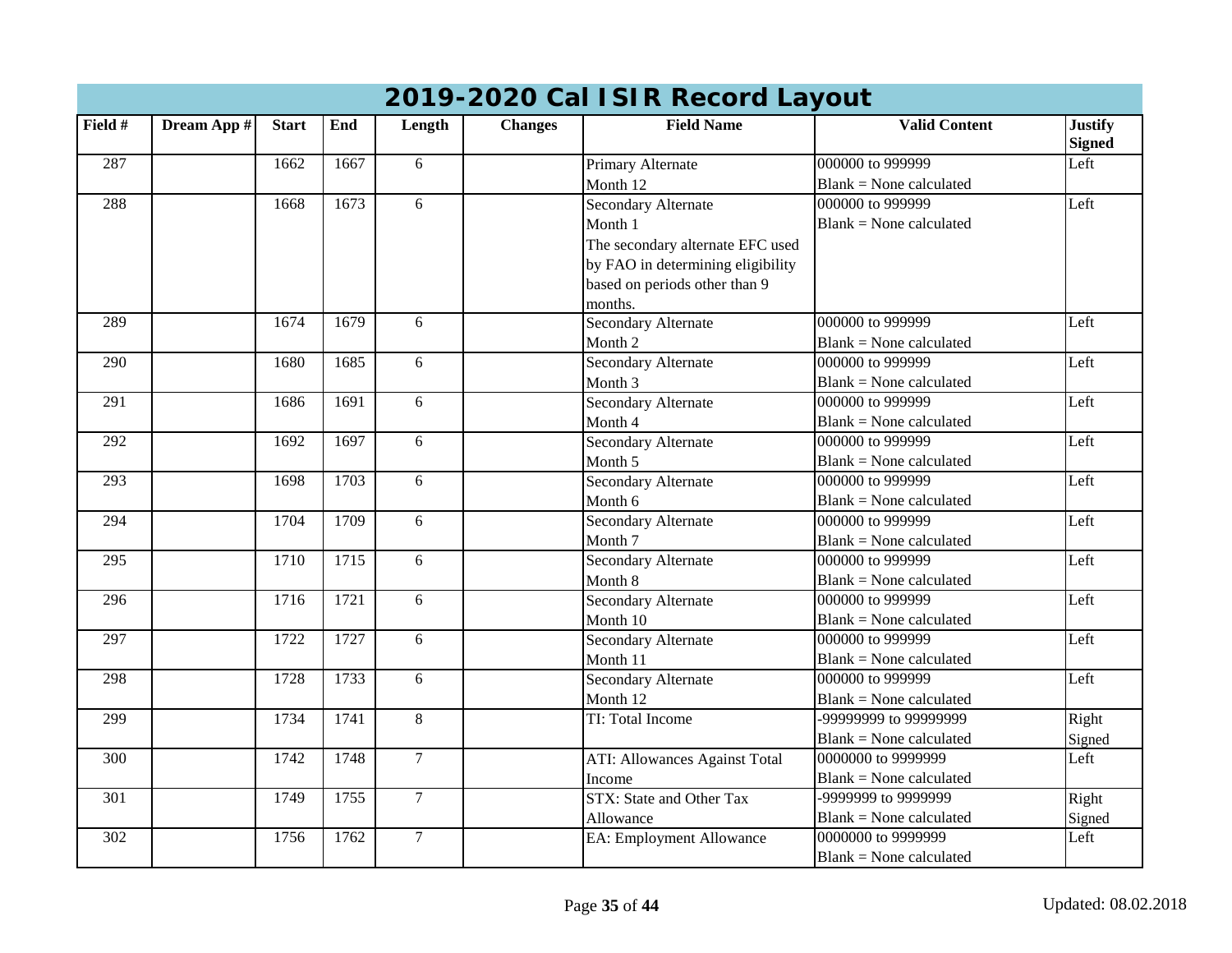|                  | 2019-2020 Cal ISIR Record Layout |              |      |                 |                |                                         |                                |                                 |  |  |  |  |
|------------------|----------------------------------|--------------|------|-----------------|----------------|-----------------------------------------|--------------------------------|---------------------------------|--|--|--|--|
| Field #          | Dream App #                      | <b>Start</b> | End  | Length          | <b>Changes</b> | <b>Field Name</b>                       | <b>Valid Content</b>           | <b>Justify</b><br><b>Signed</b> |  |  |  |  |
| 303              |                                  | 1763         | 1769 | $\mathcal{I}$   |                | <b>IPA:</b> Income Protection Allowance | 0000000 to 9999999             | Left                            |  |  |  |  |
|                  |                                  |              |      |                 |                |                                         | $Blank = None calculated$      |                                 |  |  |  |  |
| 304              |                                  | 1770         | 1777 | 8               |                | AI: Available Income                    | -99999999 to 99999999          | Right                           |  |  |  |  |
|                  |                                  |              |      |                 |                |                                         | $Blank = None calculated$      | Signed                          |  |  |  |  |
| 305              |                                  | 1778         | 1784 | $7\overline{ }$ |                | <b>CAI: Contribution from Available</b> | -9999999 to 9999999            | Right                           |  |  |  |  |
|                  |                                  |              |      |                 |                | Income                                  | $Blank = None calculated$      | Signed                          |  |  |  |  |
| 306              |                                  | 1785         | 1793 | 9               |                | <b>DNW: Discretionary Net Worth</b>     | -999999999 to 999999999        | Right                           |  |  |  |  |
|                  |                                  |              |      |                 |                |                                         | $Blank = None calculated$      | Signed                          |  |  |  |  |
| 307              |                                  | 1794         | 1802 | $\overline{9}$  |                | NW: Net Worth                           | 000000000 to 999999999         | Left                            |  |  |  |  |
|                  |                                  |              |      |                 |                |                                         | $Blank = None calculated$      |                                 |  |  |  |  |
| 308              |                                  | 1803         | 1811 | 9               |                | <b>APA: Asset Protection Allowance</b>  | 000000000 to 999999999         | Left                            |  |  |  |  |
|                  |                                  |              |      |                 |                |                                         | $Blank = None calculated$      |                                 |  |  |  |  |
| 309              |                                  | 1812         | 1818 | $\overline{7}$  |                | PCA: Parents' Contribution from         | -9999999 to 9999999            | Right                           |  |  |  |  |
|                  |                                  |              |      |                 |                | Assets                                  | $Blank = None calculated$      | Signed                          |  |  |  |  |
| 310              |                                  | 1819         | 1826 | 8               |                | AAI: Adjusted Available Income          | -99999999 to 99999999          | Right                           |  |  |  |  |
|                  |                                  |              |      |                 |                |                                         | $Blank = None calculated$      | Signed                          |  |  |  |  |
| 311              |                                  | 1827         | 1833 | $\overline{7}$  |                | TSC: Total Student's Contribution       | 0000000 to 9999999             | Left                            |  |  |  |  |
|                  |                                  |              |      |                 |                |                                         | $Blank = None calculated$      |                                 |  |  |  |  |
| 312              |                                  | 1834         | 1840 | $7\phantom{.0}$ |                | TPC: Total Parents' Contribution        | 0000000 to 9999999             | Left                            |  |  |  |  |
|                  |                                  |              |      |                 |                |                                         | $Blank = None calculated$      |                                 |  |  |  |  |
| 313              |                                  | 1841         | 1847 | $\overline{7}$  |                | PC: Parents' Contribution               | 0000000 to 9999999             | Left                            |  |  |  |  |
|                  |                                  |              |      |                 |                |                                         | <b>Blank = None calculated</b> |                                 |  |  |  |  |
| $\overline{314}$ |                                  | 1848         | 1855 | $\overline{8}$  |                | STI: Student's Total Income             | -99999999 to 99999999          | Right                           |  |  |  |  |
|                  |                                  |              |      |                 |                |                                         | <b>Blank = None calculated</b> | Signed                          |  |  |  |  |
| $\overline{315}$ |                                  | 1856         | 1862 | $\overline{7}$  |                | SATI: Student's Allowance against       | -9999999 to 9999999            | Right                           |  |  |  |  |
|                  |                                  |              |      |                 |                | <b>Total Income</b>                     | $Blank = None calculated$      | Signed                          |  |  |  |  |
| 316              |                                  | 1863         | 1869 | $\tau$          |                | SIC: Dependent Student's Income         | 0000000 to 9999999             | Left                            |  |  |  |  |
|                  |                                  |              |      |                 |                | Contribution                            | $Blank = None calculated$      |                                 |  |  |  |  |
| 317              |                                  | 1870         | 1878 | 9               |                | <b>SDNW: Student's Discretionary</b>    | -99999999 to 999999999         | Right                           |  |  |  |  |
|                  |                                  |              |      |                 |                | Net Worth                               | $Blank = None calculated$      | Signed                          |  |  |  |  |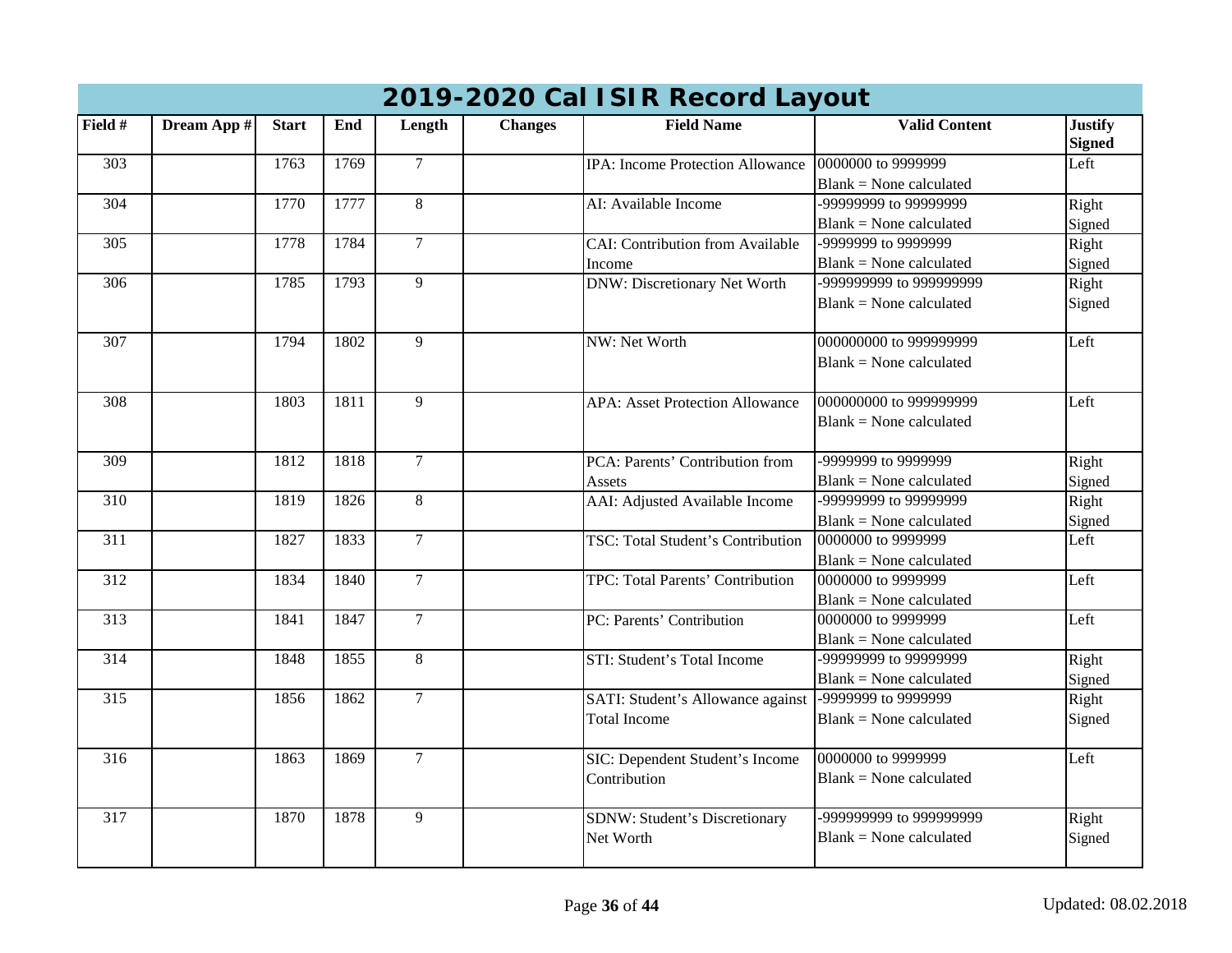|                 | 2019-2020 Cal ISIR Record Layout |              |      |                |                |                                         |                                |                                 |  |  |  |
|-----------------|----------------------------------|--------------|------|----------------|----------------|-----------------------------------------|--------------------------------|---------------------------------|--|--|--|
| Field #         | Dream App #                      | <b>Start</b> | End  | Length         | <b>Changes</b> | <b>Field Name</b>                       | <b>Valid Content</b>           | <b>Justify</b><br><b>Signed</b> |  |  |  |
| 318             |                                  | 1879         | 1885 | $\overline{7}$ |                | <b>SCA: Student's Contribution from</b> | -9999999 to 9999999            | Right                           |  |  |  |
|                 |                                  |              |      |                |                |                                         | $Blank = None calculated$      | Signed                          |  |  |  |
| 319             |                                  | 1886         | 1893 | 8              |                | FTI: FISAP Total                        | -99999999 to 99999999          | Right                           |  |  |  |
|                 |                                  |              |      |                |                | Income                                  | $Blank = None calculated$      | Signed                          |  |  |  |
| 320             |                                  | 1894         | 1901 | 8              |                | SEC TI: Secondary Total Income          | -99999999 to 99999999          | Right                           |  |  |  |
|                 |                                  |              |      |                |                |                                         | $Blank = None calculated$      | Signed                          |  |  |  |
| 321             |                                  | 1902         | 1908 | $\overline{7}$ |                | <b>SEC ATI: Secondary Allowances</b>    | 0000000 to 9999999             | Left                            |  |  |  |
|                 |                                  |              |      |                |                | <b>Against Total Income</b>             | <b>Blank = None calculated</b> |                                 |  |  |  |
| 322             |                                  | 1909         | 1915 | $\overline{7}$ |                | SEC STX: Secondary State Tax            | -9999999 to 9999999            | Right                           |  |  |  |
|                 |                                  |              |      |                |                | Allowance                               | $Blank = None calculated$      | Signed                          |  |  |  |
| 323             |                                  | 1916         | 1922 | $\overline{7}$ |                | <b>SEC EA: Secondary Employment</b>     | 0000000 to 9999999             | Left                            |  |  |  |
|                 |                                  |              |      |                |                | Allowance                               | $Blank = None calculated$      |                                 |  |  |  |
| $\frac{324}{ }$ |                                  | 1923         | 1929 | $\overline{7}$ |                | <b>SEC IPA: Secondary Income</b>        | 0000000 to 9999999             | Left                            |  |  |  |
|                 |                                  |              |      |                |                | <b>Protection Allowance</b>             | $Blank = None calculated$      |                                 |  |  |  |
| 325             |                                  | 1930         | 1937 | 8              |                | SEC AI: Secondary Available             | -99999999 to 99999999          | Right                           |  |  |  |
|                 |                                  |              |      |                |                | Income                                  | $Blank = None calculated$      | Signed                          |  |  |  |
| 326             |                                  | 1938         | 1944 | $\overline{7}$ |                | SEC CAI: Secondary Contribution         | -9999999 to 9999999            | Right                           |  |  |  |
|                 |                                  |              |      |                |                | From                                    | $Blank = None calculated$      | Signed                          |  |  |  |
| 327             |                                  | 1945         | 1953 | 9              |                | <b>SEC DNW: Secondary</b>               | -99999999 to 999999999         | Right                           |  |  |  |
|                 |                                  |              |      |                |                | Discretionary Net Worth                 | $Blank = None calculated$      | Signed                          |  |  |  |
| 328             |                                  | 1954         | 1962 | 9              |                | SEC NW: Secondary Net Worth             | 000000000 to 999999999         | Left                            |  |  |  |
|                 |                                  |              |      |                |                |                                         | $Blank = None calculated$      |                                 |  |  |  |
| 329             |                                  | 1963         | 1971 | $\overline{9}$ |                | <b>SEC APA: Secondary</b>               | 000000000 to 999999999         | Left                            |  |  |  |
|                 |                                  |              |      |                |                | <b>Asset Protection</b>                 | $Blank = None calculated$      |                                 |  |  |  |
|                 |                                  |              |      |                |                | Allowance                               |                                |                                 |  |  |  |
| 330             |                                  | 1972         | 1978 | $\tau$         |                | <b>SEC PCA: Secondary</b>               | -9999999 to 9999999            | Right                           |  |  |  |
|                 |                                  |              |      |                |                | Parents' Contribution from              | $Blank = None calculated$      | Signed                          |  |  |  |
|                 |                                  |              |      |                |                | Assets                                  |                                |                                 |  |  |  |
| 331             |                                  | 1979         | 1986 | 8              |                | <b>SEC AAI: Secondary</b>               | -9999999 to 9999999            | Right                           |  |  |  |
|                 |                                  |              |      |                |                | <b>Adjusted Available</b>               | $Blank = None calculated$      | Signed                          |  |  |  |
|                 |                                  |              |      |                |                | Income                                  |                                |                                 |  |  |  |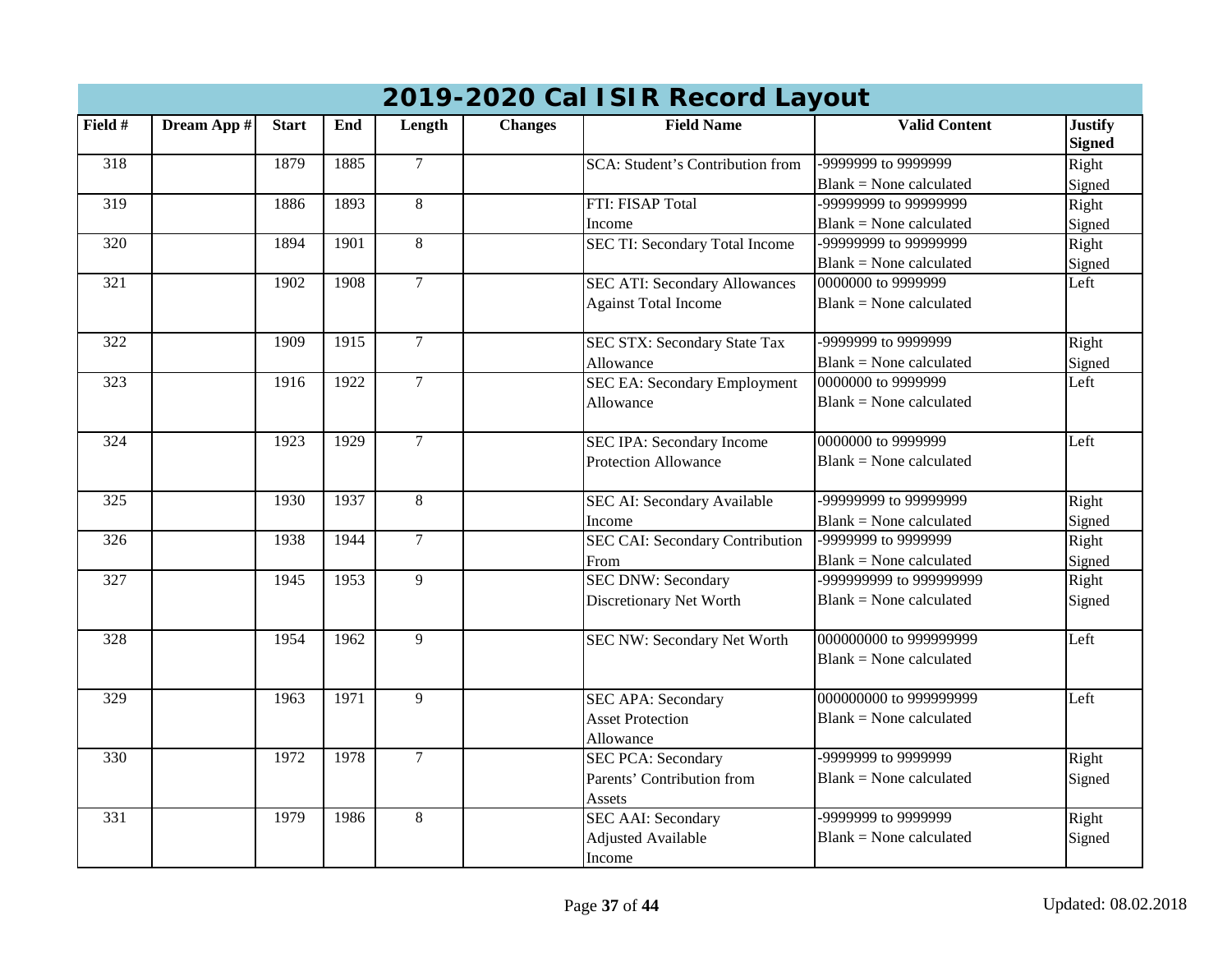|                  | 2019-2020 Cal ISIR Record Layout |              |      |                 |                |                                           |                           |                                 |  |  |  |  |
|------------------|----------------------------------|--------------|------|-----------------|----------------|-------------------------------------------|---------------------------|---------------------------------|--|--|--|--|
| Field #          | Dream App #                      | <b>Start</b> | End  | Length          | <b>Changes</b> | <b>Field Name</b>                         | <b>Valid Content</b>      | <b>Justify</b><br><b>Signed</b> |  |  |  |  |
| 332              |                                  | 1987         | 1993 | $\overline{7}$  |                | <b>SEC TSC: Secondary</b>                 | 0000000 to 9999999        | Left                            |  |  |  |  |
|                  |                                  |              |      |                 |                | Total Student's                           | $Blank = None$ calculated |                                 |  |  |  |  |
|                  |                                  |              |      |                 |                | Contribution                              |                           |                                 |  |  |  |  |
| 333              |                                  | 1994         | 2000 | $7\overline{ }$ |                | <b>SEC TPC: Secondary</b>                 | 0000000 to 9999999        | Left                            |  |  |  |  |
|                  |                                  |              |      |                 |                | <b>Total Parents' Contribution</b>        | $Blank = None$ calculated |                                 |  |  |  |  |
| 334              |                                  | 2001         | 2007 | $\overline{7}$  |                | SEC PC: Secondary                         | 0000000 to 9999999        | Left                            |  |  |  |  |
|                  |                                  |              |      |                 |                | Parents' Contribution                     | $Blank = None$ calculated |                                 |  |  |  |  |
| 335              |                                  | 2008         | 2015 | 8               |                | SEC STI: Secondary                        | -9999999 to 9999999       | Right                           |  |  |  |  |
|                  |                                  |              |      |                 |                | Student's Total Income                    | $Blank = None calculated$ | Signed                          |  |  |  |  |
| 336              |                                  | 2016         | 2022 | $\tau$          |                | <b>SEC SATI: Secondary</b>                | -9999999 to 9999999       | Right                           |  |  |  |  |
|                  |                                  |              |      |                 |                | Student's Allowance                       | $Blank = None$ calculated | Signed                          |  |  |  |  |
|                  |                                  |              |      |                 |                | <b>Against Total Income</b>               |                           |                                 |  |  |  |  |
| 337              |                                  | 2023         | 2029 | $\tau$          |                | <b>SEC SIC: Secondary</b>                 | 0000000 to 9999999        | Left                            |  |  |  |  |
|                  |                                  |              |      |                 |                | Student's Dependent                       | $Blank = None$ calculated |                                 |  |  |  |  |
|                  |                                  |              |      |                 |                | <b>Income Contribution</b>                |                           |                                 |  |  |  |  |
| 338              |                                  | 2030         | 2038 | 9               |                | SEC SDNW: Secondary                       | -999999999 to 999999999   | Right                           |  |  |  |  |
|                  |                                  |              |      |                 |                | <b>Student's Discretionary</b>            | $Blank = None$ calculated | Signed                          |  |  |  |  |
|                  |                                  |              |      |                 |                | Net Worth                                 |                           |                                 |  |  |  |  |
| 339              |                                  | 2039         | 2045 | $\tau$          |                | <b>SEC SCA: Secondary</b>                 | -9999999 to 9999999       | Right                           |  |  |  |  |
|                  |                                  |              |      |                 |                | <b>Student's Contribution from Assets</b> | $Blank = None calculated$ | Signed                          |  |  |  |  |
| 340              |                                  | 2046         | 2053 | 8               |                | <b>SEC FTI: Secondary</b>                 | -9999999 to 9999999       | Right                           |  |  |  |  |
|                  |                                  |              |      |                 |                | <b>FISAP</b> Total Income                 | $Blank = None$ calculated | Signed                          |  |  |  |  |
| $\overline{341}$ |                                  | 2054         | 2103 | $\overline{50}$ |                | Filler                                    | For CSAC use only         | Left                            |  |  |  |  |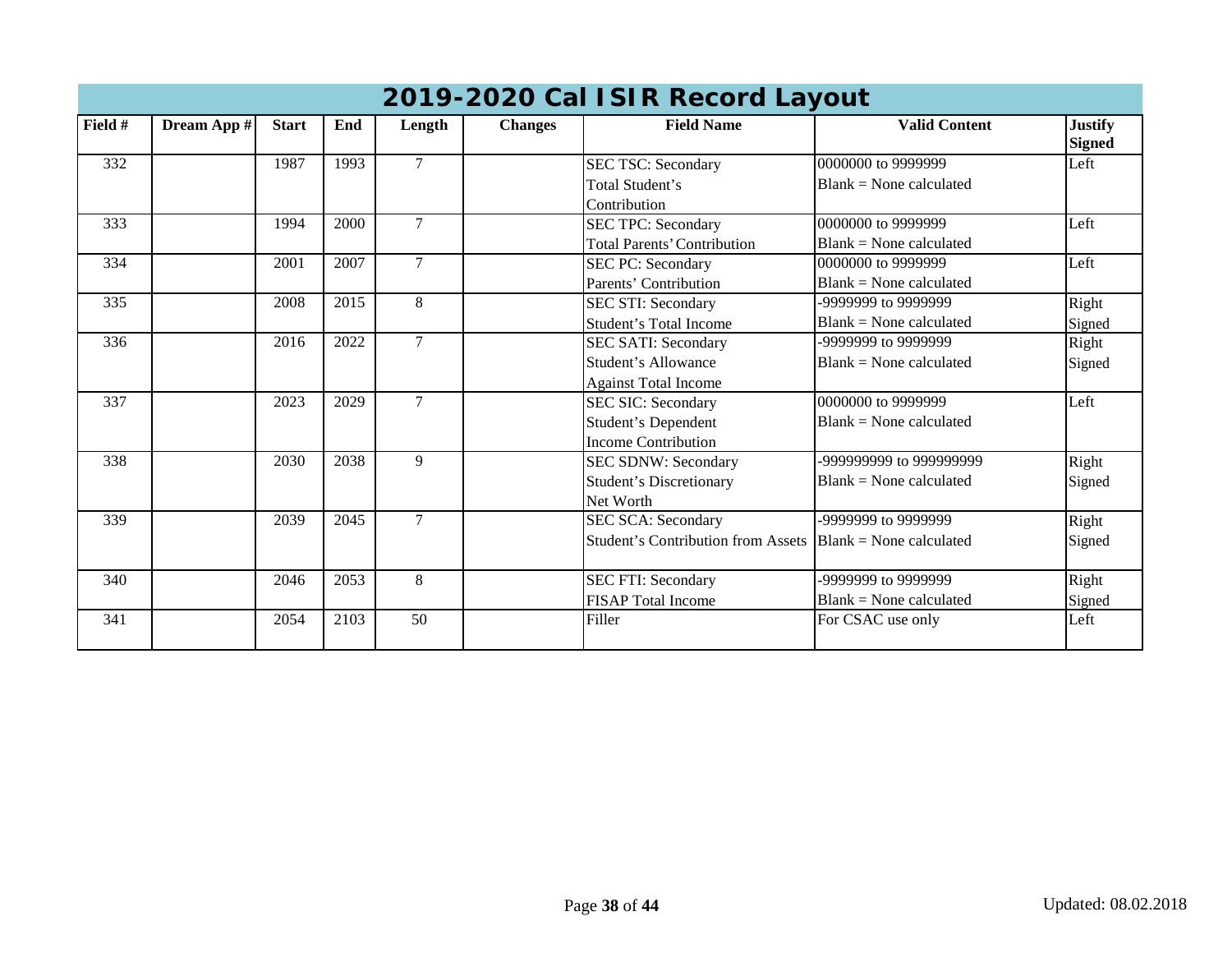|         |             |              |      |                 |                | 2019-2020 Cal ISIR Record Layout                                                                                                                                                                                                                                                           |                                                                                                                                                                                                                                                                                                                                      |                                 |
|---------|-------------|--------------|------|-----------------|----------------|--------------------------------------------------------------------------------------------------------------------------------------------------------------------------------------------------------------------------------------------------------------------------------------------|--------------------------------------------------------------------------------------------------------------------------------------------------------------------------------------------------------------------------------------------------------------------------------------------------------------------------------------|---------------------------------|
| Field # | Dream App # | <b>Start</b> | End  | Length          | <b>Changes</b> | <b>Field Name</b>                                                                                                                                                                                                                                                                          | <b>Valid Content</b>                                                                                                                                                                                                                                                                                                                 | <b>Justify</b><br><b>Signed</b> |
| 342     |             | 2104         | 2298 | 195             |                | Correction Flags<br>See the Field Name and Position<br>Cross-Reference table in the<br>Processing Codes section of this<br>technical reference.<br>Each correction flag byte<br>corresponds to a specific SAR field<br>and indicates fields that have been<br>corrected.                   | $0 = No$ correction made<br>$1 =$ Field corrected on this transaction<br>(i.e. changed to another value;<br>correction from blank to zero is not<br>considered a correction)<br>$2 =$ Field corrected on previous<br>transaction (i.e. changed to another<br>value; correction from blank to zero is<br>not considered a correction) | Right                           |
| 343     |             | 2299         | 2313 | $\overline{15}$ |                | Filler                                                                                                                                                                                                                                                                                     | For CSAC use only                                                                                                                                                                                                                                                                                                                    | Left                            |
| 344     |             | 2314         | 2508 | 195             |                | <b>Highlight Flags</b><br>See the Field Name and Position<br>Cross-Reference table in the<br>Processing Codes section of this<br>technical reference.<br>Each highlight flag byte<br>corresponds to a<br>specific SAR field and indicates<br>fields highlighted in boldface on the<br>SAR. | $0 = No$ highlight made                                                                                                                                                                                                                                                                                                              | Right                           |
| 345     |             | 2509         | 2523 | $\overline{15}$ |                | Filler                                                                                                                                                                                                                                                                                     | For CSAC<br>use only                                                                                                                                                                                                                                                                                                                 | Left                            |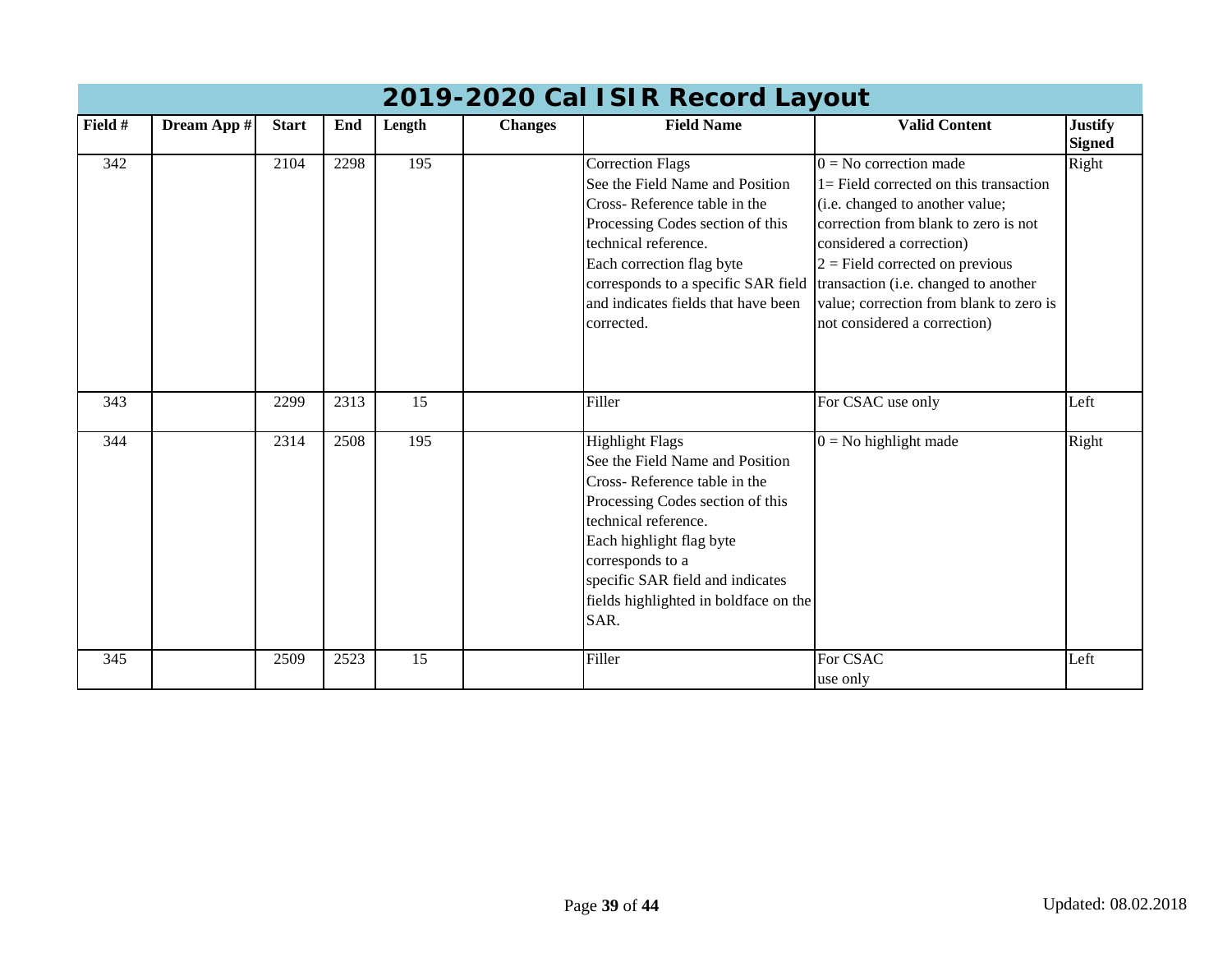|                  | 2019-2020 Cal ISIR Record Layout |              |      |                  |                |                                                                                                                                                                                                                                                                                                                        |                                       |                                 |  |  |  |  |
|------------------|----------------------------------|--------------|------|------------------|----------------|------------------------------------------------------------------------------------------------------------------------------------------------------------------------------------------------------------------------------------------------------------------------------------------------------------------------|---------------------------------------|---------------------------------|--|--|--|--|
| Field #          | Dream App #                      | <b>Start</b> | End  | Length           | <b>Changes</b> | <b>Field Name</b>                                                                                                                                                                                                                                                                                                      | <b>Valid Content</b>                  | <b>Justify</b><br><b>Signed</b> |  |  |  |  |
| 346              |                                  | 2524         | 2718 | $\overline{195}$ |                | Data Verify Flags<br>See the Field Name and Position<br>Cross-Reference table in the<br>Processing Codes section of this<br>technical reference.<br>Each Data Verify flag byte<br>corresponds to a specific SAR field<br>and indicates fields corrected to the<br>same<br>value on the transaction being<br>corrected. | $0 =$ Not corrected to the same value | Right                           |  |  |  |  |
| 347              |                                  | 2719         | 2733 | $\overline{15}$  |                | Filler                                                                                                                                                                                                                                                                                                                 | For CSAC use only                     | Left                            |  |  |  |  |
| $\overline{348}$ |                                  | 2734         | 2734 | $\mathbf{1}$     |                | <b>DHS Match Flag</b><br>Results from DHS Match for<br>applicants who met criteria to be<br>sent to match.                                                                                                                                                                                                             | $Blank = Record$ not sent to DHS      | Left                            |  |  |  |  |
| 349              |                                  | 2735         | 2735 | $\mathbf{1}$     |                | Secondary DHS Match Flag<br>Results from DHS Confirmation for<br>applicants who failed Primary<br>Confirmation.                                                                                                                                                                                                        | $Blank = Record$ not sent to DHS      | Left                            |  |  |  |  |
| 350              |                                  | 2736         | 2750 | 15               |                | Filler                                                                                                                                                                                                                                                                                                                 | For CSAC<br>use only                  | Left                            |  |  |  |  |
| 351              |                                  | 2751         | 2765 | 15               |                | <b>DHS Verification Number</b><br>Identification # provided by the<br>Department of Homeland Security<br>indicating that primary verification<br>was performed.                                                                                                                                                        | $Blank = Record$ not sent to DHS      | Left                            |  |  |  |  |
| 352              |                                  | 2766         | 2766 | $\mathbf{1}$     |                | Filler                                                                                                                                                                                                                                                                                                                 | For CSAC<br>use only                  | Left                            |  |  |  |  |
| 353              |                                  | 2767         | 2767 | $\mathbf{1}$     |                | <b>NSLDS</b> Match Flag<br>Results of the NSLDS Match.                                                                                                                                                                                                                                                                 | $8 =$ Record not sent to NSLDS        | Left                            |  |  |  |  |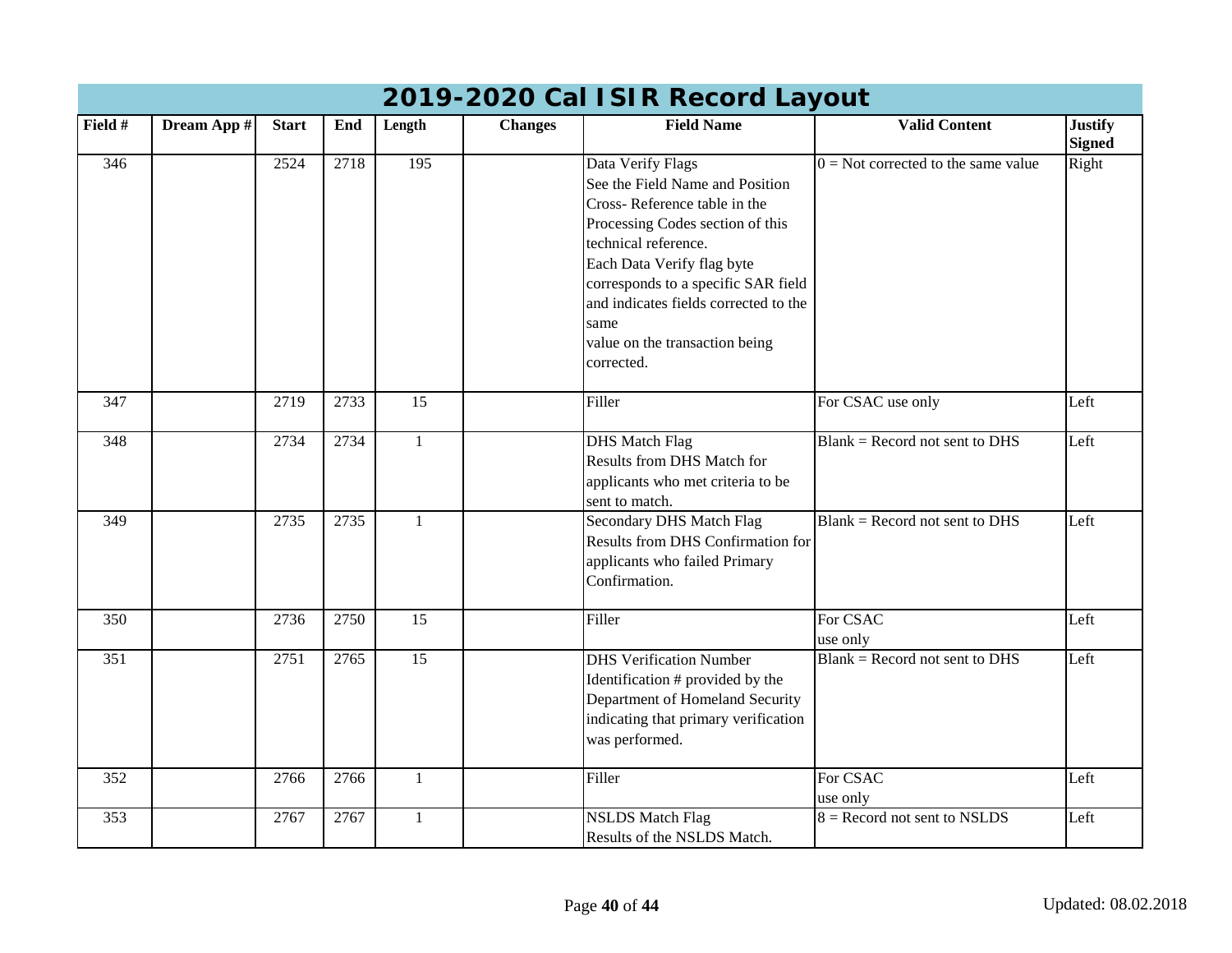|         |             |              |      |              |                | 2019-2020 Cal ISIR Record Layout                                                                    |                                                                                              |                                 |
|---------|-------------|--------------|------|--------------|----------------|-----------------------------------------------------------------------------------------------------|----------------------------------------------------------------------------------------------|---------------------------------|
| Field # | Dream App # | <b>Start</b> | End  | Length       | <b>Changes</b> | <b>Field Name</b>                                                                                   | <b>Valid Content</b>                                                                         | <b>Justify</b><br><b>Signed</b> |
| 354     |             | 2768         | 2773 | 6            |                | <b>NSLDS</b> Postscreening<br>Reason Code<br>Not used by CSAC                                       | $Blank = Not$ an NSLDS postscreening<br>transaction                                          | Left                            |
| 355     |             | 2774         | 2782 | 9            |                | Filler                                                                                              | For CSAC use only                                                                            | Left                            |
| 356     |             | 2783         | 2783 | $\mathbf{1}$ |                | Parent 1<br><b>SSN Match Flag</b><br>Results from SSN Match with<br>Social Security Administration. | $8 =$ Record not sent to SSA                                                                 | Left                            |
| 357     |             | 2784         | 2792 | 9            |                | Filler                                                                                              | For CSAC use only                                                                            | Left                            |
| 358     |             | 2793         | 2793 | $\mathbf{1}$ |                | Parent 2<br><b>SSN Match Flag</b><br>Results from SSN Match with<br>Social Security Administration. | $8 =$ Record not sent to SSA                                                                 | Left                            |
| 359     |             | 2794         | 2794 | $\mathbf{1}$ |                | <to become="" filler=""></to>                                                                       | <for csac="" only="" use=""></for>                                                           | Left                            |
| 360     |             | 2795         | 2795 | $\mathbf{1}$ |                | $\overline{\text{1}}$ obecome filler                                                                | <for csac="" only="" use=""></for>                                                           | Left                            |
| 361     |             | 2796         | 2796 | $\mathbf{1}$ |                | SSA Citizenship Flag<br>Results from Citizenship Match<br>with Social Security<br>Administration.   | $N =$ Unable to confirm citizenship due Left<br>to no match on SSN, name or date of<br>birth |                                 |
| 362     |             | 2797         | 2804 | 8            |                | Filler                                                                                              | For CSAC use only                                                                            | Left                            |
| 363     |             | 2805         | 2805 | $\mathbf{1}$ |                | <b>SSN Match Flag</b><br>Results from SSN Match with<br>Social Security Administration.             | $8 =$ Record not sent to SSA                                                                 | Left                            |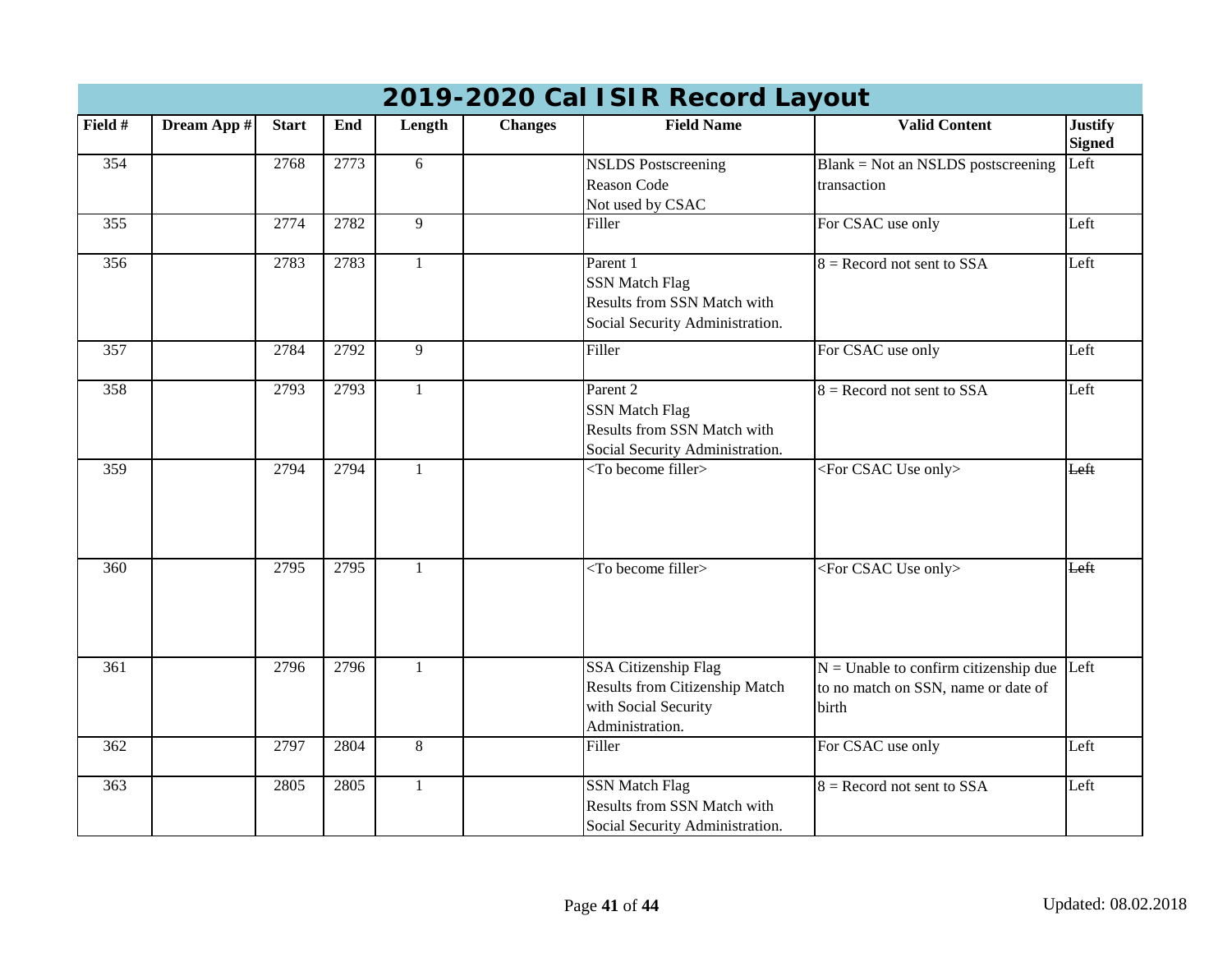|         | 2019-2020 Cal ISIR Record Layout |              |      |                 |                        |                                                                                                                                                                                                                            |                                                                                                                                                                                 |                                 |  |  |  |  |  |
|---------|----------------------------------|--------------|------|-----------------|------------------------|----------------------------------------------------------------------------------------------------------------------------------------------------------------------------------------------------------------------------|---------------------------------------------------------------------------------------------------------------------------------------------------------------------------------|---------------------------------|--|--|--|--|--|
| Field # | Dream App #                      | <b>Start</b> | End  | Length          | <b>Changes</b>         | <b>Field Name</b>                                                                                                                                                                                                          | <b>Valid Content</b>                                                                                                                                                            | <b>Justify</b><br><b>Signed</b> |  |  |  |  |  |
| 364     |                                  | 2806         | 2806 |                 |                        | VA Match Flag Results of the<br>Veterans Affairs Match.                                                                                                                                                                    | $8 =$ Record not sent to VA                                                                                                                                                     | Left                            |  |  |  |  |  |
| 365     |                                  | 2807         | 2807 |                 | This field not<br>used | Department of Defense<br>(DOD) Match Flag Match with the<br>DOD to determine if the applicant's<br>parent was a member of the Armed<br>Forces who died as a result of<br>service in Iraq or Afghanistan after<br>09/11/01. | $Blank = No$ match                                                                                                                                                              | Left                            |  |  |  |  |  |
| 366     |                                  | 2808         | 2815 | 8               | This field not<br>used | Department of Defense (DOD)<br><b>Parent Date of Death</b><br>The date the parent of the applicant<br>died.                                                                                                                | <b>Blank</b>                                                                                                                                                                    | Left                            |  |  |  |  |  |
| 367     |                                  | 2816         | 2865 | 50              |                        | Filler                                                                                                                                                                                                                     | For CSAC<br>use only                                                                                                                                                            | Left                            |  |  |  |  |  |
| 368     |                                  | 2866         | 2925 | 60              |                        | <b>Comment Codes</b><br>Comments provided by CSAC to<br>communicate important results and<br>processing information.                                                                                                       | 3-digit numeric comment codes<br>(See comment code text information in<br>the Processing Codes section of this<br>technical reference.)<br>Unused positions contain all zeroes. | Left                            |  |  |  |  |  |
| 369     |                                  | 2926         | 2940 | $\overline{15}$ |                        | Filler                                                                                                                                                                                                                     | For CSAC<br>use only                                                                                                                                                            | Left                            |  |  |  |  |  |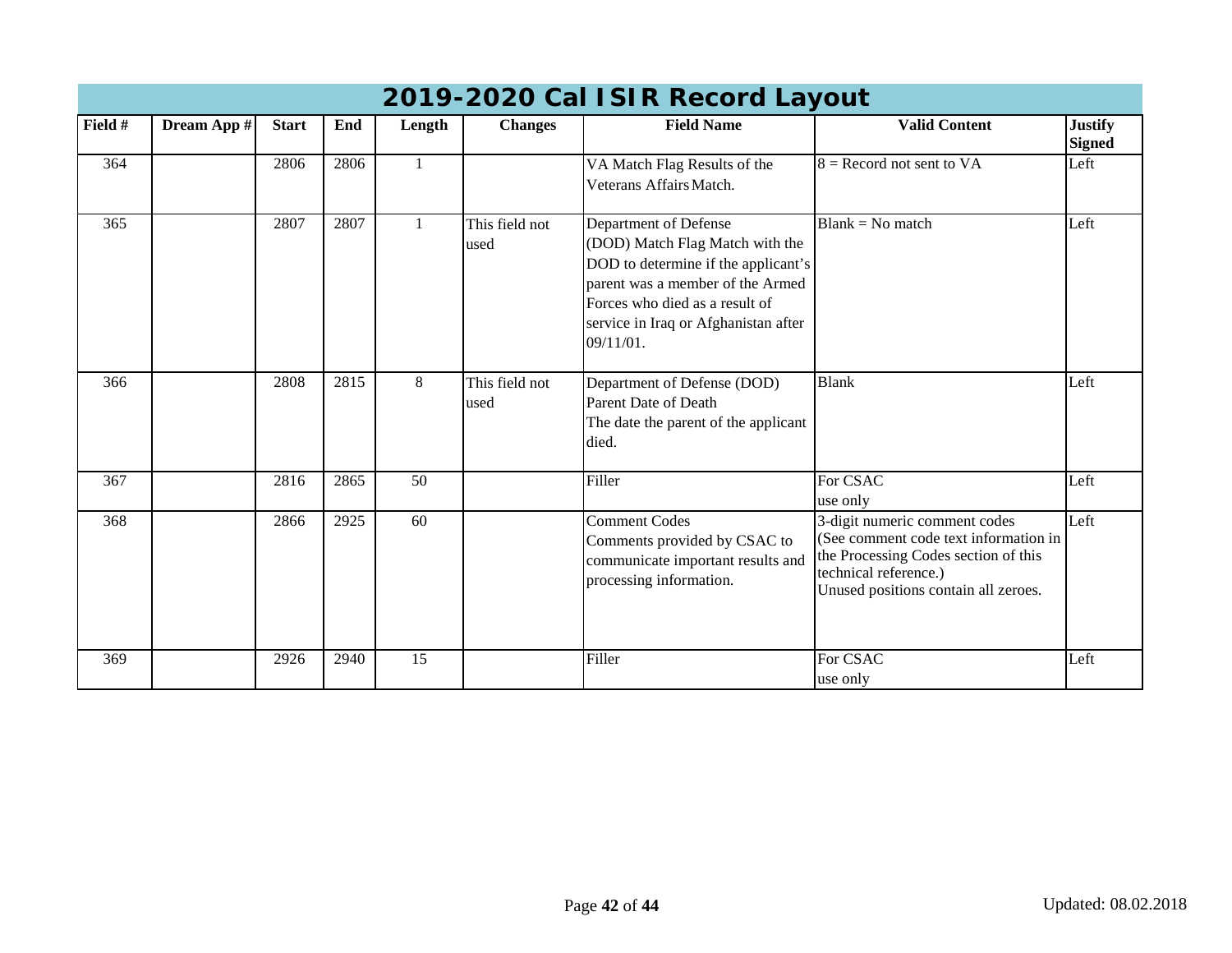|         | 2019-2020 Cal ISIR Record Layout |              |      |        |                |                                                                                                                                                                                                                                                                                                                                                                                                       |                                                                                                                                                                                                                                                                                                                               |                                 |  |  |  |  |
|---------|----------------------------------|--------------|------|--------|----------------|-------------------------------------------------------------------------------------------------------------------------------------------------------------------------------------------------------------------------------------------------------------------------------------------------------------------------------------------------------------------------------------------------------|-------------------------------------------------------------------------------------------------------------------------------------------------------------------------------------------------------------------------------------------------------------------------------------------------------------------------------|---------------------------------|--|--|--|--|
| Field # | Dream App #                      | <b>Start</b> | End  | Length | <b>Changes</b> | <b>Field Name</b>                                                                                                                                                                                                                                                                                                                                                                                     | <b>Valid Content</b>                                                                                                                                                                                                                                                                                                          | <b>Justify</b><br><b>Signed</b> |  |  |  |  |
| 370     |                                  | 2941         | 2941 |        |                | <b>Electronic Federal</b><br>School Code Indicator Identifies<br>which school listed in ISIR fields<br>139, 141, 143, 145,<br>147, 149, 151, 153,<br>155, and 157 initiated this<br>transaction.                                                                                                                                                                                                      | $1 =$ Federal school code #1<br>$2$ = Federal school code #2<br>$3 =$ Federal school code #3<br>$4 =$ Federal school code #4<br>$5 =$ Federal school code #5<br>$6$ = Federal school code #6<br>$7 =$ Federal school code #7<br>$8 =$ Federal school code #8<br>$9$ = Federal school code #9<br>$0 =$ Federal school code #10 | Right                           |  |  |  |  |
| 371     |                                  | 2942         | 2942 |        |                | <b>Electronic Transaction</b><br>Indicator (ETI) Flag<br>The ETI is set to indicate if the<br>school receiving the ISIR submitted<br>input to generate the ISIR<br>transaction, or did not generate the<br>transaction but<br>was listed on the record. It also<br>indicates whether the type of<br>ISIR is a daily, requested, or pushed<br>ISIR. An ETI Flag will be set for<br>each school choice. | <b>Blank</b>                                                                                                                                                                                                                                                                                                                  | Left                            |  |  |  |  |